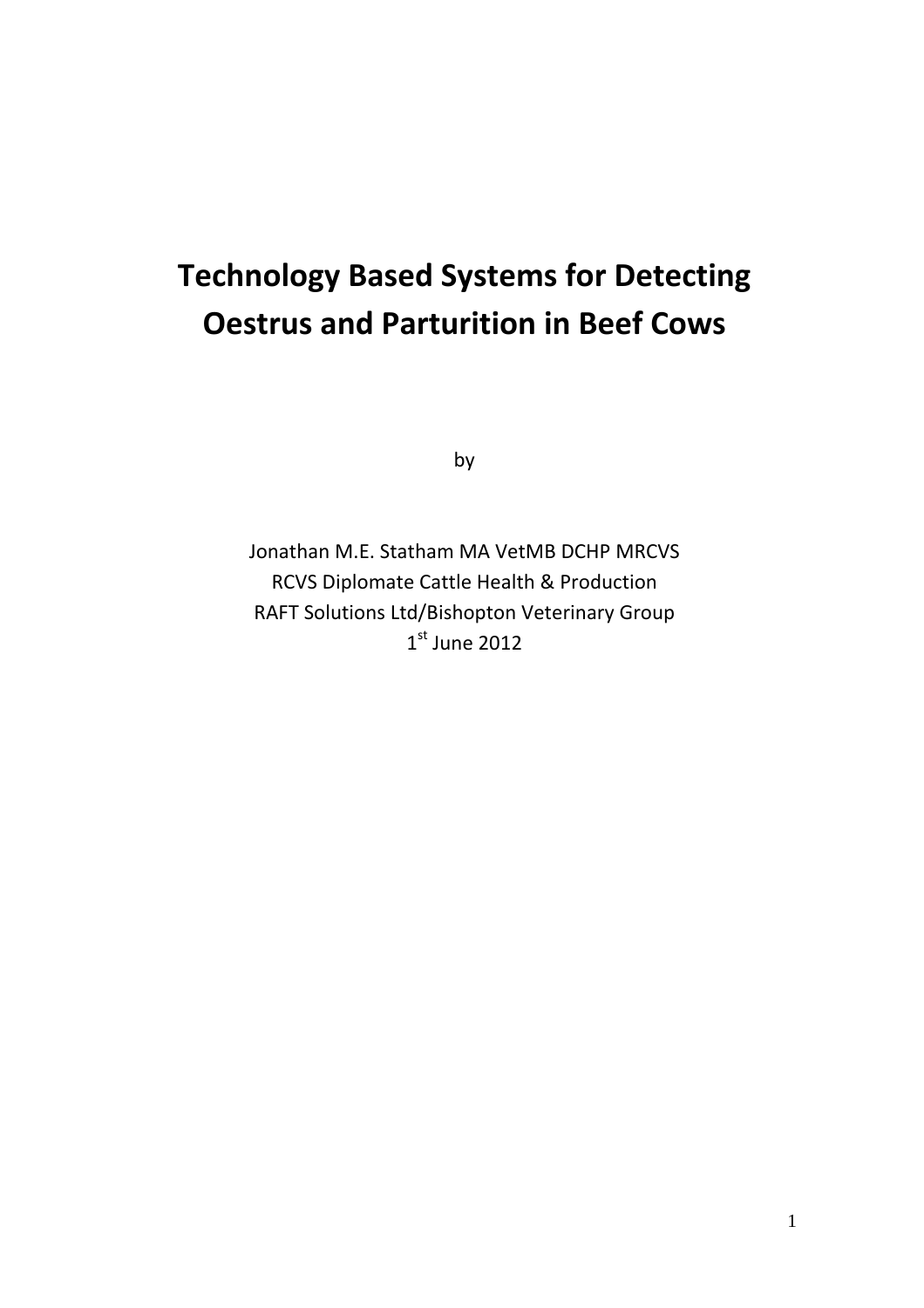## **CONTENTS**

### **EXECUTIVE SUMMARY**

### **OESTRUS DETECTION TECHNOLOGIES**

- 1. Introduction The need for oestrus prediction in the beef industry
- 2. Underlying oestrus physiology
- 3. Heatmount detectors
- 4. Vasectomised teaser bulls.
- 5. Activity meters
- 6. Progesterone monitoring
- 7. Temperature monitoring
- 8. Pheromones

### **PARTURITION DETECTION TECHNOLOGIES**

- 1. Introduction The need for prediction of parturition
- 2. Observation of physical signs
- 3. Progesterone monitoring
- 4. Temperature monitoring

### **REFERENCES – OESTRUS DETECTION**

### **REFERENCES – PARTURITION DETECTION**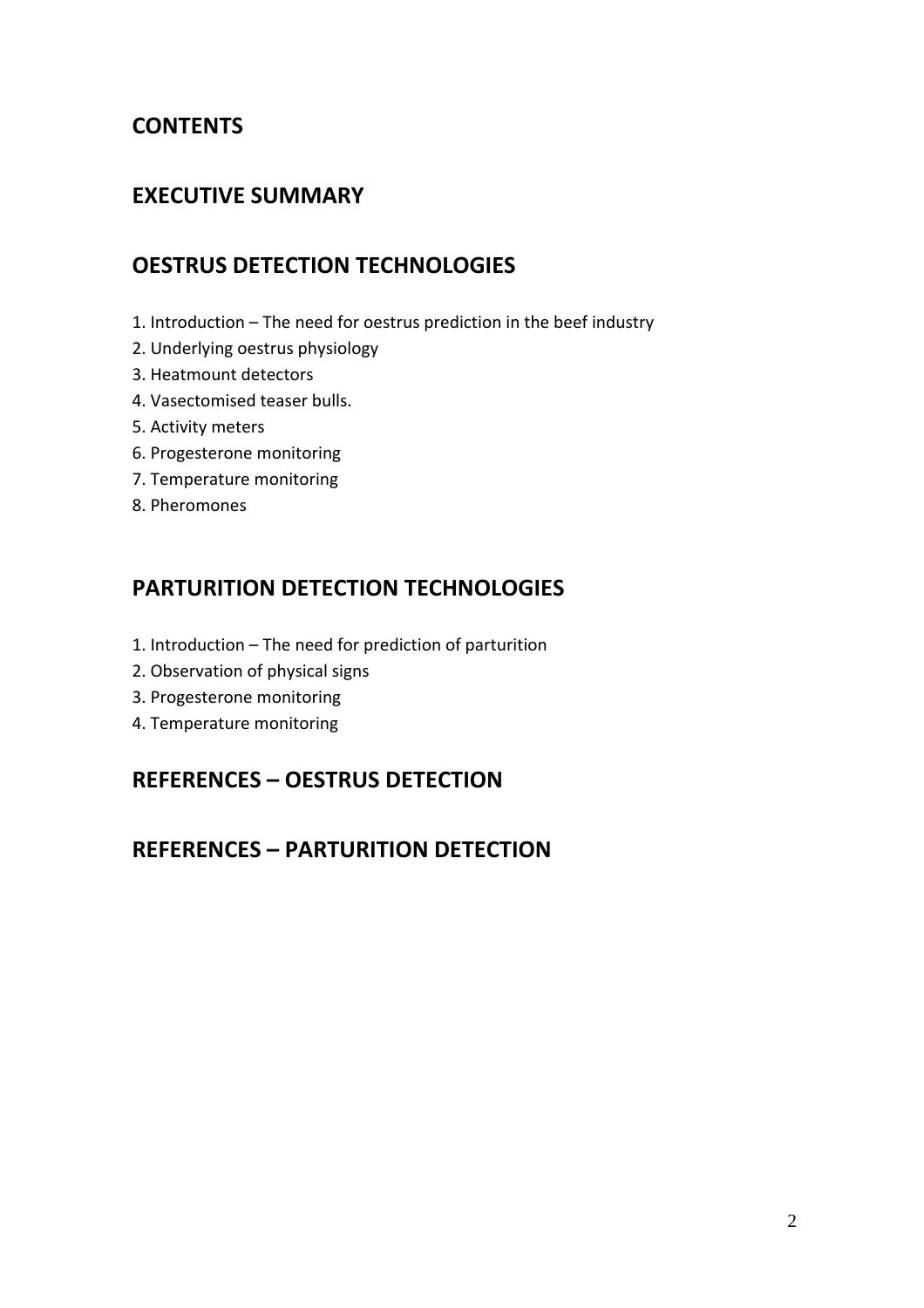### **Executive Summary**

### **Oestrus Detection**

Evidence suggests that reducing the calving interval to an average of 365 days for all cows in the herd could potentially increase calf output by 21%. This could be achieved through reducing the calving period and increasing conception rates. Reducing the number of barren cows, and setting a target of calving heifers at 24 months should also be achievable. Not only could increasing calf output improve production efficiency and economic success of the herd but it could also represent a valid approach to improving the environmental sustainability of beef production systems.

The use of AI, particularly in heifers, can increase genetic improvement whilst also reducing calving difficulties, by using bulls with high EBVs for calving ease and other maternal traits. However, in the beef industry, the use of AI can be associated with high labour requirements and issues concerning accuracy of oestrus detection.

Visual oestrus detection requires a skilled observer, sufficient observation time and cows to show signs of heat. With pressure on labour costs, increasing herd sizes and the fact that increasingly many cows show poor behavioural signs of heat, methods to aid heat detection need to be considered. As well as being able to detect oestrus, timing of insemination during oestrus is crucial for success; use of heat detection aids may increase accuracy of timing.

A variety of oestrus detection aids are available, ranging from low tech products such as heat mount detectors or use of teaser bulls, to more sophisticated solutions such as activity meters, progesterone and temperature monitoring and pheromone analysis. Many of these options (originally designed for the dairy industry) are more difficult to apply to beef systems. Synchronisation of oestrus is one option to tighten calving intervals and calving periods, however, it is also associated with reduced conception rates by increasing embryo mortality.

### **Heat Mount detectors**

There is a large range of heat mount detectors available. Research has shown a wide variation in specificity (56‐94%) due to a number of factors that can influence false positives such as non‐ heat related contact with other cows or accidental contact with cubicles or other obstacles on farm. Therefore a positive result must be interpreted alongside other signs of heat, general condition of the cow and records of timing of previous service.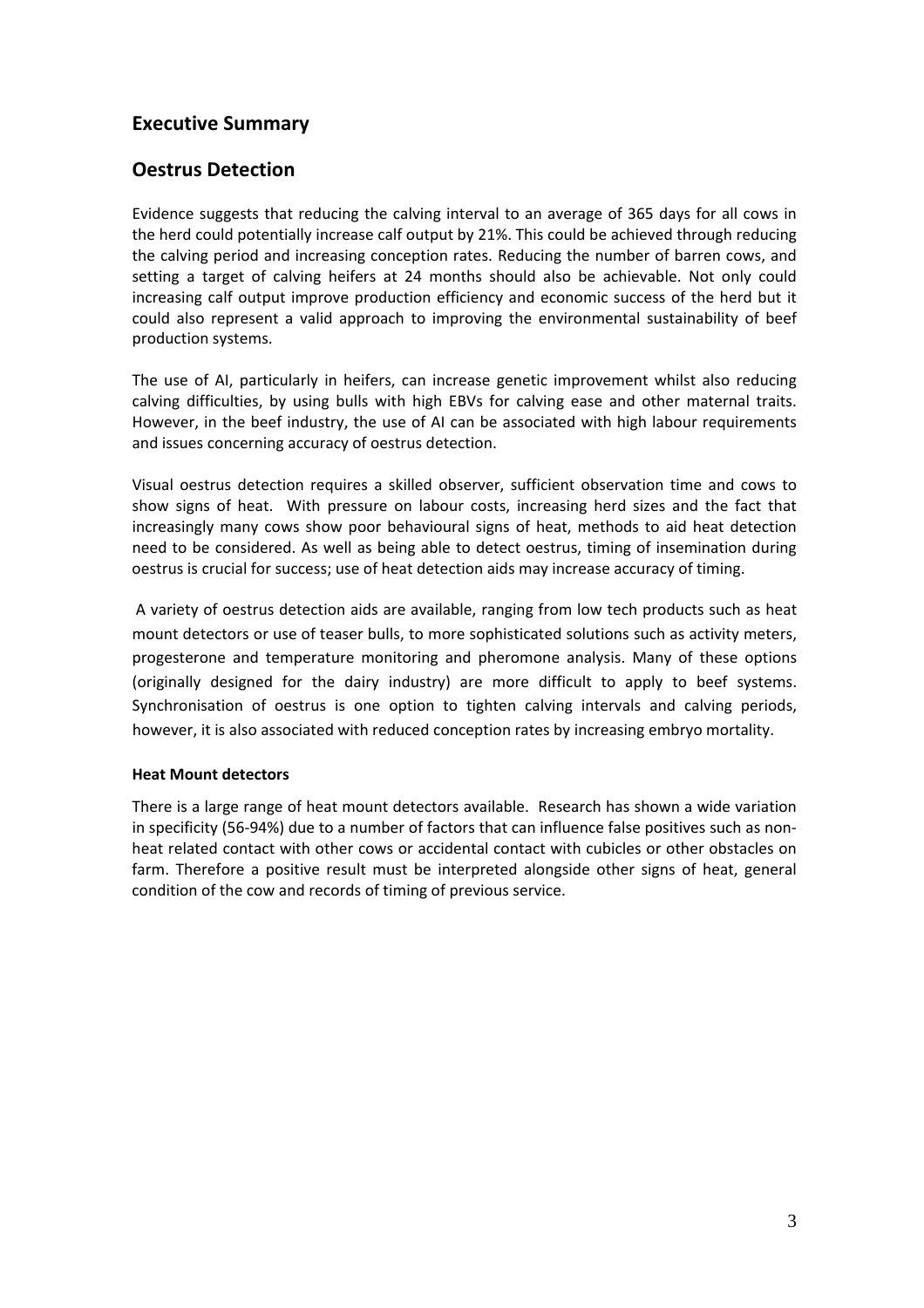### **Teaser Bulls**

A teaser bull is a bull whose reproductive system has been surgically altered to render him sterile. Research has shown that teaser bulls can be used in two ways:

- By affecting the behaviour of the cows and shortening the period between calving and  $1<sup>st</sup>$  heat and/or increasing the signs of heat
- Or to seek out and identify cows on heat that may not have otherwise been detected

The scale of benefit however, is dependant on the individual animal, management, the environment it is in and farm specific factors. Therefore justification of utilising a teaser bull must be made through a careful cost benefit analysis including cost, facilities, safety and disease risk.

### **Activity Meters**

There is mounting evidence that motor activity increases during oestrus in dairy cattle. Within the beef suckler industry, the use of activity meters such as pedometers and head collars to detect oestrus is still in its infancy.

By comparing the activity measured using a pedometer or head mounted collar against a reference period of activity, a threshold (point at which activity is sufficient to indicate oestrus) can be set and adapted specifically to herd requirements. However, further work to establish thresholds for the beef suckler industry, would be of value. In a study comparing a variety of commercial oestrus detection methods in dairy cattle a combination of neck collars and observation from farm staff yielded the best results, however even when all detection methods were combined, only 74% of all potential oestrus periods were detected. Much of the work to date has been carried out in research institutes; therefore, a robust reproductive outcome and economic evaluation of activity meters in the commercial UK suckler beef industry is needed as heat detection rates are generally lower on commercial systems in comparison to research sites.

### **Progesterone**

Progesterone levels correlate strongly with oestrus (Firk *et al.,* 2002) and have been widely used in the dairy context in the form of milk progesterone kits. Although measuring progesterone levels can increase the accuracy of timing of inseminations the practicality of sampling methods (milk or blood samples) are not currently viable in the beef industry.

### **Temperature**

Both ruminal and vaginal temperatures have been shown to increase at oestrus; however the length of the period of increased temperature (estimated at 4‐8hrs) is dependant on several factors. This could prove problematic in terms of practical application, as measuring body temperature once a day may not identify oestrus. There is significant potential for the use of rumen boluses to monitor rumen temperature frequently as a means of detecting oestrus. Further research needs to be conducted into the use of this system in the UK beef industry.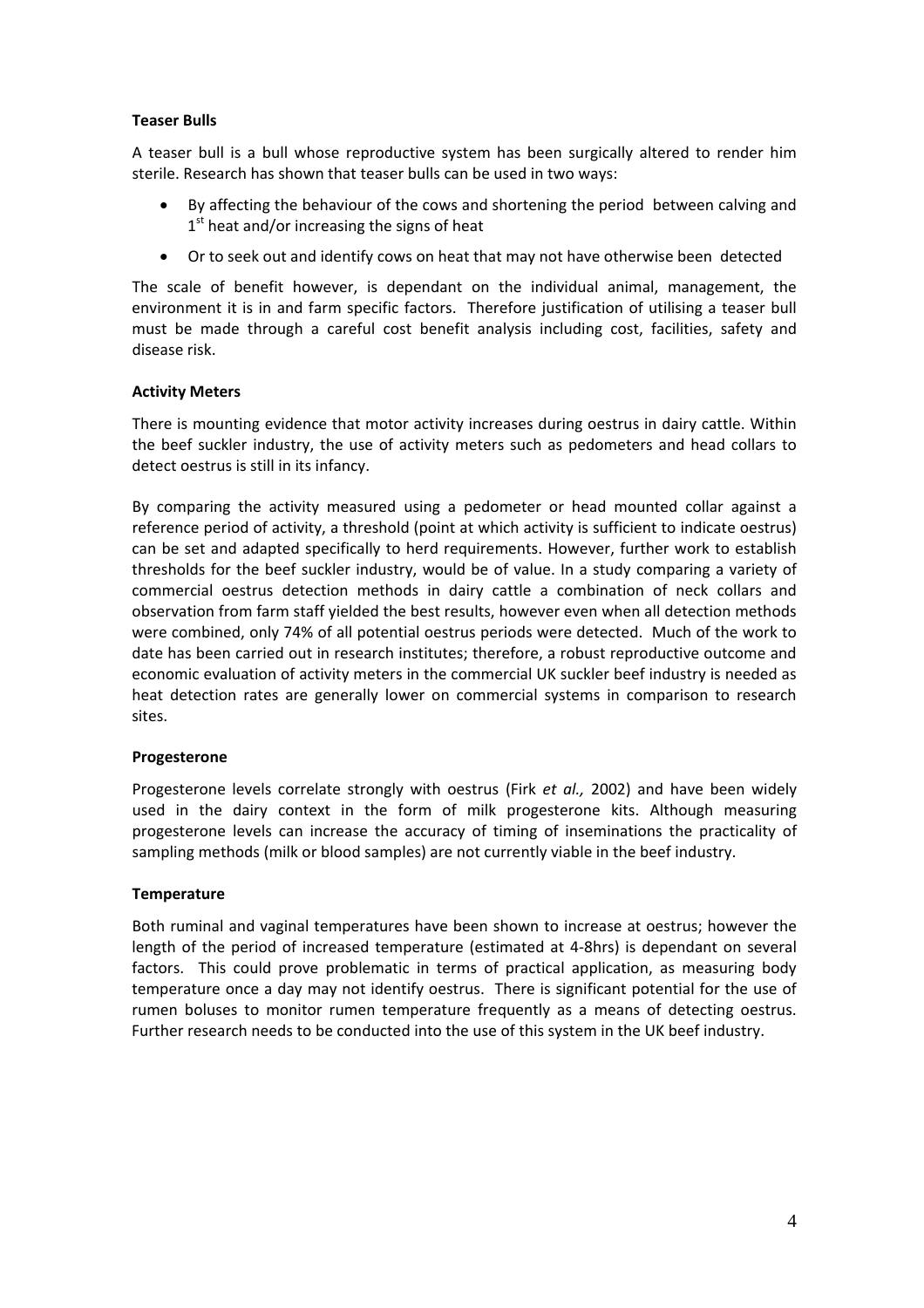#### **Pheromones**

Sex pheromones that are exclusively secreted by the cow during oestrus to signal heat to the bull are a potential source of heat detection. For example, the BOVINOSE project aims to develop a functional prototype 'artificial nose' to detect these pheromones. Another project identified three specific chemical compounds associated with oestrus that are excreted in the cow's faeces suggesting that these compounds might be used to identify oestrus. Research in this area is in its infancy.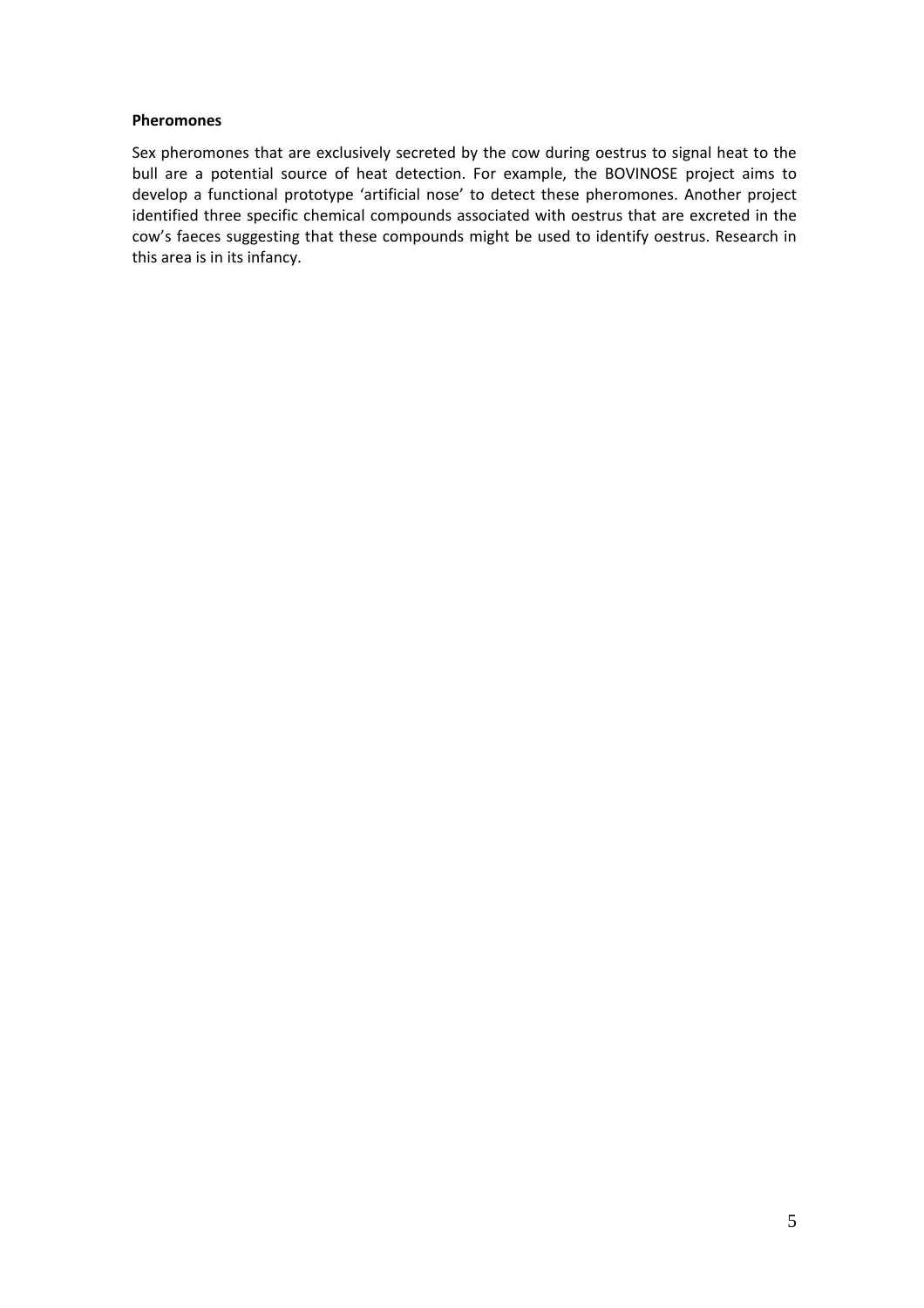### **Prediction of Parturition**

The marketable output of a suckler beef system is largely dependant on the successful delivery of a live calf. Selecting bulls with appropriate EBVs and managing cow body condition are currently the most common strategies used to achieve this. However, due to variations in feed and forage it is difficult to control body condition for each individual cow. Furthermore, a lack of trained labour is a constant issue for many beef farms. Predicting the time of calving is crucial to the health of calves and their dams and can reduce the time spent monitoring cows or can alternatively increase the level of attention given to cows who require greater attention.

### **Observation of physical signs**

Relaxation of the broad pelvic ligaments combined with teat filling have been found to be the most reliable physical signs of predicting either calving or no calving within a 12 hour period. By also measuring increases in plasma oestrone sulphate (E2) levels along with increments in ligament relaxation measurements, an accuracy of over 85% within 62% of the herd has been achieved for predicting calving within 24hrs. This technique is also economically and easily applicable in field conditions. Other behavioural signs include an increase in frequency in tail raising (2hrs for heifers and 4hrs for cows) prior to calving. Lying is also shown to increased 6hrs pre‐calving for unassisted cows but only 2hrs pre‐calving for assisted cattle.

### **Progesterone**

The use of a progesterone rapid blood test can increase the prediction of calving within 12 hours by approximately 40% and achieve a 97% probability of ruling out calving, however this technique is an invasive approach and not practical for commercial use.

### **Temperature**

Environmental temperature fluctuations have been shown to be precursors of calving for spring‐calving cows, a higher barometric pressure and decreased temperature was associated with calving; whereas, for autumn-calving cows an increased temperature was associated with calving.

Research into prediction of parturition by measuring vaginal and rectal temperatures has shown that these tend to be ≤0.3°C lower within 24hrs of calving. Although these predictors appear accurate, they would prove difficult to implement on a commercial basis. Rumen temperature has also been found to decrease 1‐2 days prior to calving. Through the use of boluses and telemetry, there is potential to develop a method of frequent temperature detection with minimal invasion and low labour requirements in suckler beef systems. However further research is required to evaluate the potential in a commercial beef setting.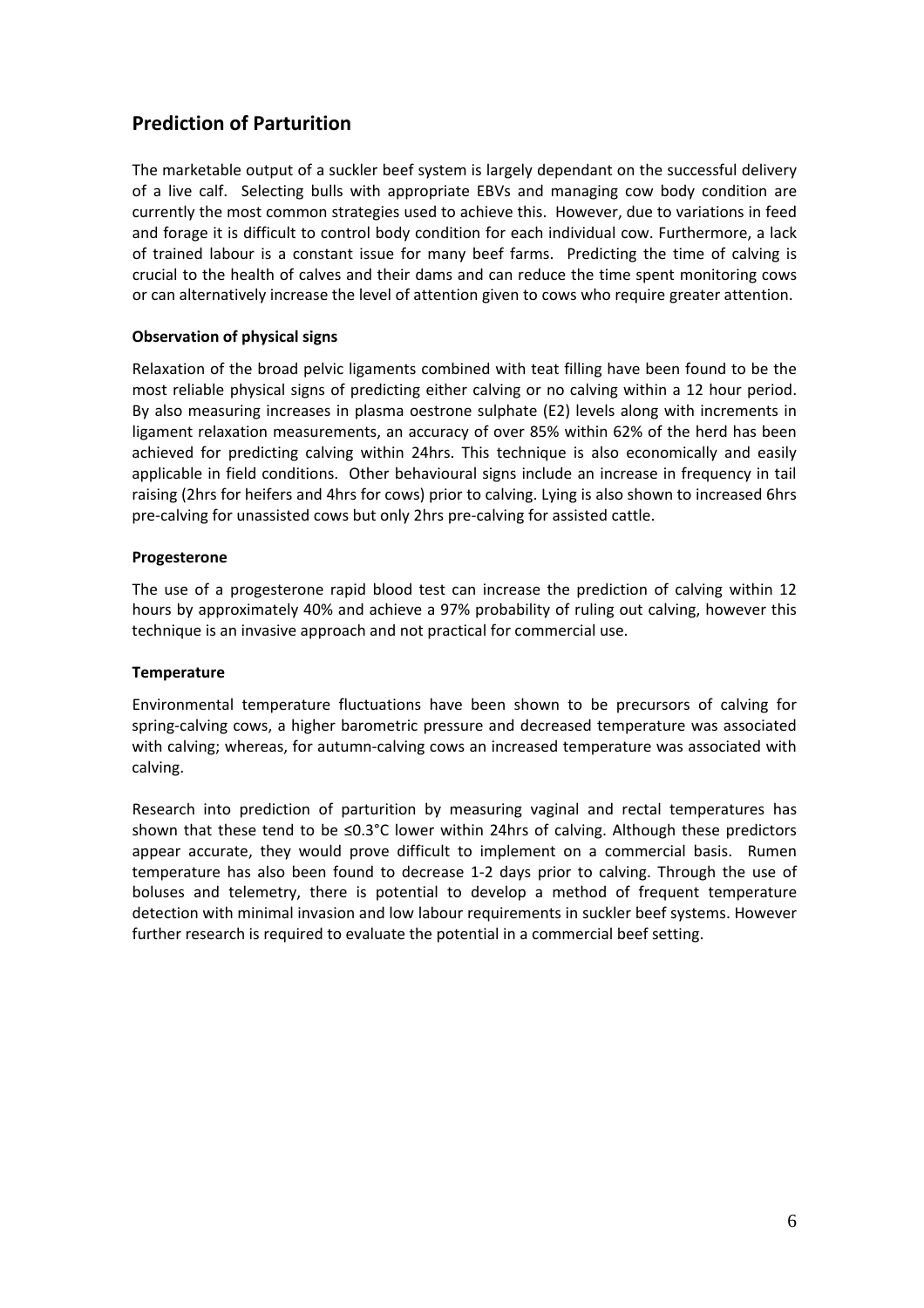# **OESTRUS DETECTION TECHNOLOGIES**

# **1. INTRODUCTION – The need for oestrus prediction in the beef industry**

Reproductive performance drives the economic success of the beef suckler herd. Minimising barren cows and maximising cows calving in the first few weeks of the calving pattern facilitates weaning the maximum possible kg of beef/cow mated. However, as recent data below shows (CHAWG annual report 2012), there is much room for improvement:

### **Calving interval**

For beef cows calving in England and Wales, the average calving interval in 2010 was relatively similar at 440 and 446 days. Assuming an average figure of 443 days, then the calving interval was 78 days, or two and a half months, longer than the target interval of one year or 365 days. This suggests that 21% more calves are possible from the same number of cows by reducing the calving interval to an average of 365 for all cows in the herd.

| Year of last calving | Average calving interval (days)* |       |
|----------------------|----------------------------------|-------|
|                      | England                          | Wales |
| 2008                 | 442                              | 447   |
| 2009                 | 446                              | 450   |
| 2010                 | 440                              | 446   |

*Figure 1: Average calving interval of beef cows in England & Wales (BCMS data) (\* This data excludes cattle, born before 1 July 1996 and excludes multiple births)*

### **Calving period**

Data on calving period is limited. English data from enterprise costing surveys showed calving periods in the range of 20 to 22 weeks for average lowland and Less Favoured Areas (LFA) suckler herds respectively, for 2010. Calving periods for hill, upland LFA and lowland suckler herds in Scotland were 16, 15 and 14 weeks respectively, for 2010. Ideally, producers should be aiming for a compact calving period of 12 weeks or less to maximise kg of beef produced/year and few are achieving this.

### **Barren cow rate**

Similarly, information on barren cow rates is scarce. Barren cows are unproductive cows with zero kg of beef production that year. English data from enterprise costing surveys shows barren cow rates in the range of 6.3 to 8.1 barren cows per 100 cows exposed to the bull across all the lowland and LFA suckler herds surveyed in 2010. The industry target for barren rate is less than 5% of females exposed to the bull.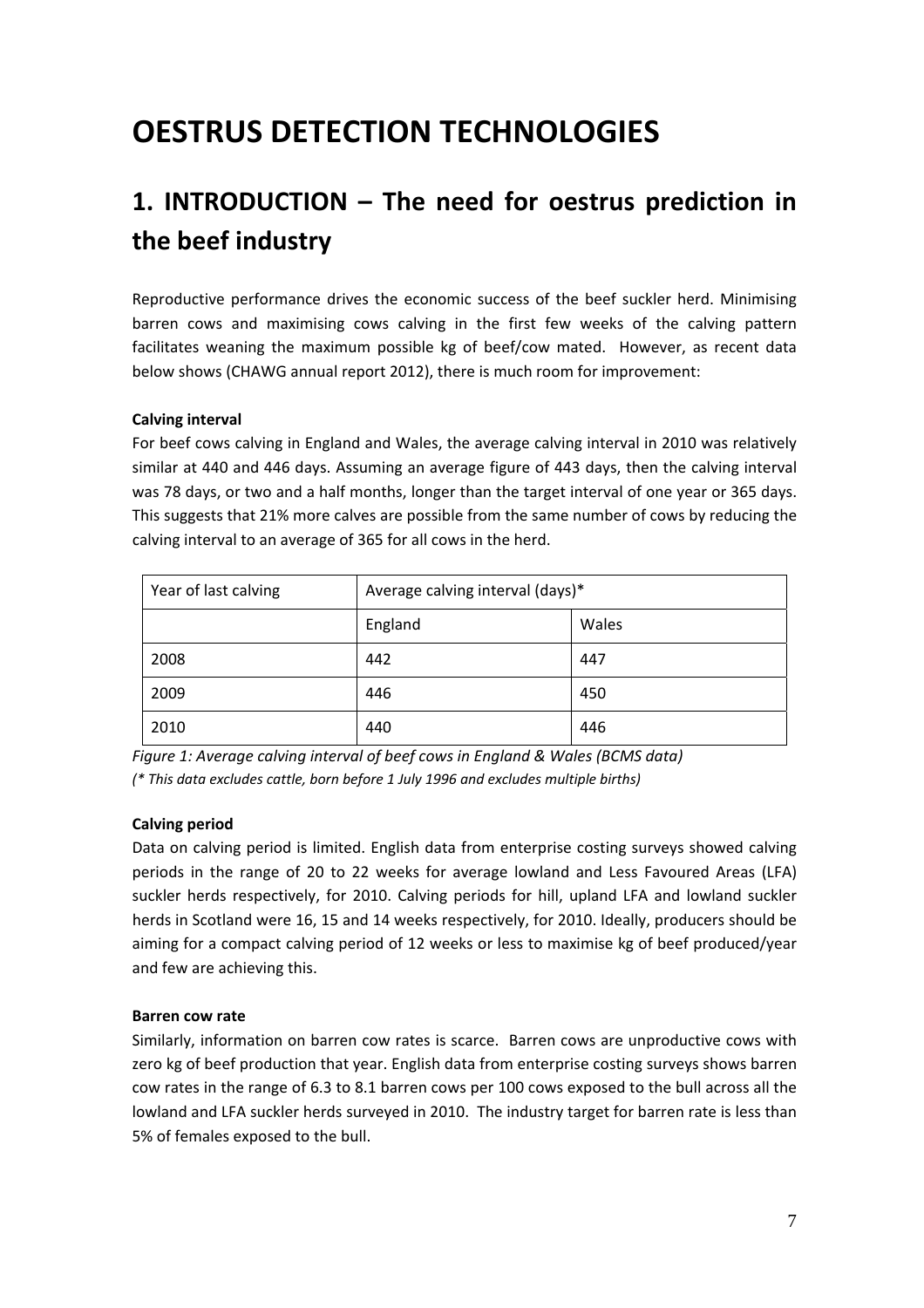### **Age at first calving**

A target of calving beef heifers at two years old or 24 months of age is achievable for most systems yet the national average for both Wales and England is approximately 34 months.

| Year of last calving | Average age at first calving (months) |       |
|----------------------|---------------------------------------|-------|
|                      | England                               | Wales |
| 2008                 | 33.7                                  | 34.6  |
| 2009                 | 34.0                                  | 34.6  |
| 2010                 | 33.6                                  | 34.4  |

*Figure 2: Average age at first calving of beef heifers in England and Wales (BCMS data)*

### **Artificial insemination**

Caldow *et al*. (2005, 2007) proposed a five point plan to manage beef cow productivity:

- 1. Heifer management
- 2. Bulls: Soundness and fertility
- 3. Manage cow condition and nutrition
- 4. Avoid difficult calvings
- 5. Maintain herd health

However, all too often heifer replacement management remains an afterthought in the beef suckler herd, with inappropriate genetic selection for future suckler cow production and strategically poor integration to the overall farm business.

Artificial insemination (AI) represents an opportunity for improved health and accelerated genetic improvement in the beef suckler herd. AI of cows and especially maiden heifers is an underutilised opportunity to critically select appropriate bull genetics for positive calving ease and negative gestation length estimated breeding values (EBVs). Currently, heifers are frequently naturally mated inappropriately by terminal sire bulls, at best selected on carcase traits for cow mating, with poor outcomes for future herd breeding potential. Poor bull performance is contributing to extended calving patterns and an underutilisation of improved business performance opportunities through using EBV data available through AI genetics. Bull genetics may be economically selected on EBVs targeted specifically:

- i. calving ease (especially for heifers who are at greater risk of dystocia)
- ii. maternal traits for future replacement suckler heifers
- iii. marketable carcase traits for beef production

Rate of genetic improvement of beef herds can be increased with the use of AI and embryo transfer. However, inadequate oestrus detection and labour required for oestrus detection are major reasons why AI is used infrequently in beef production (Kyle *et al*. 1998). Oestrus synchronisation protocols exist for fixed time AI (Penny 2005), but results can be disappointing when compared to natural service and over-reliance on hormone inputs can be an issue for consumer confidence in the UK and wider EU market.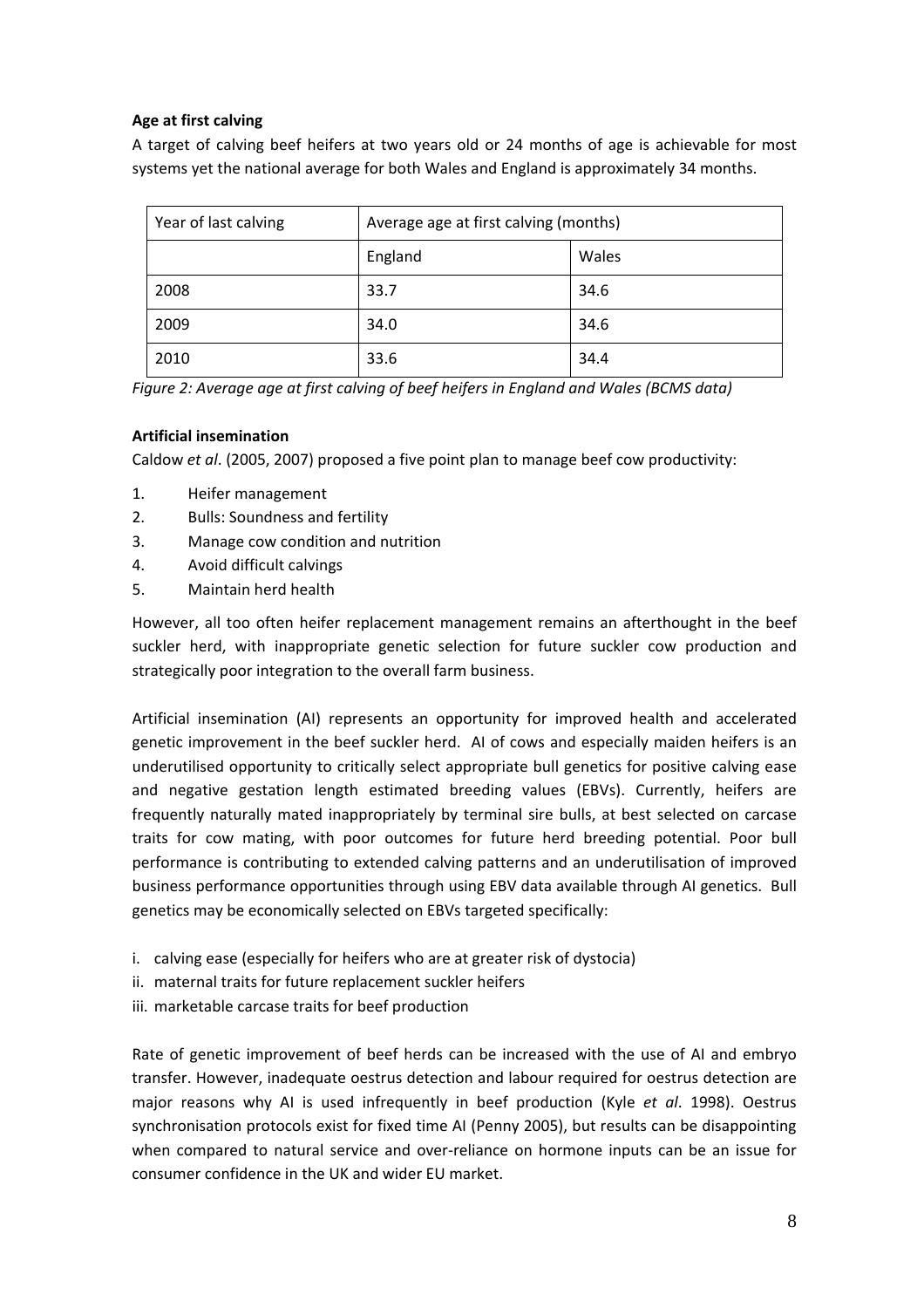A variety of oestrus detection aids are available ranging from low tech products such as heatmount detectors or use of teaser bulls, to more sophisticated solutions such as activity meters, progesterone and temperature monitoring and pheromone analysis.

It has been widely demonstrated that motor activity increases during oestrus in the dairy cow. Moore and Spahr (1991) found mean daily activity to be significantly greater on the day of observed oestrus than during the three days before or after. Redden *et al*. (1993) identified a 2.3 fold increase in activity over 24 hours during oestrus when compared with the dioestrus period. Roelofs *et al*. (2005) suggested that pedometers could accurately detect oestrus and may also present a promising tool for prediction of ovulation and hence improved fertilisation rates by more accurate timing of AI. This technology has become widely adopted in the dairy sector. Barriers to uptake in the beef industry have included issues of range in data download systems - as beef cattle are not passing through management systems to be milked as in dairy herds. However, new systems are now commercially available which have longer range signalling and within‐collar data processing and storage (e.g. 'Silent Herdsman', NMR or 'Heatime Horizon', SCR Technologies, Fabdec). Whilst opportunities for siting base station readers near water troughs or feeding areas offer promising solutions to these barriers.

Progesterone assays have been widely used for confirmation of oestrus in the dairy industry and blood progesterone assays are available for parallel application in the beef industry (Van Eerdenburg 2006).

Vaginal temperature increases by 0.3 to 0.8°C during oestrus in dairy cows (Bobowiec *et al.*, 1990; Fisher *et al.*, 2008) and beef cows (Kyle *et al.*., 1998), and the increase persists for 7 to 12 hours in dairy cows (Redden *et al.*, 1993; Fisher et al., 2008) and beef cows (Kyle *et al.*, 1998). Cooper‐Prado *et al.* (2010) proposed that ruminal temperature (RuT) of beef cows also changes before oestrus, showing a significant increase around oestrus. RuT may therefore have potential to predict oestrus with sufficient accuracy to facilitate appropriate timing of insemination. Use of ruminal temperature boluses and wireless signalling ('telemetry') may facilitate automated determination of body temperature. Measurement of ruminal temperature with a bolus is minimally invasive, allows frequent records of real‐time data to be obtained, requires minimal labour, and permits cows to be maintained in a natural environment.

Use of breeding technologies also represents an important opportunity for beef suckler herds to mitigate greenhouse gas emissions by improving productivity and efficiency (Chadwick *et al.,* 2007).

The opportunity for genetic improvement and also risk management of health status in the beef industry offered by artificial insemination and embryo transfer is so significant that considerable effort has been devoted to methods of improving detection of oestrus without use of natural service. This review therefore seeks to evaluate a variety of oestrus detection methodologies currently of potential application in the beef suckler industry. Many of these technologies are currently being exploited in the dairy industry, but the practical aspects of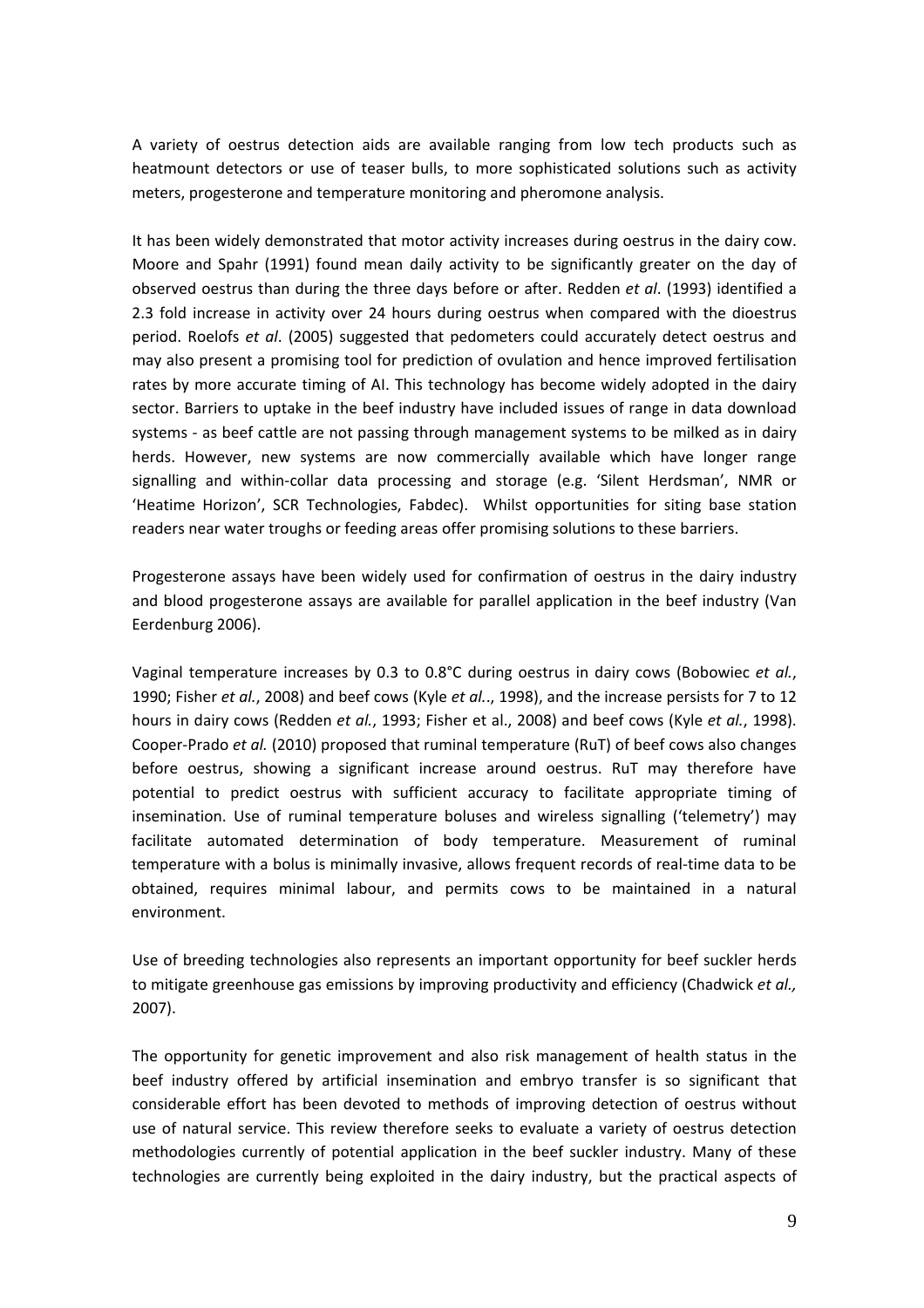more extensive beef suckler systems must be considered. There is now an opportunity presented by new remote telemetry devices to deliver automated prediction and signalling of oestrus in beef cows and heifers. A need exists to evaluate these systems in a commercial UK beef industry context.

# **2. Underlying Oestrus Physiology**

Roelofs (2010) described how in mammals, oestrus is a behavioural strategy to ensure that mating takes place close to the time of ovulation. Oestrus is therefore a complex of external signs which signal the internal and invisible event of ovulation. Despite enormous progress in understanding of reproductive physiology over the last twenty years, human observation is still significantly inferior to the natural ability of the bull to detect oestrus.

### **Oestrus detection**

Oestrus detection has been described as the central event in the success of bovine reproduction, particularly when artificial insemination (AI) is used (Sheldon, 2003). Traditionally, oestrus detection has been via visual observation of behaviours linked to oestrus. For visual oestrus detection to be effective a skilled observer is required, sufficient observation time and for cows to show overt signs of oestrus (van Eerdenburg, 2006). As herd sizes increase, more cows are managed per stockman, which reduces the amount of time available for heat observations (Peter and Bosu, 1986).

### **Declining oestrus expression: 'suboestrus'**

Failure of oestrus detection is not the only factor in declining submission rates. Poor behavioural expression of oestrus or 'suboestrus' may also contribute to infertility. Breed (genetic) differences have been demonstrated in the dairy industry, suggesting that the Holstein cow has a shorter duration of oestrus and mounts fewer times than the traditional Friesian of 30 years ago. Dransfield (1998) found the Holstein achieved only 8‐9 mounts in seven hours of oestrus duration. The Friesian demonstrated a standing oestrus duration of around 15 hours, with cows mounting in excess of 50 times. Therefore the increasing Holstein influence on the modern beef suckler cow may be contributing to the challenge of oestrus expression & detection.

It has been proposed that neuroendocrine factors may link pain and stress with reduced oestrus expression (Dobson *et al.*, 2003). Conditions which may potentially cause pain or stress include negative energy balance (NEB), lameness, mastitis, metritis, transport, overcrowding or diseases such as bovine viral diarrhoea (BVD). Extended calving pattern may also contribute to poor oestrus expression in beef suckler herds. The intensity of oestrus activity increases with greater numbers of sexually active cows in a group at any one time. However, loss of a tight calving block will reduce this effect as calvings become spread out. The loss of the stimulating effect of the presence of the bull in beef herds moving to sole use of AI may also be substantial.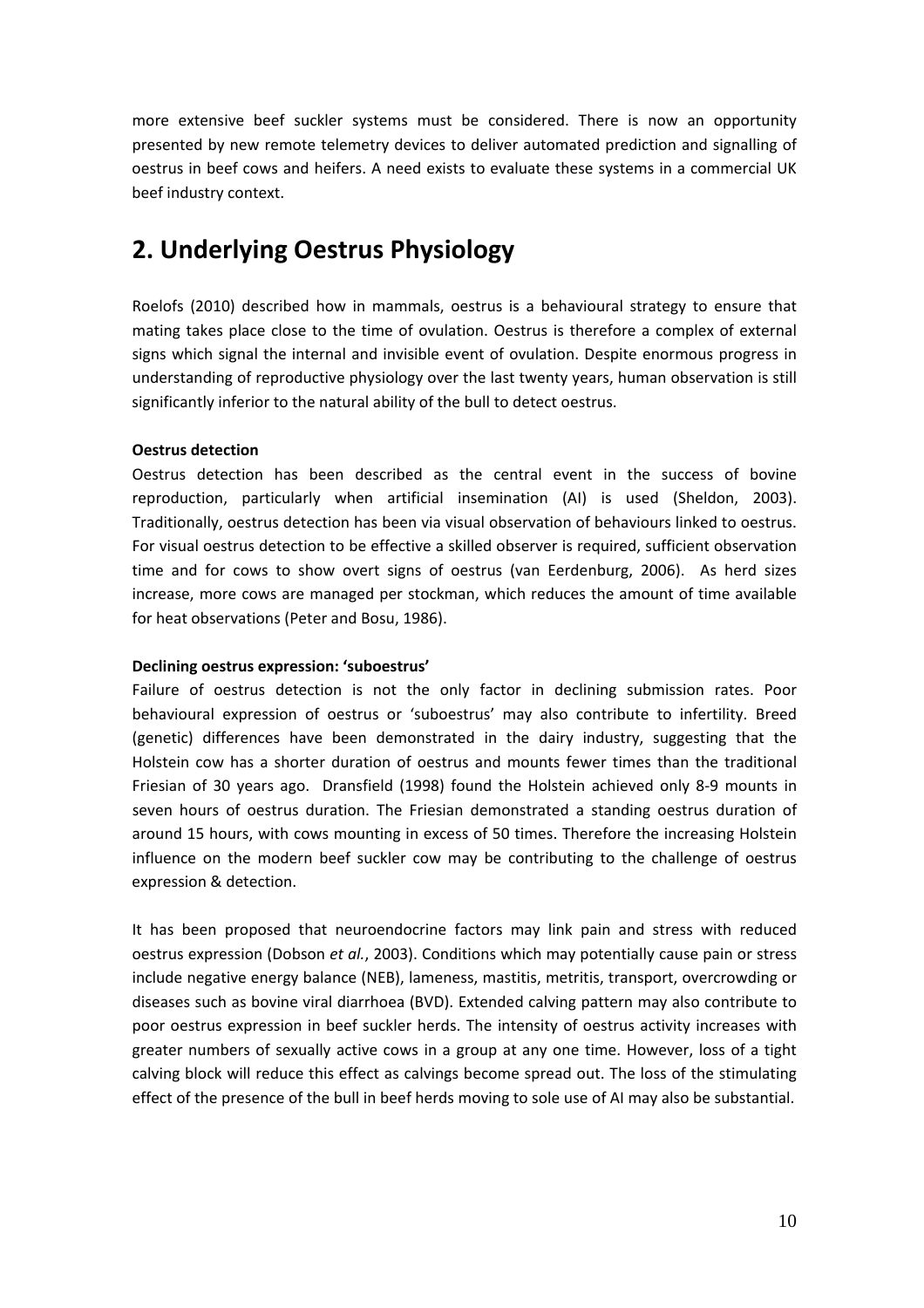#### **Body condition score (BCS)**

Low body condition scores (BCS) delay ovarian activity post-calving and can extend the calving interval. In one study, beef suckler cows with BCS of 1.5 had a calving interval of >420 days, compared with cows at BCS of 4 which had a calving interval of <360days (Kilkenny, 1978). The length of the postpartum anovulatory period is strongly associated with NEB in early lactation (Garnsworthy *et al.* 2008). NEB results in loss of BCS as the cow mobilises body fat, attenuation of luteinising hormone (LH) pulse frequency and low levels of blood glucose, insulin and insulin‐ like growth factor-1 (IGF-1). This collectively limits oestrogen production by dominant follicles. NEB can delay postpartum endometrial repair (Wathes *et al.* 2007) and IGF and IGF‐binding protein expression in the oviduct microenvironment may also be altered with consequences for embryonic growth (Fenwick *et al.* 2008). Roche (2010) described how additional hormonal treatment inputs may be required for beef cows or heifers in poor body condition or fewer days postpartum, such as the use of equine chorionic gonadotropin (eCG or pregnant mare serum gonadotropin, PMSG) in heifer oestrus synchronisation programmes.

### **Herd performance and environmental impact**

Capper (2011) described how efficiency improvements over time improve the carbon foot print of beef production in the US. Garnsworthy (2004) used a modelling approach to predict the effects of fertility on greenhouse gas emissions by constructing a model that linked changes in fertility to dairy herd structure, number of replacements, milk yield, nutrient requirements and gas emissions. Fertility has a major effect on the number of heifer replacements required to maintain herd size for a given number of cows and this remains a factor in the beef herd. Dairy herd replacements produce up to 27% of the herd methane and 15% of the herd ammonia emissions at typical commercial fertility levels. Improved submission rates, earlier service of heifers and use of genetics delivering faster growth rates for beef calves could all represent valid approaches to achieving improved environmental sustainability in beef production systems. Increasing consumer demands for 'greener beef' are helping to drive this perspective within the industry.

### **Oestrus synchronisation**

Oestrus synchronisation is one approach to improve submission rates. However, this approach may not always be effective in achieving increased conception rates. This is due to interactions between oocytes and the follicles in which they mature, factors influencing ovarian steroid production and follicular growth characteristics (number, size, speed of growth at different stages) which can potentially affect embryonic mortality rates. Such effects have been illustrated for instance by the positive correlation found between in vitro embryonic development and aromatase enzyme activity of the preovulatory follicles from which oocytes were issued (Townson *et al.* 2002). Inadequate aromatase enzyme activity during the ovulatory follicular wave is associated with impaired embryonic development post-fertilisation. Also, there is evidence that high embryonic mortality may be associated with prolonged dominance of the preovulatory follicle in beef heifers (Mihm *et al.* 1994).

The negative effect of prolonged dominance on subsequent embryonic development is very consistent with the results of studies showing a lower fertility when cows naturally have two waves of follicle growth instead of three or when cows were submitted to long progestagen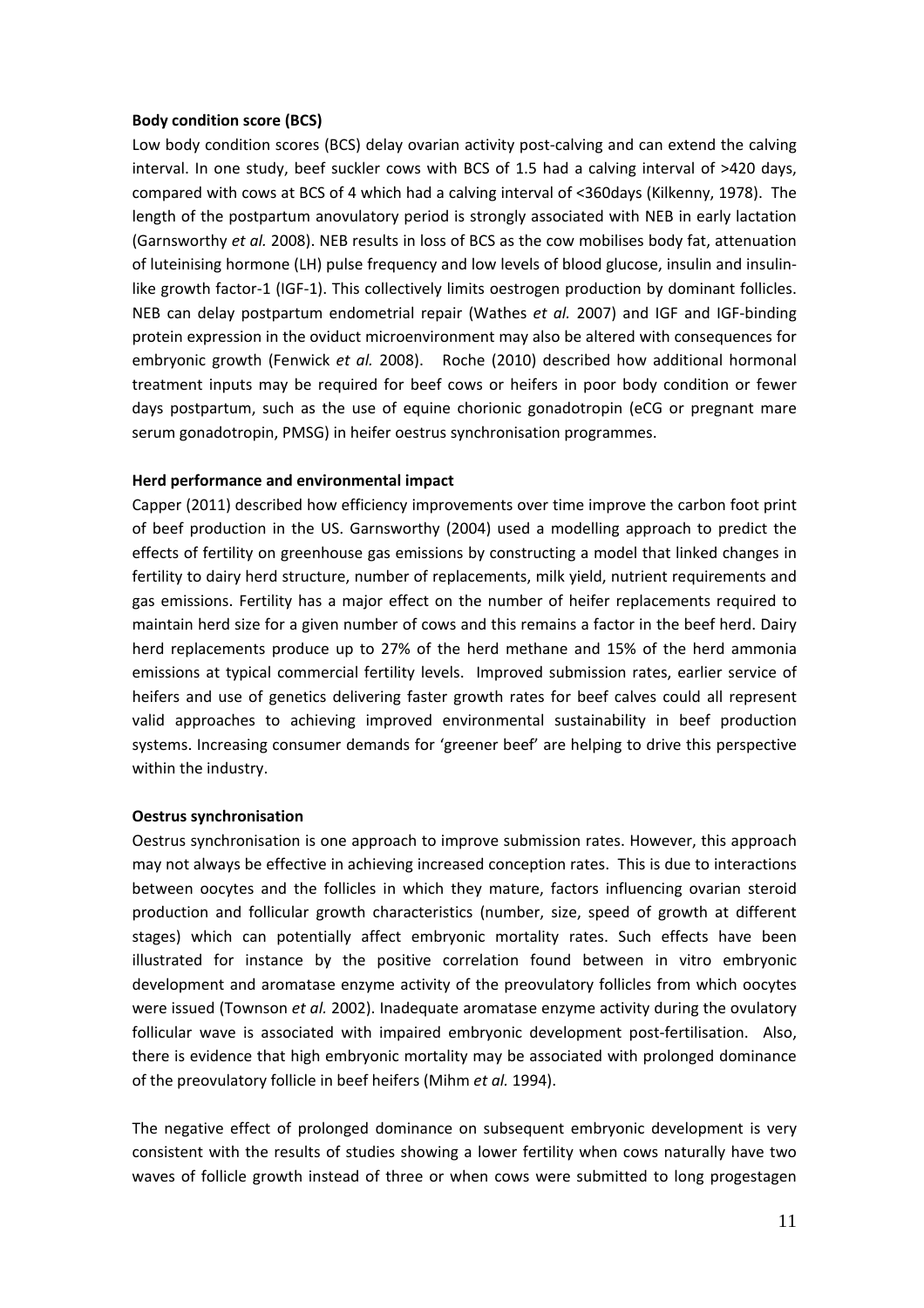treatment (more than 12 days) in oestrus synchronization trials (Chebel *et al.* 2006). Synchronisation protocols are therefore not all likely to produce the same reproductive success in terms of calves born. Perceived lack of success in apparently 'expensive' beef synchronization programmes can limit uptake of AI in the industry when compared to natural service. Yet success can be improved if programmes are delivered effectively for the beef situation.

### **Aids to increase submission rates/oestrus detection**

As well as being able to detect oestrus, timing of insemination during oestrus is crucial for success. The chance of fertilisation is highly dependent on the interval from insemination to ovulation. Premature insemination may result in aged sperm that cannot achieve fertilisation by the time of ovulation (Hawk, 1987). Delayed insemination may result in failed fertilisation and formation of a viable embryo due to ageing of the oocyte (Hunter, 1997). Trimberger (1948) found highest conception rates when cows were inseminated 13‐18h before ovulation. Insemination time should therefore be based on ovulation time, so accurate prediction of *ovulation* is a key aim of oestrus detection. Oestrus detection parameters present considerable variation in time to ovulation (Roelofs *et al.* 2003). In practice ovulation cannot always be predicted with sufficient accuracy to minimize the negative effects of aged gametes on embryo quality and embryonic death, (Hawk, 1987; Hunter & Greve, 1997).

Because of the limitations in ovulation detection and the commercial benefits of improved reproductive efficiency, **automated technologies** have been developed. Such technologies aim to detect the occurrence of physiologic or behavioural changes that detect oestrus and correlate highly with ovulation (Senger, 1994).

# **3. Heatmount Detectors**

These devices are attached to the tail head and are generally activated by pressure from a mounting animal resulting in a colour change in the device. All such devices require a degree of interpretation from the operator which has an effect on the sensitivities and specificities reported. Heatmount detectors have a range of trade names such as KaMar, Estrus Alert and Bovine Beacon but can also be simply paint or chalk applied to the tail head. In the case of tail paint, oestrus is detected by paint being rubbed off the tailhead during standing oestrus rather than by a colour change.

Pressure sensitive devices which can record the tail mount forces applied over time have also been developed such as HeatWatch (CowChips, LLC, 24 Iron Ore Rd, Manalapan, NJ 07726 303‐ 350‐2505). In the case of HeatWatch, the pressure sensor attached to the tail head is battery powered and when a cow is mounted the sensor sends its data by radiotelemetry to the farm computer, where it can be accessed by the farm team with cow I.D, time, date and duration of each mount recorded. From this information a time of heat onset is calculated. HeatWatch classifies a standing heat as a cow having three standing events in a four‐hour period. A cow with fewer standing events may be recorded as a "suspect heat".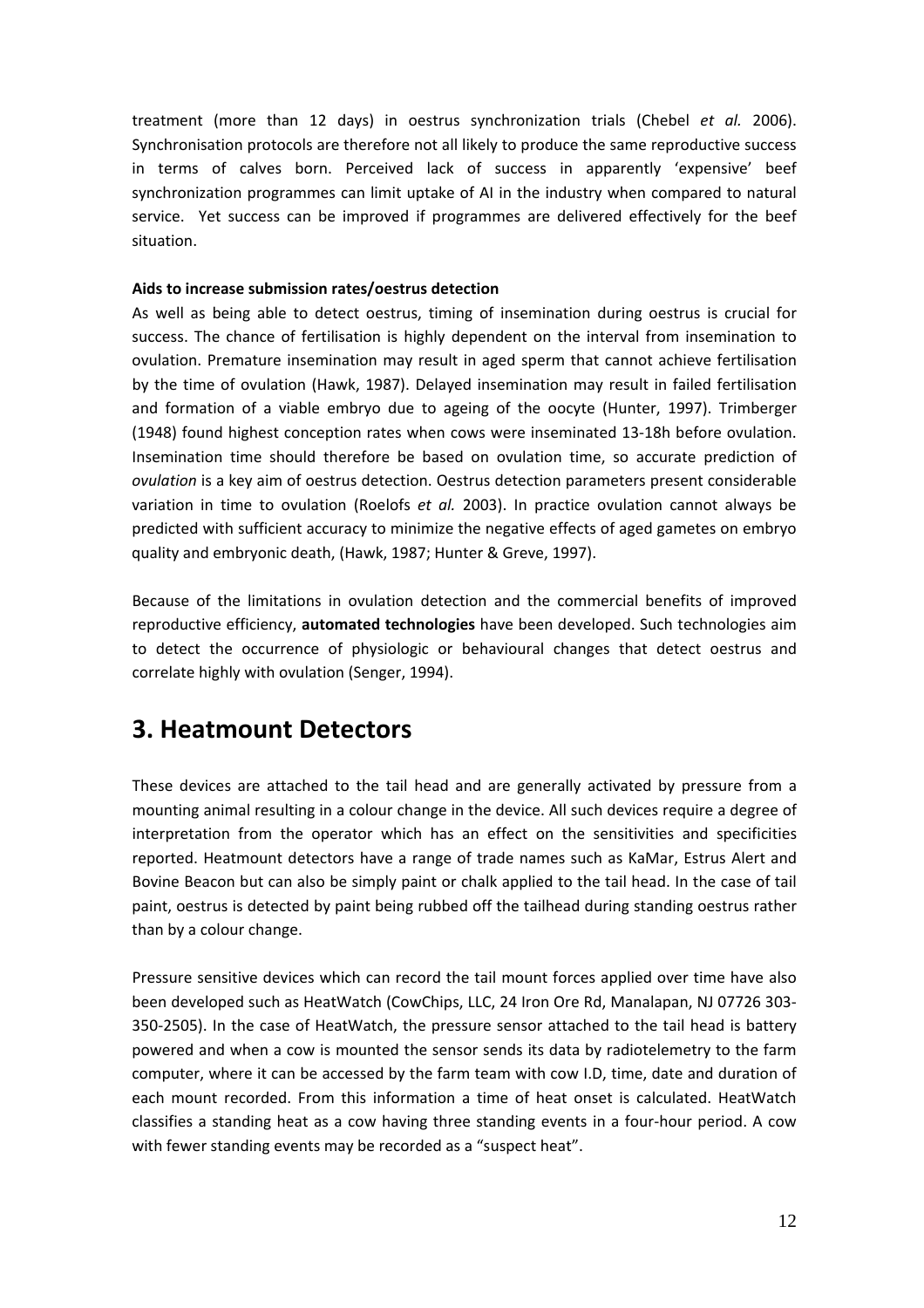The effectiveness of tail paint has been demonstrated in a number of trials and is a widely used tool, especially in the dairy industry. The degree of interpretation needed to make an accurate judgement on a tail paint rub makes a meaningful assessment of the specificity difficult as it is highly operator dependent. In a trial by Ealy *et al.* (1994) the percentage of cows detected in oestrus after treatment with prostaglandin F2α was 26% based on visual detection alone versus 43% based on visual detection combined with tail chalk (Ealy *et al.* 1994).

Studies involving KaMar have been conducted for decades in beef and dairy cattle (Baker 1965; Beerwinkle 1974). Williamson *et al.* (1972) observed a dairy herd of 107 cows for over 30 days postpartum at grass. They compared 24 hours a day manual observation with the KaMar detector and achieved a sensitivity of 98% from the KaMars.

There are a number of reasons why a heatmount detector might be triggered erroneously, including non‐oestrus related contact with other cows or accidental contact with cubicles or other obstacles on farm. This necessitates that interpretation of a positive heatmount result must be taken in the context of other information such as time of previous service, the general condition of the detector and other signs of oestrus. With so many factors influencing the specificity of a positive heatmount detector result, it is not surprising that figures are variable in the reported literature. The range of specificity of heat detection using heatmount detectors has been reported to vary from 56 to 94% (Stevenson, 2000). Williams (1981) reported an accuracy of only 29%, but other authors suggest that very poor results like this are likely operator or farm specific rather a true reflection of the accuracy of the device (Williamson 1972).

Heatmount detectors were compared with three other methods of detection of oestrus in dairy cows with synchronised oestrous cycles in an Australian study (Cavalieri *et al.* 2006). Pedometers, radiotele‐metric transmitters (HeatWatch), tail‐paint and heatmount detectors were compared. Milk progesterone concentration and pregnancy testing at 12 weeks were used as the reference standard for cows being in oestrus. Tail‐paint was significantly more sensitive at detecting oestrus compared to heatmount detectors ( $P = 0.002$ ), but not significantly more sensitive than pedometers (P = 0.07) or HeatWatch (P = 0.55) (91.3, 85.7; 81.4 and 88.4%, respectively). The positive predictive value of HeatWatch for detecting oestrus was greater than tail-paint (P = 0.014) and heatmount detectors (P = 0.024) but not pedometers (P = 0.25; 100, 91.7, 92.9 and 87.5%, respectively). Positive predictive value of heatmount detectors was greater than pedometers in one study herd (93.4% vs 73.3%;  $P =$ 0.035) but not in the other two herds (95.0% vs 90.0%; P = 0.56) or (90.8% vs 100%; P = 0.10). This study concluded that all four methods were of comparable value.

Studies have found HeatWatch to be highly effective as a detector of standing heat. (Nebel *et al.* 1995, Walker *et al.* 1996 and Xu *et al.* 1997, Rorie *et al.* 2002). Heatwatch has been used in many scientific studies as a research tool in dairy and beef cattle (Landaeta‐Hernández *et al.* 2002 and others). When compared to visual observation of 98 dairy cows in two New Zealand herds at pasture, Xu *et al.* (1997) found the efficiency and accuracy of oestrus detection were, respectively, 98.4 and 97.6% for visual observation and 91.7 and 100% for HeatWatch detection.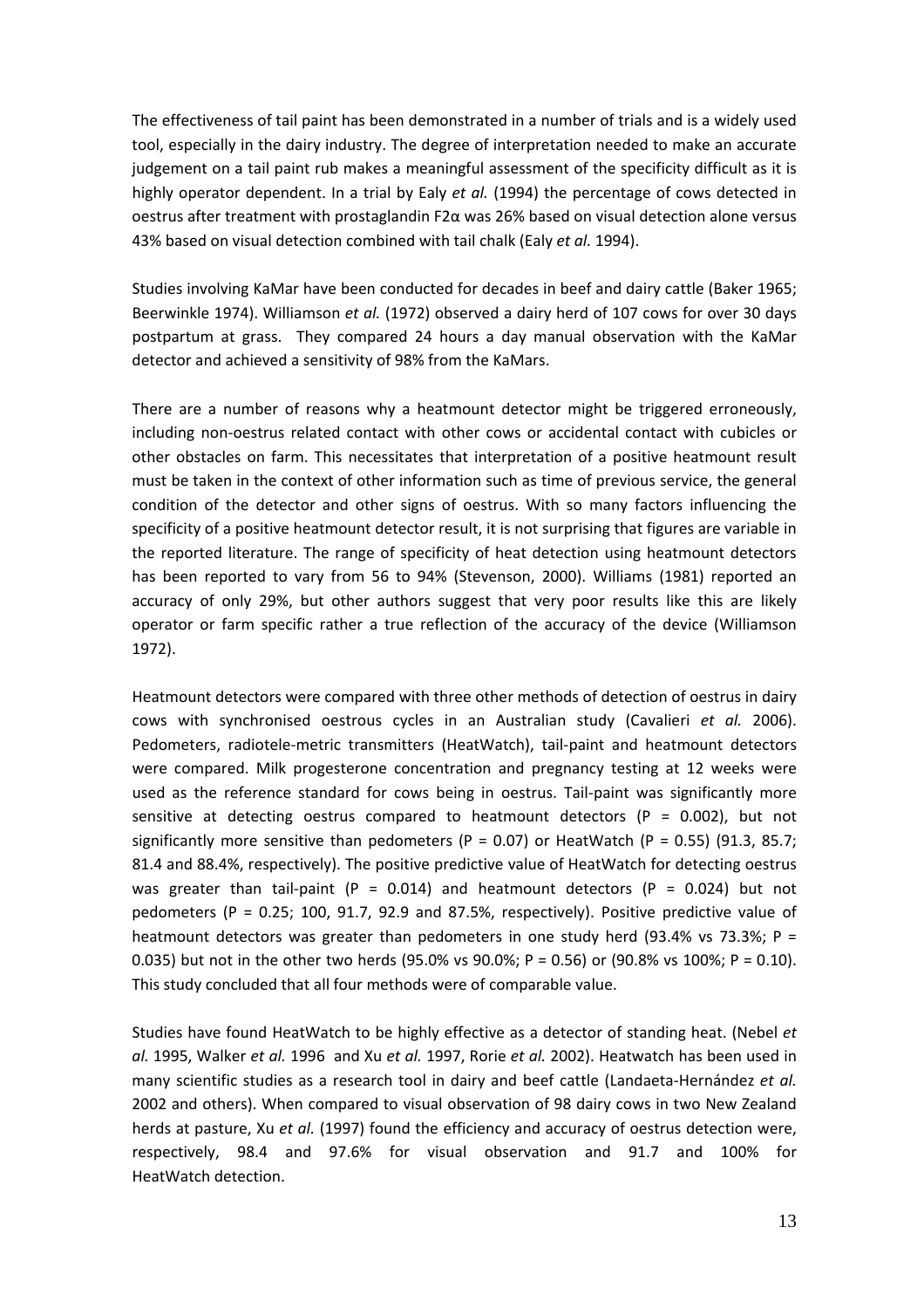In high yielding dairy cows true standing oestrus may occur in only 50% of cows (Heres *et al.* 2000, Lyimo 2000). This may limit the sensitivity of all heatmount detectors including HeatWatch.

# **4. Vasectomised Teaser Bulls**

A teaser bull is a term describing a bull whose reproductive system has been surgically altered to render him sterile. This is achieved through a variety of surgical procedures involving either vasectomy/epididymectomy or redirection of the penis so as to prevent intromission. Surgical prevention of intromission may have the additional benefit of reducing the risk of venereal disease under certain circumstances. The pros and cons of the different techniques of teaser preparation are reviewed by Morgan and Dawson (2008).

The relationship between the presence of the male and the female oestrus cycles is known as biostimulation, which refers to a range of hormonal, behavioural and sensory interactions. This is very well recognised and utilised in sheep which are short day length seasonal breeders but is less well documented in cattle. However many of the same factors are relevant. If bulls have a stimulatory effect on the resumption of cyclical activity in postpartum cows then this has implications for the management of bovine fertility.

The objective of using teaser bulls is to improve the chances of oestrus detection and so submission rates, while retaining the benefits of AI. The teaser can do this in two ways;

- 1. By affecting the cyclical behaviour of the cows by shortening the period of postpartum anoestrus and / or increasing oestrus behaviour.
- 2. By actively seeking out and identifying oestrus females who may not otherwise have been detected in oestrus.

### **Exposing postpartum cows and heifers to the bull accelerates the resumption of the return to oestrus cyclicity (Zalesky** *et al.* **1984; Fernandez** *et al.* **1993; Custer** *et al.* **1990).**

Zalesky *et al.* (1984) examined the influence of early exposure of postpartum cows to bulls on the length of postpartum anoestrus in a herd of approximately 80 Hereford and Hereford cross cows over two consecutive spring breeding seasons. Half the herd ran with the bull from day 3 and half from day 53 of the calving period. The first increase in progesterone, which indicated onset of oestrous cycles occurred at 43  $(+/-2)$  vs 63  $(+/-2)$  days postpartum (P < 0.01) in 1981 and at 39  $(+/-2)$  vs 61  $(+/-3)$  days postpartum (P <0.01) in 1982. In this study the calving to first ovulation interval was reduced by the early presence of the bull.

Berardinelli and Joshi (2005) examined the temporal patterns of the biostimulatory effect of bulls by introducing mature bulls at 15, 35 or 55 days postpartum in a trial involving 56 Aberdeen Angus X Hereford cows. Their results also supported the conclusion that cows exposed to bulls resumed cyclicity sooner than non‐ exposed cows. They also found that the interval of calving to introduction of the bull did not significantly affect the length of the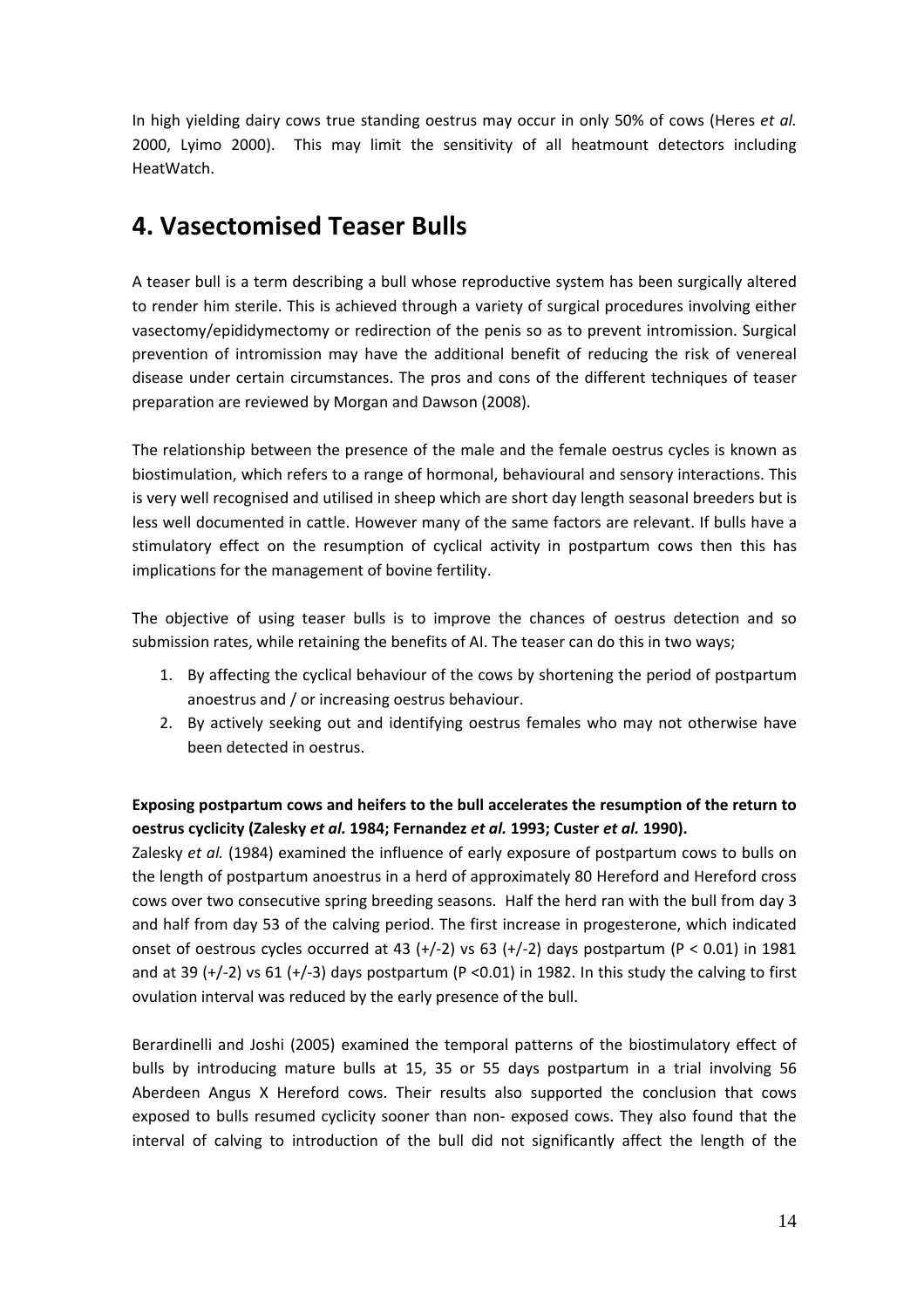postpartum anovulatory period. In other words cows responded more quickly to the bull as introductory day postpartum increased.

Landaeta‐Hernández *et al*. (2004) did not find any biostimulatory effect on uterine involution in their study of 90 Aberdeen Angus cows which were allocated into one of three groups of thirty cows at one week postpartum. Two of the groups were exposed to bulls. These groups were followed for six weeks and a subgroup of thirty cows, (10 per group) were examined weekly by trans‐rectal ultrasound and blood samples collected. More cows in the two bull exposed groups resumed reproductive cyclicity with oestrous cycles normal in length, compared with non‐exposed cows (16/30, 53%; 16/30, 53%; and 8/30, 26.6% respectively; *P*<0.01).

Miller and Ungerfeld (2008) found that weekly exchange of two pairs of bulls shortened postpartum anoestrus in suckled multiparous cows, compared to continuous exposure to a single pair of bulls. In their study of 91 Hereford and Hereford X cows they also found that there was a higher pregnancy rate 30 days after the end of bull exposure (26 of 46, 56.2%) in the cows where bulls were exchanged weekly  $(16 \text{ of } 45, 35.6\%; P = 0.045)$ . The effect of exchanging bulls weekly described by Miller and Ungerfeld (2008) would suggest that the biostimulatory mechanisms involved in the apparent shortening of postpartum anoestrus in suckling cows go beyond general olfactory, visual, chemical, behavioural and physical stimuli and may involve more complicated behavioural, social effects and individual variation between bulls.

Pfeiffer *et al*. (2011) found that biostimulation prior to AI had an increased effect on heifers compared to cows, with heifers displaying a greater expression of oestrus when exposed to either vasectomised bulls or bulls with surgical deviation of the penis.

The addition of the deposition of seminal plasma provided by the vasectomised bulls did not produce an improved response over the other bulls, which supports the concept that a complex biostimulatory effect is associated with the reported increased fertility in this study.

The exact mechanism by which biostimulatory factors may shorten the postpartum anoestrus period is unknown but must ultimately have some effect at the level of the hypothalamopituitary gonadal axis. Given the complex range of biostimulatory factors and the wide range of external stimuli that have an effect on the hypothalamus it is not surprising that some authors have found variable effects on reproductive function. Fike *et al*. (1996) found that exposure to a bull along a fence line shortened postpartum anoestrus in primiparous animals but not in multiparous cows and Monje *et al.* (1992) found that while the presence of the male stimulated postpartum reproductive activity, the response was modified by the nutritional condition of the cows.

Overall, these studies suggest that a significant biostimulatory effect exists in cattle which may produce reproductive benefits in terms of the earlier resumption of ovarian cyclicity but that this effect can be variable and is dependent on a range of physiological and environmental factors.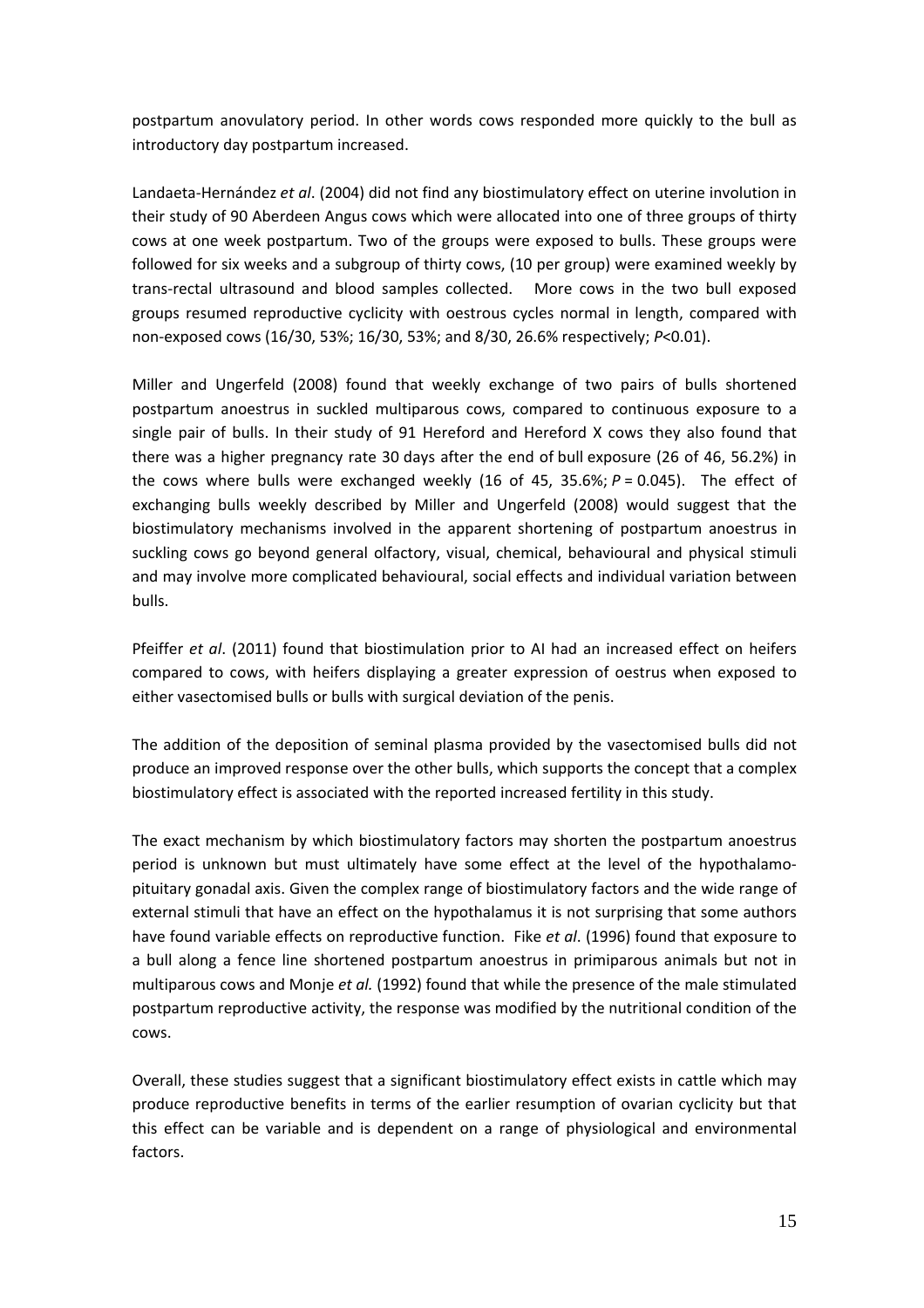The use of 'Teaser' bulls is not widely practiced in the UK beef or dairy herd. Where they have been used, it is primarily as a means to aid heat detection rather than for the biostimulatory effect.

### **Teaser bulls can increase submission rate in beef and dairy farms (Gordon 2006; Norton 2000).**

A normal bull with adequate libido will seek out oestrus females and so may help farm personnel identify cows in oestrus. Where AI is to be used, a teaser bull may increase the rate of oestrus detection, improving submission rates for service and so reproductive efficiency in a herd or group of animals. Some form of marking device – most commonly a chin ball marker ‐ is used to identify cows that the teaser bull has been attracted to. The degree of improvement in submission rate achieved by a teaser is dependent on the pre-existing submission rate in a herd as well as on the many factors affecting oestrus expression and detection. As a result, trials which aim to quantify this benefit are limited.

In a two thousand dairy cow study in New Zealand, the effect of teaser bulls on first service submission rates and pregnancy rates was examined by Norton (2008). For all of the trial farms the 21 day submission rate was higher in the treatment group. A total of 800 (78%) of the treatment group were seen to cycle while only 728 (71%) of the control group cycled over the first 21 days following bull introduction. This difference of 72 cows was statistically significant (p=0.0002).

On all but one of the trial farms, the four week in‐calf rate was higher in the group using teaser bulls. A total of 429 (42%) of the cows exposed to teaser bulls were in‐calf while 369 (36%) of the control cows were in-calf at the end of week four. This difference of 60 cows was statistically significant (p=0.005). Once inseminated cows were returned to the main herd and the 7 week pregnancy rates were not significantly different.

Vasectomised bulls were used in a trial on 5 dairy herds in the southwest of England (Gordon 2006). On these farms the bulls were used for 28 day periods followed by 28 day periods with no bull. The study compared submission rate, calving to first service and calving to conception results across these farms during the 24 week study period. Submission rates were increased by 8% across the study (P=0.01). Improvements in calving to conception were not statistically significant.

The specificity of oestrus detection by the bull in this study was comparable to that of observation during the control periods (79 vs 86%) as defined by low milk progesterone at the time of service. This is consistent with other studies which found that teaser bulls are an accurate means of heat detection [\(McCaughey](http://veterinaryrecord.bmj.com/search?author1=WJ+McCaughey&sortspec=date&submit=Submit) *et al*. 1980).

It is reasonable to conclude that teaser bulls may improve reproductive efficiency in a dairy or beef herd both through beneficial biostimulatory effects as well as through an increase in the sensitivity of heat detection. The size of this benefit will vary as a result of individual animal, managemental, environmental and farm specific factors, including the pre‐existing heat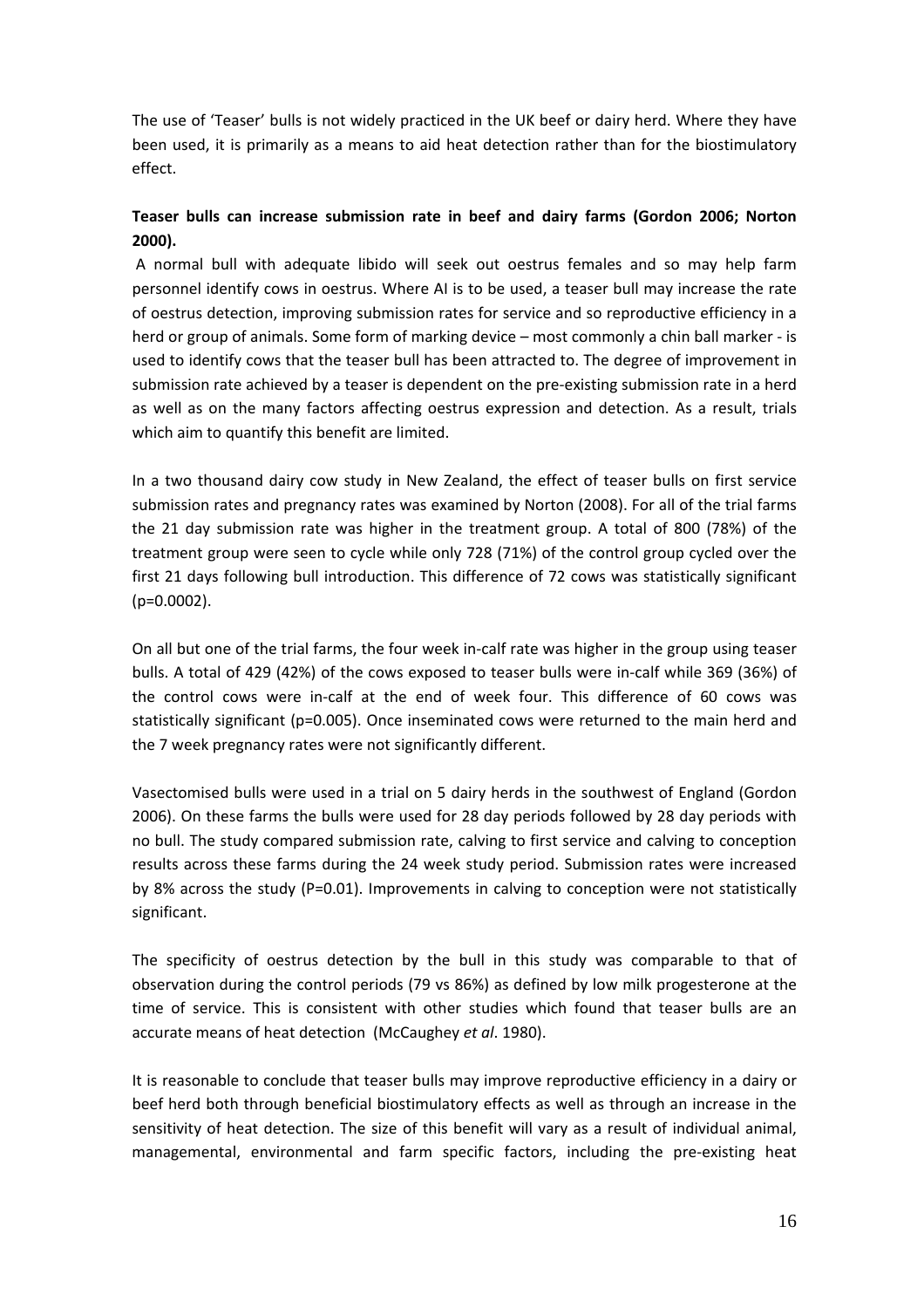detection rate on a farm. Therefore benefits must be considered in the context of the implications of keeping a bull in terms of; cost, facilities, safety and disease risk.

# **5. Activity meters**

It has been widely demonstrated that motor activity increases during oestrus in the dairy cow. Kerbrat and Disenhaus (2004) observed that time spent walking increases during the period of standing oestrus. Moore and Spahr (1991) found mean daily activity to be significantly greater on the day of observed oestrus than during the three days before or after. Redden *et al.* (1993) identified a 2.3 fold increase in activity over 24 hours during oestrus when compared with the progesterone dominant dioestrus period between heats. Roelofs *et al.* (2005) suggested that pedometers could accurately detect oestrus and may also present a promising tool for prediction of ovulation and hence improve fertilisation rates. The successful application of this technology in the beef suckler industry is in its infancy when compared to the dairy industry, but offers an exciting and consumer friendly opportunity to exploit greater use of EBV data in genetic improvement through AI.

Changes in activity during oestrus are detectable by comparing the activity value, as measured by a pedometer or neck mounted activity meter, on the day of oestrus with activity values of a reference period. Typically studies compare activity of the day in question against a baseline consisting of one or more previous days using either a simple ratio method (Arney *et al.* 1994; Lopez‐Gatius *et al.* 2005; Maatje *et al.* 1997; Pennington *et al.* 1986; Redden *et al.* 1993; Yaniz *et al.* 2003, 2006) or statistical procedures (Schofield *et al.* 1991; Williams *et al.* 1981). A threshold value is then set and increases in activity exceeding this threshold is recorded as an 'oestrus alert.' There are a number of activity meter systems currently available, such as 'Heatime (SCR technologies), 'Silent Herdsman (NMR) and milking parlour linked systems such as those supplied by GEA systems, DeLaval, Fullwood or Dairymaster.

The effectiveness of activity meter systems in detecting oestrus can be evaluated by the use of various test performance indicators.

- $\triangleright$  Sensitivity, or efficiency, is defined as the percentage of animals in oestrus that are correctly detected by the system.
- $\triangleright$  Positive predictive value (PPV), or accuracy, is the percentage of animals identified as in oestrus that truly are in oestrus (Rorie *et al.* 2002).
- $\triangleright$  Error rate is the percentage of animals identified as in oestrus that are not in oestrus,
- $\triangleright$  Specificity is the percentage of animals not in oestrus that are correctly detected by the system and
- $\triangleright$  Negative predictive value (NPV) the percentage of animals correctly identified as not in oestrus, is also sometimes quoted (Firk *et al.* 2002).

PPV, error rate and NPV are strongly influenced by prevalence and as a result, unlike sensitivity and specificity, can be difficult to compare across studies (Petrie and Watson 2006).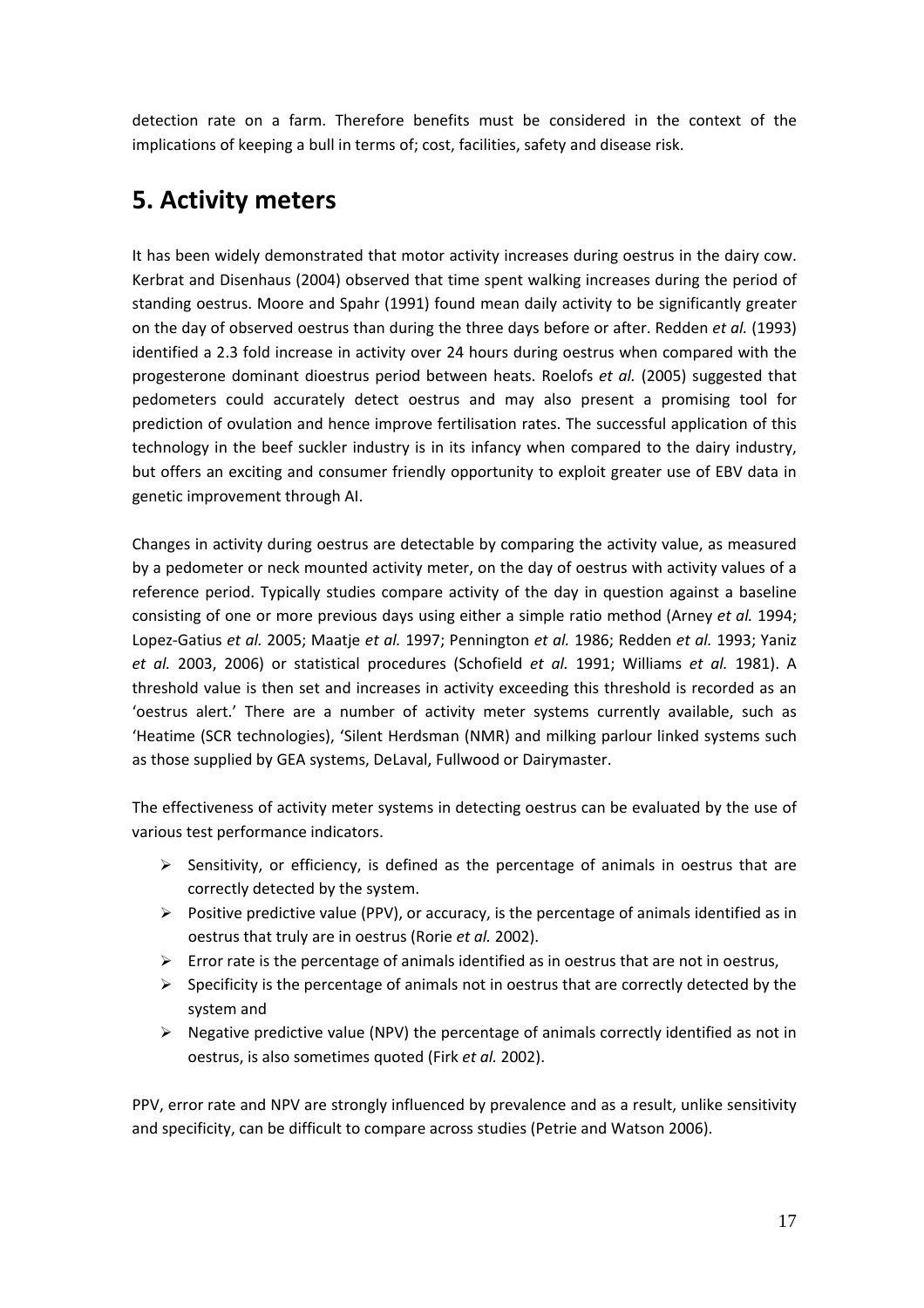

Fig 3 below shows an example of a typical 'Heatime' (SCR systems) activity meter trace:

*Fig 1. 'Heatime' activity trace over 60 days for cow 365 showing variation in activity from baseline to beyond threshold=5, indicating an oestrus alert (SCR systems).*

Different thresholds have been used in experiments to study the increase in number of steps around oestrus in dairy herds (Maatje *et al.* 1997; Kiddy, 1997; Williams *et al.* 1981; Moore & Spahr, 1991; Lopez‐Gatius *et al.* 2005). Choice of threshold to use is a management decision for a particular herd depending on prioritisation. A herd prioritising maximum submission rates over a fall in conception rate, using 'Heatime' (SCR technologies) for example, may opt for the >5 HTU threshold. However, a herd maximising conception rate with perhaps use of more expensive semen may prioritise accuracy and opt for a threshold of >10 HTU. Further investigation of appropriate thresholds would be of value in the beef suckler industry.

Higher threshold levels are likely to reduce the number of false positive oestrus alerts; Nebel *et al.* (1987) described how the percentage of non-oestrus dairy cows presented for AI has been estimated as high as 46%. Insemination of non‐oestrus cattle will reduce conception rate, and could potentially induce abortion in previously inseminated cattle. Sturman *et al.* (2000) & Weaver *et al.* (1989) described how non‐oestrus inseminations were 60‐90% efficacious for inducing abortion in these circumstances. It is currently poorly understood how these findings would compare in the beef situation.

### *Time from peak activity level to insemination*

Previous studies have suggested that when considering time of AI relative to oestrus detection, both early (up to 6 hours) and late insemination (later than 24 hours), were associated with early embryonic mortality (EEM). Some studies showed how the interval between oestrus and insemination was significant in rates of early and late embryonic mortality (LEM) but some only showed significance in EEM. (Freret *et al.*., 2006; Grimard *et al.* 2005; Humblot, 2001, Michel *et al.* 2003; Ponsart *et al.* 2008). In general, the advice is to inseminate around 12 hours after observed standing heat, or 12‐15 hours after peak activity alert.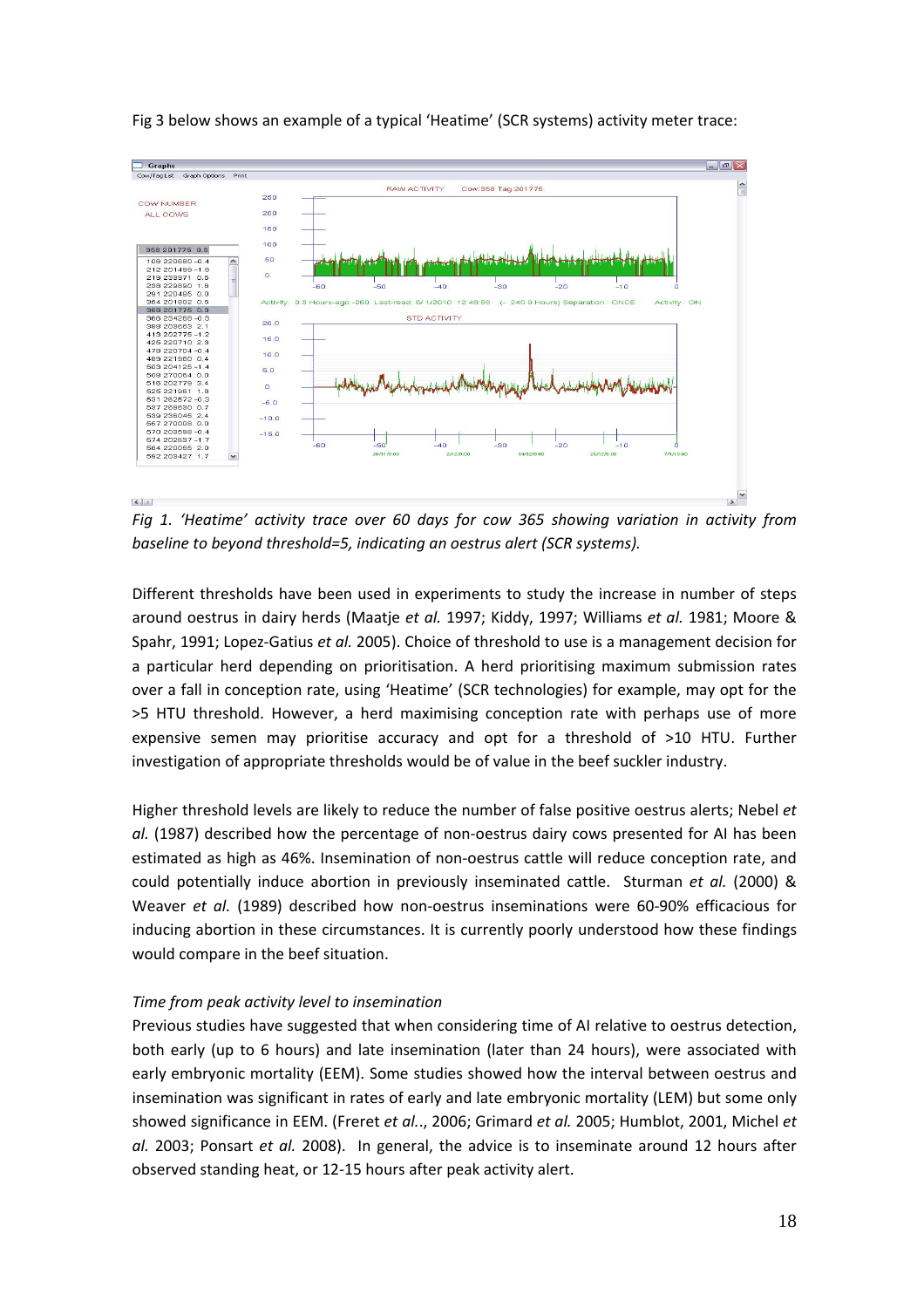### **Factors affecting activity**

### *Research station vs commercial herd*

Management factors that affect activity levels include the type of housing (Senger, 1994) and the daily routine (Koelsch *et al.* 1994). Management practices often differ between commercial and experimental research stations (Firk *et al.* 2002). Most studies on activity levels at oestrus have been conducted at research stations and may not necessarily reflect possible impacts on commercial farms because commercial herds may be fundamentally different to experimental or institution herds. Van Asseldonk *et al.* (1998) commented that detection rates are generally lower on commercial farms than on research stations. It would therefore be valuable to evaluate activity systems in real commercial UK beef herds.

### *Lameness and nutrition*

In the Roelofs (2005) study, of 63 detected oestruses with ovulations, 11 were not detected by pedometers (9 demonstrated one time period of increased activity but of insufficient duration to trigger an alert). It is possible that a significant number of oestrus cows could be missed by activity meters in a dairy context, due to issues such as lameness, disease and housing which have been shown to reduce activity to below threshold levels. Any factors contributing to suboestrus (as described above), including lameness & negative energy balance effects, may also reduce activity in beef herds.

Holman and others (2011) compared a variety of commercially available oestrus detection methods in dairy cattle. Sixty‐seven Holstein‐Friesian cows, from 20 days postpartum, were recruited into the study and fitted with both a pedometer (SAE Afikim) and a Heatime neck collar (SCR Engineers) and allocated a heatmount detector (either Scratchcard [Dairymac] or KaMaR [KaMaR]) or left with none, relying only on farm staff observation. Other factors such as common production stressors were assessed to determine their impact on the ability of each method to accurately detect oestrus and to investigate effects on the frequency of falsepositive detections.

Only 74 per cent of all potential oestrus periods (defined as episodes of low progesterone) were identified by combining information from all methods. The positive predictive values for neck collars + observation by farm staff were higher than those of other methods, and combining these two methods yielded the best results. Combinations of oestrus detection systems in beef cows and heifers may offer an opportunity for very high submission rates to AI and it would be of benefit to investigate this further. A need therefore exists for robust reproductive outcome & economic evaluation of activity meters in the beef suckler industry.

## **6. Progesterone Monitoring**

Many approaches for confirmation of oestrus have been utilised including; visual observation (Arney *et al.* 1994), rectal palpation (Lopez‐Gatius *et al.* 2005), birth of a calf (Firk *et al.* 2003) and milk or blood progesterone levels (Holman and others, 2011; Holdsworth and Markillie, 1982; VanVliet and Van Eerdenburg, 1996). Visual observation has the limitation that visual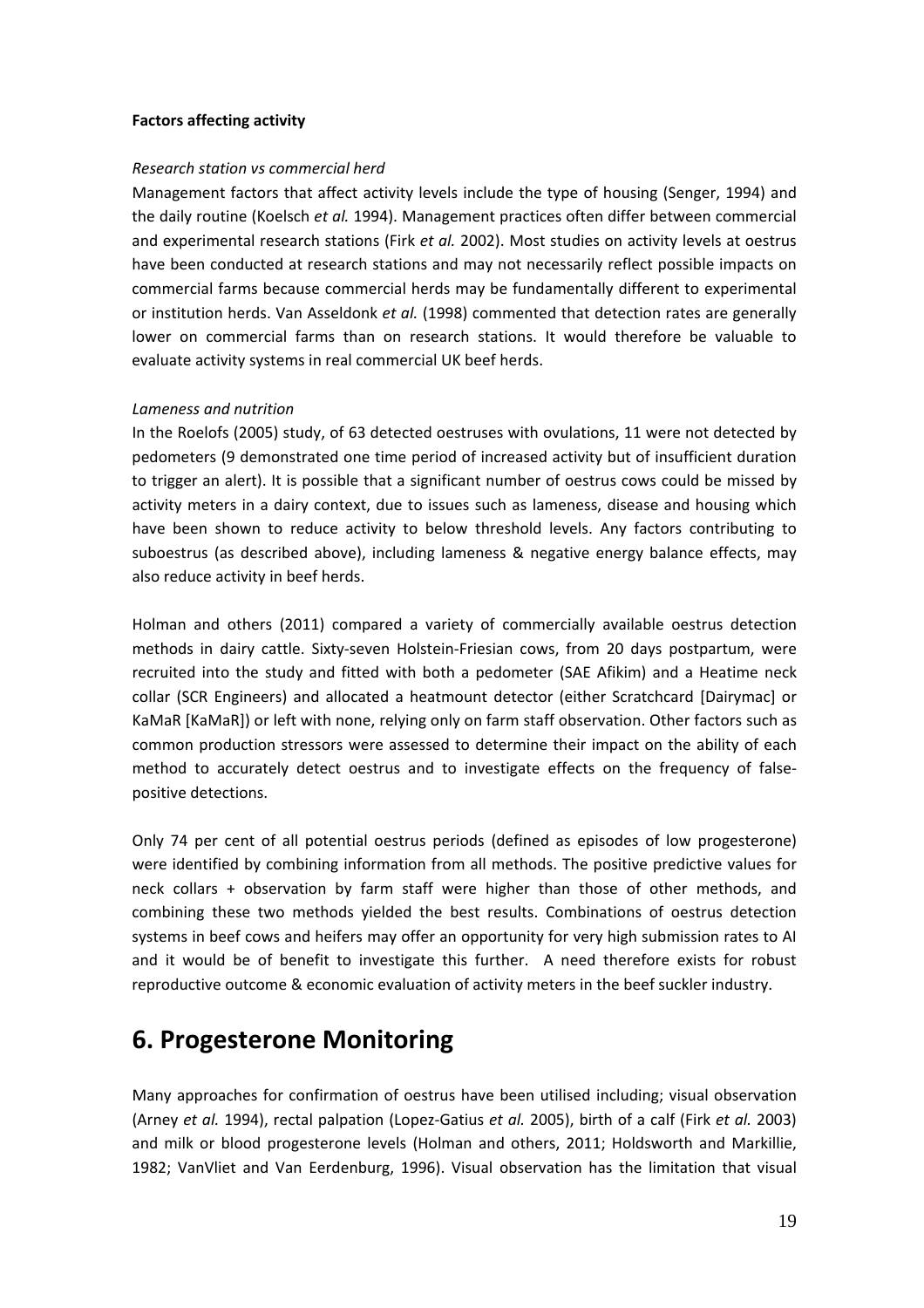signs of oestrus may not occur or may be missed. However, when compared to the dairy herd, oestrus expression in commercial beef suckler cows is much stronger and observation of oestrus 3 or 4 times daily may actually offer a robust, cheap and non‐invasive method of comparative oestrus detection. Palpation or ultrasound per rectum may be very accurate if carried out by an experienced veterinarian. It has been commented that progesterone levels correlate strongly with oestrus (Firk *et al.* 2002) and have been widely used in the dairy context in the form of milk progesterone kits. This is not such an easy option in the beef context.

McLeod, and others (1991) predicted the time of ovulation in dairy cows using on‐farm milk progesterone kits. A protocol of infrequent, but strategically timed milk‐sampling was established for predicting the time of ovulation, and therefore the optimum time for insemination, in lactating dairy cows. The progesterone‐testing protocol accurately predicted 87/88 ovulations (99%). Over the same period, there was a total of 81 ovulations in the control group and 63 (78%) of these were associated with correct oestrus detection by observation only. In contrast, the use of 'on‐farm' progesterone results to confirm oestrus avoided any mistimed inseminations (13% of inseminations in the control group). By using the milk‐sampling and 'on‐farm' progesterone‐testing protocol, only 1% of ovulations were not accompanied by a correctly timed insemination. This compared with 22% of ovulations in the control group not associated with an insemination because oestrus was not detected.

By ensuring that all ovulations are associated with a correctly timed insemination, herd reproductive performance can be significantly improved. However, milk sampling in this way is not a practicable solution in most beef herds. Progesterone testing can be performed on blood samples but this is an invasive procedure and therefore does not offer the same prospects of on‐farm or automated detection of oestrus for the beef industry that are being embraced by the dairy sector.

# **7. Temperature monitoring**

Temperature has potential use as a predictor of parturition and oestrus. Endocrine changes before, during, and after oestrus may affect body temperature of cows, and concentrations of progesterone in plasma during the oestrus cycle have been associated with vaginal temperature changes (Wrenn *et al*. 1958). Vaginal temperature is greater during the luteal phase compared with the follicular phase of the oestrus cycle, except for the increase in vaginal temperature at oestrus (Bobowiec *et al*. 1990; Kyle *et al*. 1998). Vaginal temperature increased in ovariectomized cows treated with progestagens compared with untreated cows (Wrenn *et al*. 1958). Greater vaginal temperatures during the luteal phase of the oestrous cycle and reduced temperatures before and after oestrus in cows (Bobowiec *et al*. 1990; Kyle *et al*. 1998), support the hypothesis of the thermogenic effect of progesterone.

Increased oestradiol during oestrus may have an impact on body temperature. Treatment of ovariectomized dairy cows with estradiol‐17β increased uterine blood flow (Roman‐Ponce *et al*. 1978). Uterine blood flow increased during oestrus in sheep (Roman‐Ponce et al.., 1983), cows (Bollwein *et al*. 2000), and mares (Bollwein *et a*l. 2002). The increase in uterine blood flow from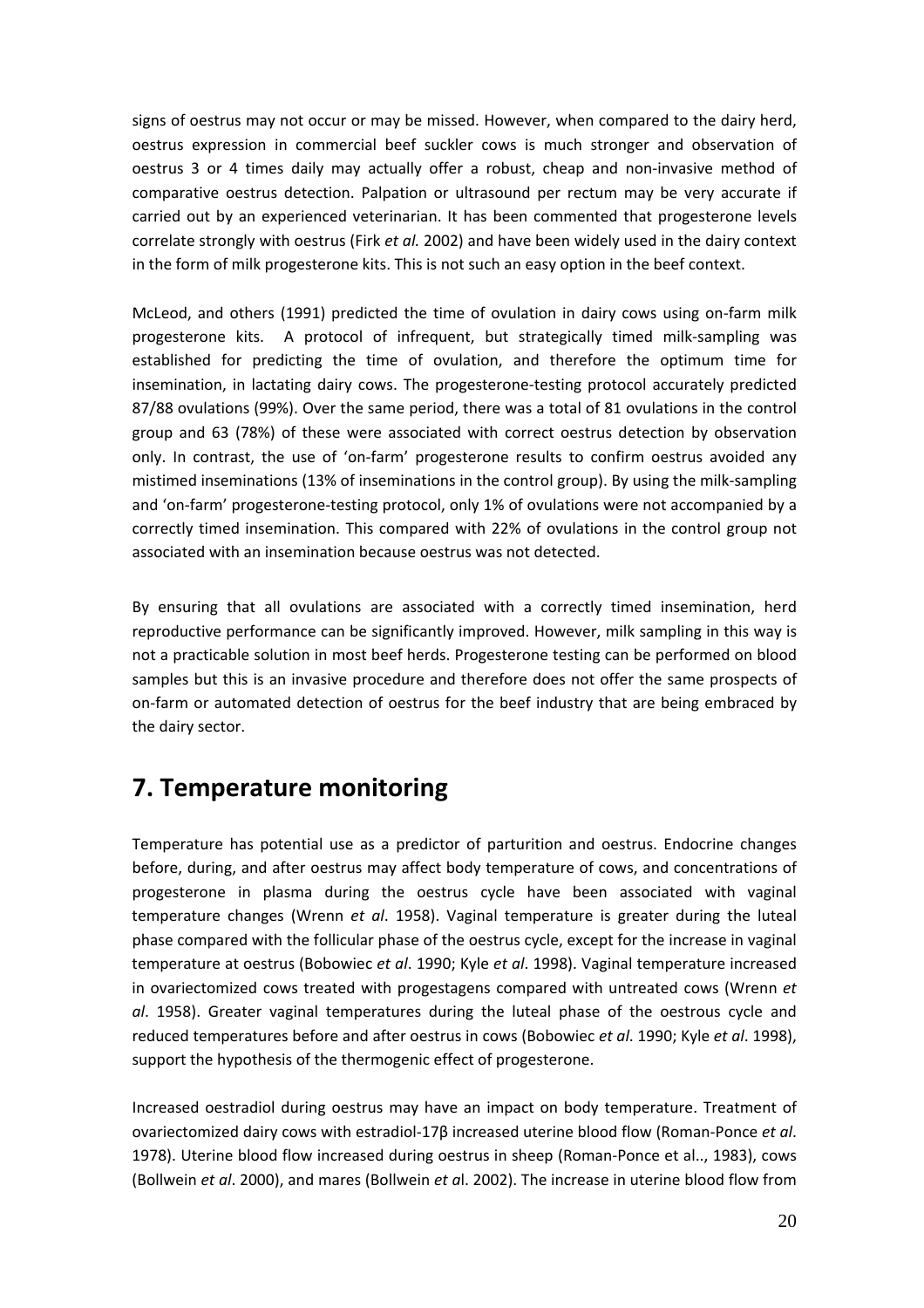48 h before to 24 h after first observed oestrus was negatively associated with concentrations of progesterone in plasma, and positively associated with the ratios of oestradiol and oestrone to progesterone in sheep (Roman‐Ponce *et al.* 1983).

Duration of the increase in body temperature during oestrus may depend on equipment used, frequency of determination, environmental conditions, and physiological state of females. Vaginal temperature has been shown to increase during oestrus for 11 h in dairy heifers (Mosher *et al,* 1990), and the duration of the increase in vaginal temperature at oestrus has been reported to be between 4 and 8 h in dairy cows (Clapper *et al*. 1990; Redden *et al.* 1993; Fisher *et al*. 2008) and beef cows (Kyle *et al*. 1998). Vaginal temperature increased at oestrus in lactating dairy cows (Redden *et al*. 1993) and in lactating beef cows (Kyle *et al.* 1998), and vaginal temperature increased at oestrus compared with the average of the previous 3 d in dairy and beef cows (Clapper *et al*. 1990; Mosher *et al.* 1990; Kyle *et al.* 1998).

If body temperature is only recorded once a day, it may not be possible to identify temperature changes associated with oestrus. So the key to application in the beef industry is cheap and practical automation to achieve frequent temperature measurements.

Ruminal temperature (RuT) is also affected by the endocrine changes described above. Cooper‐ Prado *et al.* (2010) reported increases in ruminal temperature at oestrus in spring‐calving beef cows. Ruminal temperature, adjusted to the maximum at oestrus, can increase for around 4 h at oestrus. Altered blood flow at oestrus as described above may be related to increased RuT at that time.

Mean duration of oestrus is approximately 6 h in suckled beef cows (Ciccioli *et al,* 2003; Lents *et al.* 2008), and 16 h in non‐lactating beef cows (White *et al*. 2002). Ruminal temperature was greater during 8‐ or 16‐h periods at oestrus compared with RuT measured at the same time the day before, or the average for the previous 2 d. An increase of 0.61°C was observed during 8 h after oestrus was first detected with twice daily observations, compared with the same daily hours on the *previous* day. RuT was decreased during the same daily hours the day *after* oestrus.

Indwelling rumen boluses with the facility to remotely signal frequent temperature changes to an office based reader offer an exciting solution to a the challenge of frequent measurements required in beef cattle. There is a need to evaluate the practical issues with these systems in the UK beef context as data is currently limited.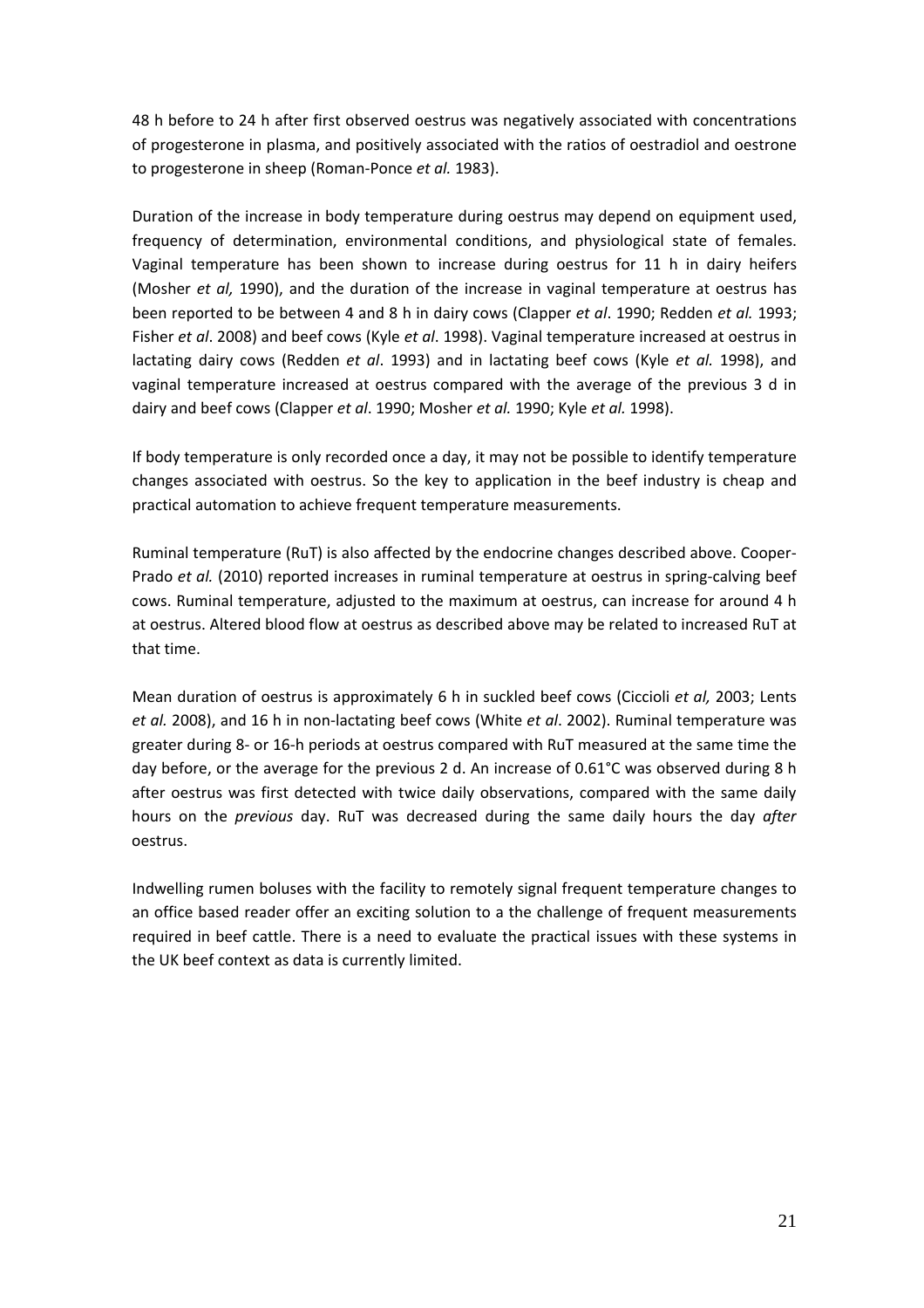### **8. Pheromones**

It has been described that dogs may be trained to identify oestrus specific odour in vaginal fluid, milk, urine and recently saliva of cows (Fischer-tenhagen *et al.*, 2012). The BOVINOSE project (www.bovinose.eu) aims to develop an "electronic nose" using this principal to detect oestrus in cows, and thus to determine the optimal timing of artificial insemination. The principle is based on detection of sex pheromones that are exclusively secreted by the cow during oestrus to signal to the bull that the cow is on heat. In the BOVINOSE project, the infochemicals that make up the sex pheromones in cows were investigated, a set of sensors for detection of these sex pheromones (or mix thereof) were researched, and a functional prototype, consisting of a probe, an array of sensors and self‐learning software for oestrus prediction is being developed and tested in laboratory and field trials.

### **Oestrus State and Pheromones**

Recently, Sankar and Archunan (2008) isolated three specific chemical compounds in bovine faeces collected from cows in oestrus that are not present in faeces from cows not in oestrus, i.e. acetic acid (AA), propionic acid (PA) and 1‐iodo undecane. The oestrus‐specific synthetic compounds were rubbed onto dummy cows, and bulls were observed for their sexual response. Results suggested that these compounds may be used as oestrus indicators in cattle. The 'Bovinose' project gas chromatography studies, however, identified only AA and PA as oestrus related volatile compounds in faeces.

### **Electronic Nose**

An electronic nose (eNose) is in essence an array of different chemical sensors set up to electronically analyze chemical compounds in gaseous phase. A pattern recognition model takes the electronic input signal and provides an output signal that is interpretable by the user, e.g. the classification of the chemical compounds in the gas. In the case of BOVINOSE, this signal would typically be to indicate whether or not the cow is in oestrus. The sensor array in the BOVINOSE system is designed to detect the sex pheromones AA and PA that are assumed to be indicating for the bull that the cow is in heat.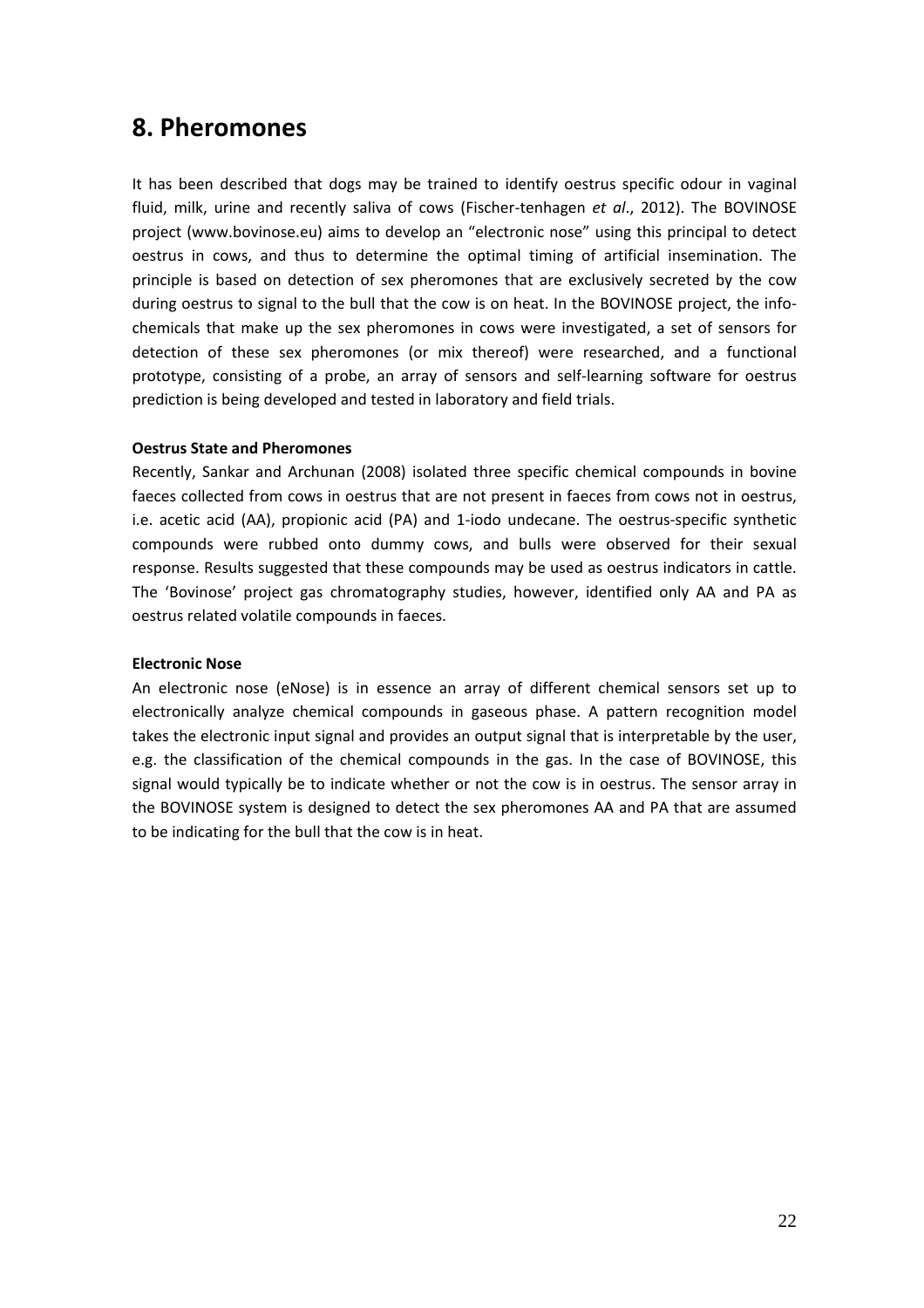# **PARTURITION DETECTION TECHNOLOGIES**

# **1. INTRODUCTION – The need for prediction of parturition**

Similar issues and opportunities for the beef industry are presented by the management of parturition as for oestrus prediction; the marketable output from the beef suckler herd is largely dependent on the successful delivery of a live calf. As described above, Caldow *et al*. (2007) proposed a five point plan to manage beef cow productivity. Point 4 is 'Avoid difficult calvings (dystocia)'. Selecting bulls by EBV for birth weight, gestation length and calving ease (and for maternal calving ease when breeding female replacements) offers the most significant preventative strategy. Although managing cow body condition is vital to reduce risk of dystocia, variations in grazing and forage quality can be hard to entirely control across the herd.

Furthermore, lack of trained labour to supervise calving is a consistent issue on many beef farms. Holding down more than one job to support the farm enterprise can mean a reduced ability to supervise overnight calving, especially in cows calving outside the main management block. Late or inappropriate interventions increase the risk of dystocia related losses. Bellows *et al*. (1987) suggested approximately 50% of calf death losses could be prevented by giving timely correct obstetrical assistance. Caldow *et al*. (2005) found that dystocia had a profound negative effect on future fertility; calving assisted by the stockman had a barren rate of 75% compared to only 4% for cows receiving no assistance. Interestingly, the barren rate was much lower for caesarean section interventions at 25%; early intervention offers the opportunity for either the herdsperson or the herd veterinary surgeon to attend with an improved outcome prospect.

Calf mortality around parturition is highly associated with dystocia. In cases of severe parturition problems, neonatal mortality rates increase by up to 50% (McGuirk *et al*. 2007; Mee 2004). Predicting the time of calving is therefore crucial for the health of newborn calves and their dams in difficult calving situations. Prediction also helps to prevent injuries to the newborn caused by the dam or the environment. For farm management, it is even more important to know if the cow is not likely to begin calving within 12 h because calving monitoring, a time‐consuming process, would not be necessary. Calving monitoring may be additionally important for cows suffering from poor health along with primary dystocia issues as well as perhaps for cows with very valuable offspring (*e.g.,* calves produced by embryo transfer).

Prediction of parturition therefore remains an important beef industry goal. Many researchers have attempted to develop methods for predicting parturition times more accurately as a key element for management using various physiological indicators with varying results (Mee, 2004). These parameters include changes in body temperatures, measured rectally as well as vaginally [Aoki, 2005; Birgel *et al*., 1994; Dufty, 1971], and progesterone profiles [Matsas, 1992]. In addition, the influence of external factors such as climatological changes or alteration in day length on calving time, have been investigated [Troxel and Gadberry, 2011]. Attempts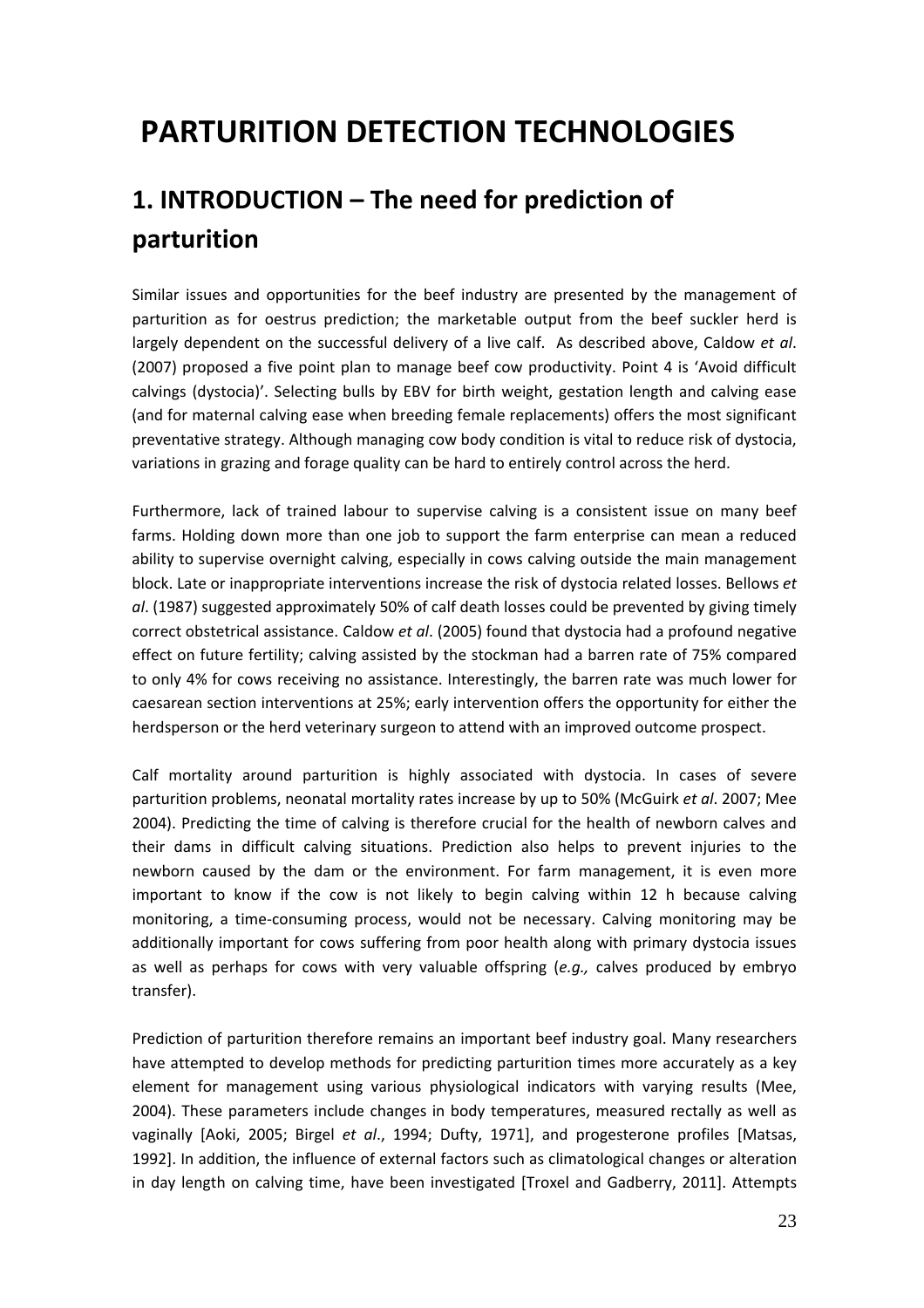have also been made to predict calving time based on individual external signs including relaxation of the pelvic ligaments, swelling of the vulva, and udder distension [Berglund *et al.,* 1987; Birgel *et al*. 1994]. It has been shown in a large number of cows that the presence of very relaxed ligaments indicates that parturition will probably occur within 24 to 72 h. However, in general, studies have tended to evaluate different external signs individually and not in combination as a method to predict the time of parturition.

# **2. Observation of physical signs**

The first stage of labour begins with dilatation of the cervix and is difficult to determine. It ends with rupture of the chorioallantois in the vagina. Streyl and others (2011) conducted two studies in healthy cows that compared seven clinical signs (broad pelvic ligaments relaxation, vaginal secretion, udder hyperplasia, udder oedema, teat filling, tail relaxation, and vulva oedema) alone and in combination in order to predict the time of parturition. The relaxation of the broad pelvic ligaments combined with teat filling gave the best values for predicting either calving or no calving within 12 h. For the proposed parturition score (PS), a threshold of 4 PS points was identified, below which calving within the next 12 h could be ruled out with a probability of 99.3% in cows (95.5% in heifers). Above this threshold, intermittent calving monitoring every 3 h combined with a progesterone rapid blood test (PRBT) (see below) was recommended.

### **Sacrosciatic ligament relaxation**

Shah and others (2006) investigated the plasma oestrone sulphate (E1S and E2) profiles during pregnancy and their relationship with the relaxation of the sacrosciatic ligament in Holstein– Friesian cattle (*n* = 37) was used to predict the calving time. Blood samples were collected at 4 week intervals from days 100 to 190, at 2 weekly intervals from days 190 to 250, every week from days 250 to 270 and thereafter every day from day 270 of gestation until the day after calving. The relaxation in the ligament was measured using two scales. One scale was kept firm exactly parallel to the ligament between the sacrum and the tuber ischii and other scale was erected perpendicularly to the first scale with the bottom just touching the ligament and the depth was measured in the second scale from the point where it touched the ligament to the point where it touched the first scale.

Plasma E1S and E2 concentrations and relaxation of sacrosciatic ligament increased gradually as gestation advanced and reached the peak level on the day before calving. The relaxation in the ligament corresponded well to plasma E2 concentrations as indicated by significant changes in their magnitudes during the day before calving and significant negative correlation with interval to calving. However, the prediction of calving was not possible by E1S profile, as the accuracy for prediction of calving within 24 h was <40% and no significant correlation was found between E1S concentrations and interval to calving.

Increments in E2 concentrations as well as increments in ligament relaxation measurements from their preceding day values were more useful in predicting calving within 24 h. Above all, the increment in ligament relaxation measurements was the most useful and efficacious. The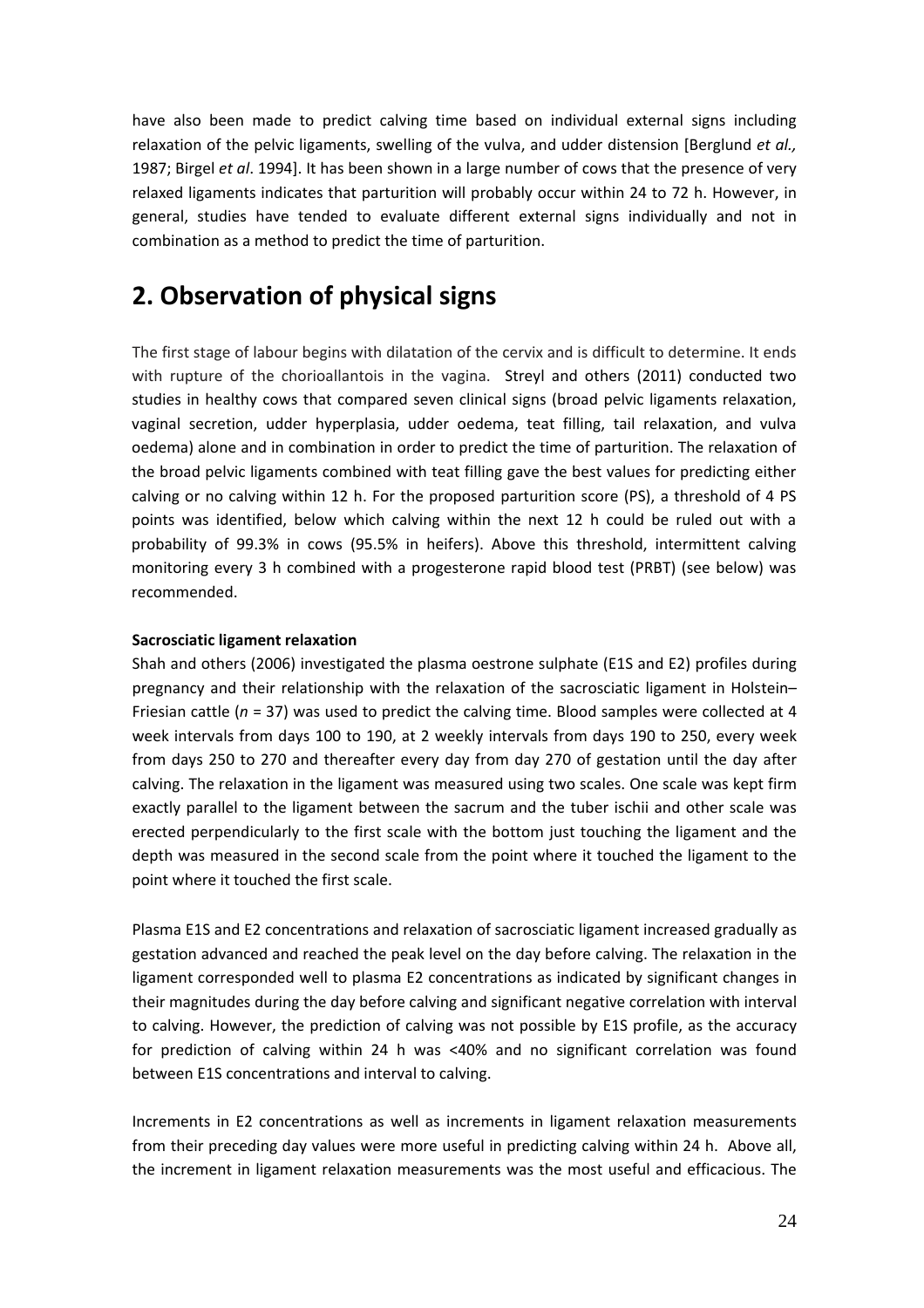increment of E2 by ≥0.20 ng/ml from the preceding day's concentration was 85.2% accurate for predicting calving within 24 h in many of the cows (62.2%) in the herd. The increment in ligament relaxation measurements by ≥5mm from the preceding day measurements was the most useful in predicting calving within 24 h with high accuracy (93.9%) in high proportions of the cows (83.8%) in the herd. Measurement of relaxation of the ligament is economical and easily applicable in field conditions using trained observation alone.

### **Altered behaviour patterns**

Miedemaa and others (2011) described a study which aimed to identify whether there were differences in behaviour before calving, between heifers and cows, and between those that were assisted at calving and those that were not. Behavioural recordings of Holstein–Friesian cows and heifers were made before and during calving. Video recordings from 12 cows and 12 heifers were selected so that half of each group were observed to have calved without assistance and the other half were identified as having been assisted at calving. To compare the 12 h prior to the calf being expelled with a 12‐h control period during late pregnancy, continuous observations were made from the video recordings to quantify frequencies and durations of behaviours during 2‐h time periods.

An increased duration of tail‐raising was observed before calving and this was seen earlier in heifers, from 4 h before calving, compared with only 2 h before calving in cows. Lying frequency increased as calving approached from 6 h before calving in unassisted animals, but only during the final 2 h before calving in assisted animals. These results showed important differences between heifers and cows in their pre‐calving behaviour which must be taken into account when predicting the time of calving from behaviour. However, for those animals that subsequently required assistance, no behavioural early‐warning signs of difficult calving were identified.

### **Membrane rupture**

Watanabe *et al*. (2008) proposed a method of calving‐time prediction that was based on a sensor module being placed in the vagina of a pre-parturient cow which is then expelled by the rupture of the membrane, usually occurring a couple of hours prior to parturition. The phenomenon could be detected by focusing on the fluctuation in position of the sensor module and/or the change in session state of the wireless network before and after membrane rupture. This technique may present challenges in public perception of welfare, as insertion of vaginal devices may be perceived as distasteful and may trigger vaginitis depending on duration of insertion.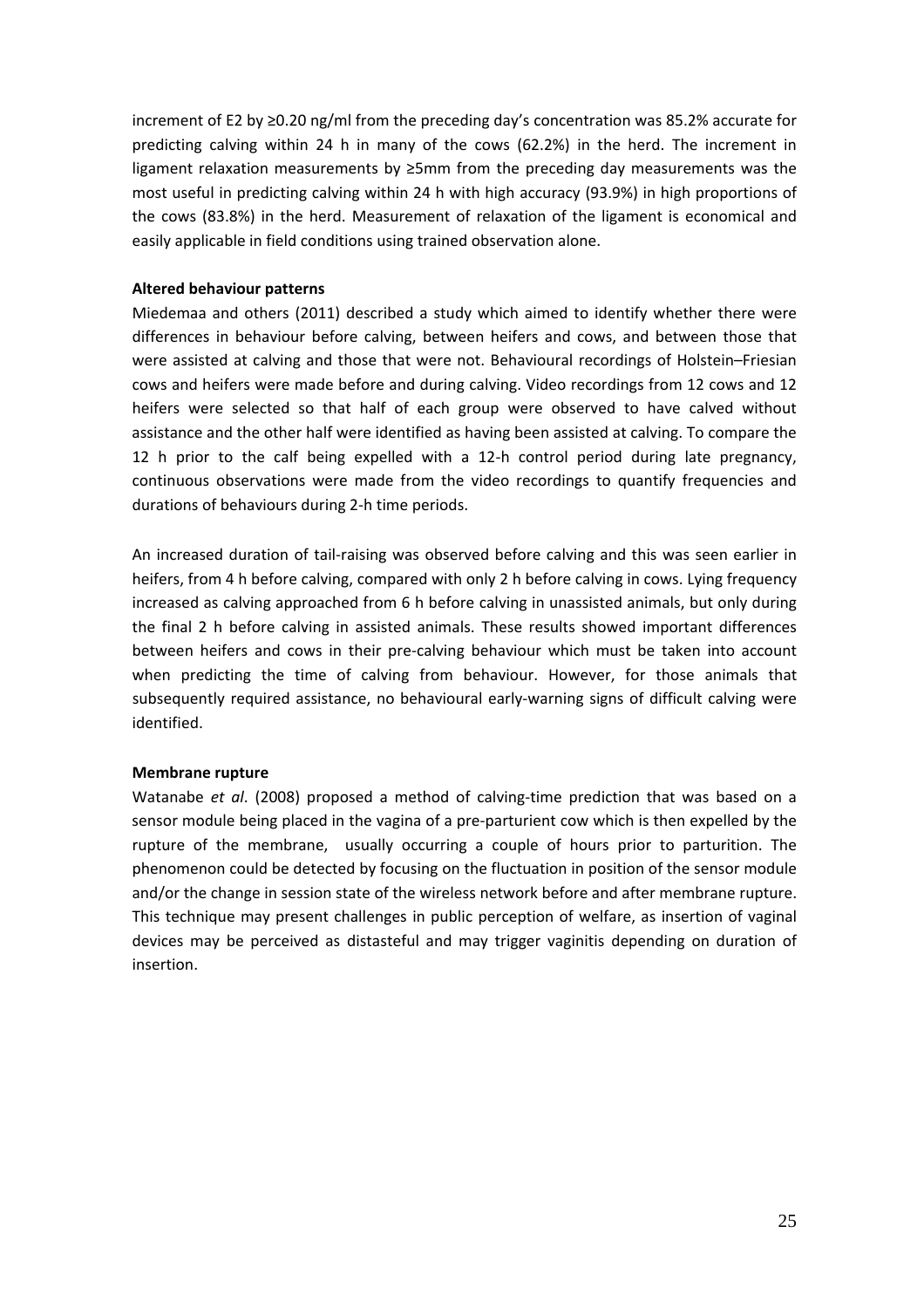# **3. Progesterone monitoring**

Progesterone is produced by the corpus luteum and the placenta. It has been proposed that a reduction in progesterone concentration below 1.2 ng/mL is currently the most accurate way to predict calving time within 12 h (Matsas and others 1992; Birgel and others 1994). Streyl and others (2011) proposed intermittent calving observations every 3 h combined with a progesterone rapid blood test (PRBT) as an accurate method to predict parturition. By combining the parturition score (PS) from observation of physical signs described previously and a PRBT if PS was above the threshold of 4, the prediction of calving within the next 12 h improved from 14.9% to 53.1%, and the probability of ruling out calving was 96.8%. The PRBT was compared to the results of an enzyme immunoassay (sensitivity, 90.2%; specificity, 74.9%). The standard operating procedure developed in this study that combines the PS and PRBT was proposed to enable veterinarians to rule out or predict calving within a 12 h period in cows with high accuracy under field conditions. However, with a requirement for blood sampling, this is an invasive procedure and practically not easy to achieve in periparturient beef cattle in a commercial setting, in contrast to automation of milk progesterone sampling in the dairy context.

# **4. Temperature monitoring**

### **Environmental temperature**

Troxel and Gadberry (2011) described a number of studies that reported the effect of weather patterns on birth weights and other reproductive traits. These data indicated that for spring‐ calving cows, a higher barometric pressure and *decrease* in ambient maximum or minimum climatic temperature was associated with calving; whereas, for autumn‐calving cows an *increase* in ambient maximum or minimum climatic temperature was associated with calving. Therefore, monitoring weather conditions may assist producers in preparing for the obstetric assistance of beef cattle.

Average ambient temperatures at parturition ranged from 2 to 20°C in the study described by Cooper‐Prado (2011) and did not influence ruminal temperature (RuT). Warmer ambient temperature (16 to 26°C) influenced temperature in the flank of beef cows before parturition (Lammoglia *et al*. 1997). However, ambient temperatures between 6 and 23°C did not influence vaginal temperatures of cows before parturition (Aoki *et al*. 2005). Ambient temperature could have a greater impact on temperature of the obliquus internus abdominis muscle in the flank of cows (Lammoglia *et al*. 1997) compared with temperature in the vagina or the rumen, which are deeper in the body.

### **Vaginal and Rectal Temperature**

Aoki and others (2005) described how predicting the onset of parturition is an important requirement and enables the rescue of newborn calves and mothers in difficult calving situations. It has long been known that body temperatures decrease prior to parturition in cattle (Graf and Petersen, 1953; Ewbank, 1963). Wrenn *et al*. (1958) found that vaginal temperature decreased 1 or 2 d before parturition in dairy cows. The measurement of a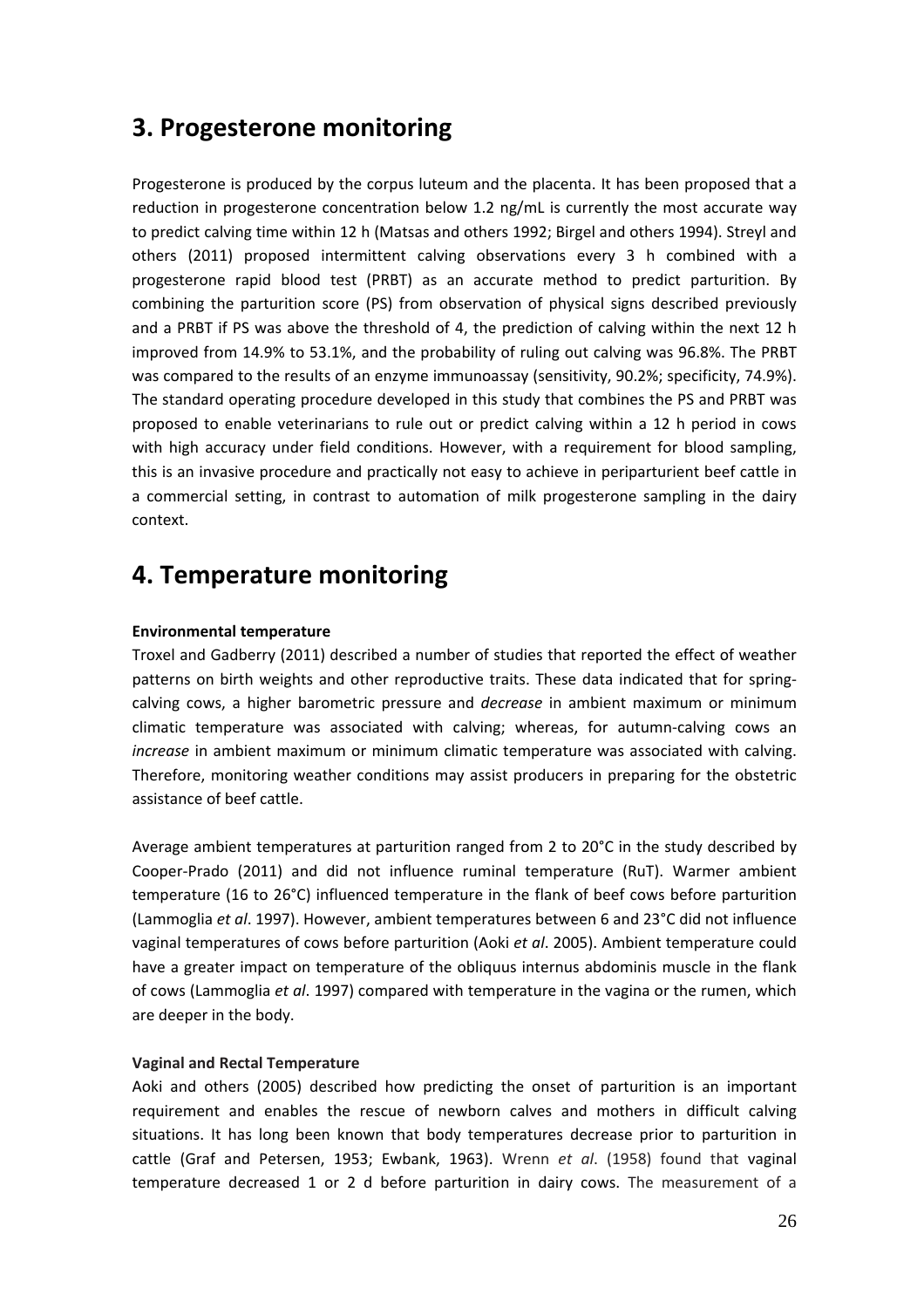decrease in body temperature to predict the onset of calving in dairy cows was investigated by Burfeind *et al*. (2011). The objective was to investigate test criteria of a decrease in vaginal and rectal temperature as predictors of calving in dairy cows. In 3 experiments, temperature loggers (Minilog 8, Vemco Ltd., Halifax, Canada) were inserted into the vagina of cows before calving (n = 85), and rectal temperatures were measured twice daily in 55 of these cows.

Vaginal temperatures were 0.2 to 0.3°C and 0.6 to 0.7°C lower on the day of calving compared with 24 and 48 h before calving, respectively. Rectal temperatures (RT) were 0.3 to 0.5°C and 0.4 to 0.6°C lower on the day of calving compared with 24 and 48 h before calving, respectively. Vaginal temperatures (VT) exhibited a diurnal rhythm during the 120 h before calving, which continued on a lower level during the 48 h preceding parturition. In the 3 experiments, a decrease in vaginal temperature of ≥0.3°C over 24 h could predict calving within 24 h, with sensitivity ranging from 62 to 71% and specificity ranging from 81 to 87%. Similarly, a decrease in rectal temperature measured at 07.30 h of  $≥0.3$ °C could predict calving within 24 h, with sensitivity from 44 to 69% and specificity from 86 to 88%.

Although vaginal temperature loggers have been used in livestock research for years, they are not practical for routine use on commercial dairy farms. One reason is that with the technology used in this study data could only be downloaded retrospectively. Therefore, in experiments 2 and 3, rectal temperature was measured twice daily and the test performance of rectal thermometry with the continuous vaginal temperature measurements were compared. Using a decrease in rectal temperature within 24 h gave better test performance.

Although dairy cows exhibit a distinctive decrease in vaginal and rectal temperatures commencing approximately 48 h before calving, detecting this decrease does not determine the onset of calving precisely. Little effort to predict the time of parturition using this change of temperature has been made (Dufty, 1971; Iketaki *et al*. 1982; Fujimoto *et al*. 1988). Moreover, endocrinological approaches to elucidate the mechanism of this prepartum event also have been attempted. Fujimoto *et al*. (1988) suggested correlations between maternal plasma progesterone and the body temperature drop before parturition, whereas Lammoglia *et al*. (1997) postulated that the decrease of body temperature in late pregnant cows had no direct relation with plasma sexual hormones (progesterone, estradiol-17, etc.). Thus, the precise mechanism and role of the prepartum decrease of body temperature remains unexplained.

Suzuki *et al*. (1998) reported that the loss rate of twin neonates was higher (25%) than singles (1.7%). Similarly, other researchers have shown that twins needed a higher level of assistance than singles (Gordon *et al*., 1962; Guerra‐Martinez *et al*., 1990). However, few reports of body temperature changes in twinning cows exist. An attempt was made by Suzuki *et al.* (1998) to establish new criteria for predicting the time of parturition using serial data of maternal vaginal temperature.

Burfeind *et al*. (2011) speculated that increased physical activity (i.e., changing between standing and lying, uterine contractions) might explain the increase in body temperature in the last hours before calving. An activity‐mediated increase of rectal temperature was suggested during oestrus in dairy cows (Walton and King, 1986; Burfiend, O *et al*. 2011). Further research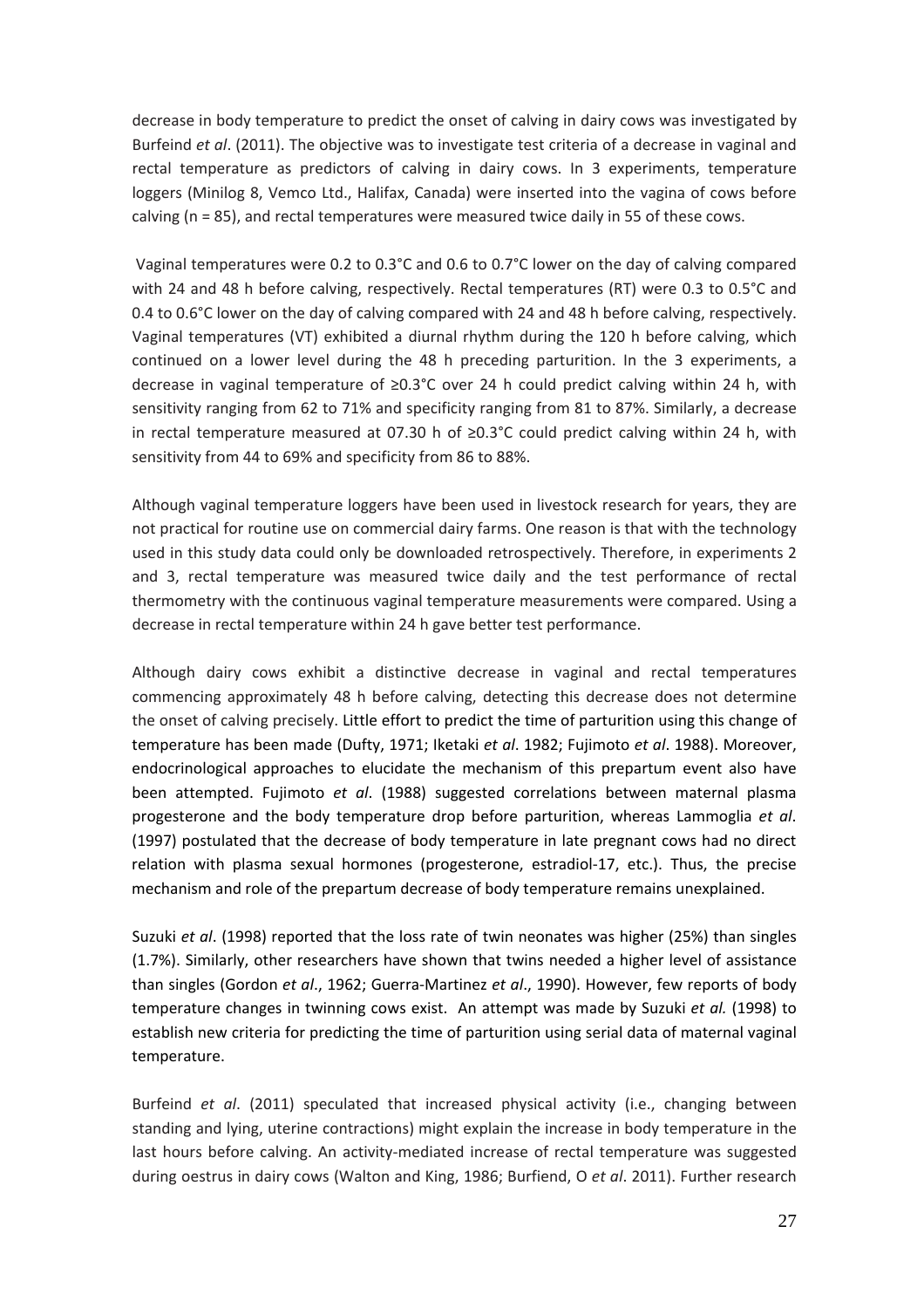is warranted to evaluate whether the increase in body temperature before information can be used to predict parturition.

### **Ruminal Temperature**

Results of a study by Cooper‐Prado *et al.* (2010) support previous reports that body temperature of cows decreases before parturition (Lammoglia *et al*., 1997; Aoki *et al*. 2005). Similar to the decrease in rumen temperature (RuT) the day before parturition, a decrease in body temperature occurred about 2 d before parturition in dairy cows (Wrenn *et al.,* 1958; Ewbank, 1963; Aoki *et al.* 2005) and beef cows (Lammoglia *et al*. 1997).

Metabolic adaptation, and endocrine and behavioural changes during the periparturient period, may cause the decrease in RuT before parturition. Greater body temperatures during the last week of pregnancy, a decrease in temperature 1 to 2 d before parturition (Wrenn *et al.*, 1958; Lammoglia *et al.,* 1997; Aoki *et al.* 2005), and the correlation between progesterone in plasma and body temperature (Birgel *et al*. 1994) indicate a thermogenic effect of progesterone (Wrenn *et al.* 1958).

Cooper‐Prado *et al*. (2010) proposed that ruminal temperature (RuT) of beef cows changes before parturition; RuT may therefore have potential to predict parturition. Use of ruminal boluses and telemetry may facilitate frequent determination of body temperature, making this a more practically achievable system in the commercial beef suckler herd. Measurement of ruminal temperature with a bolus is minimally invasive, allows frequent records of real‐time data to be obtained, requires minimal labour, and permits cows to be maintained in a natural environment. There is a therefore a need to evaluate such systems in a commercial UK beef setting.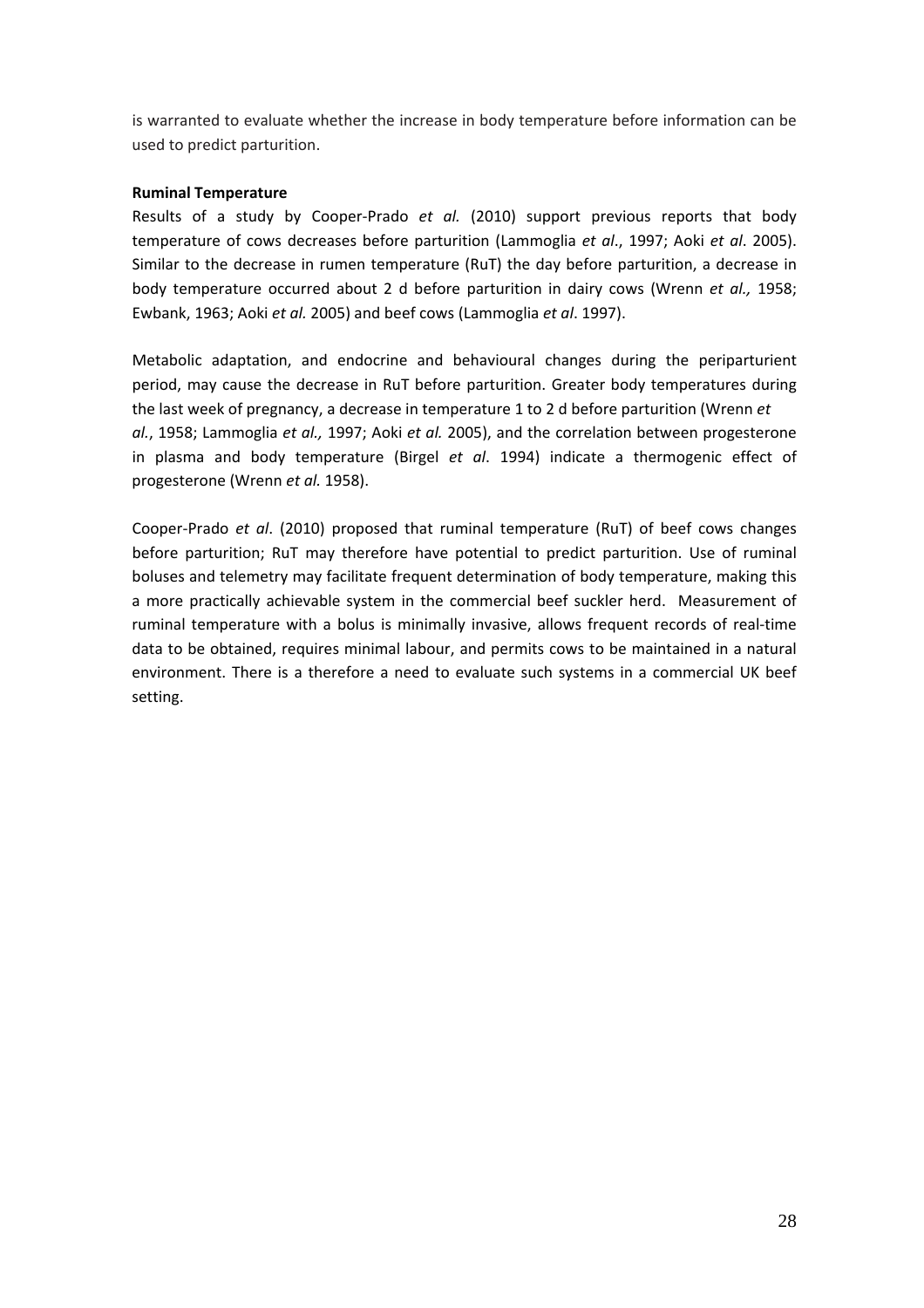### **REFERENCES – OESTRUS DETECTION**

Arney, D.R., Kitwood, S.E. & Phillips, C.J.C. (1994) The Increase in Activity During Estrus in Dairy Cows. Applied Animal Behaviour Science 40, 211‐218

Baker, A. A. (1965) Comparison of heat detectors and classical methods for detecting heat in beef cattle. Aust. Vet. J. 41:360.

Beerwinkle, L. G. (1974). Heat detection programs and techniques.  $p24$  in NAAB  $8<sup>th</sup>$ Annual Conference on Beef AI.

Berardinelli , J.G. & Joshi, S.A. (2005) Introduction of bulls at different days postpartum on resumption of ovarian cycling activity in primiparous beef cows**.** J Anim Sci. 83:2106–2110

Berardinelli , J.G. & Joshi, S.A. (2005) Initiation of postpartum luteal function in primiparous restricted‐suckled beef cows exposed to a bull or excretory products of bulls or cows. J Anim Sci. 83:2495–2500

Bobowiec, R., Studzinski,T. and Babiarz, A. (1990) Thermoregulatory effects and electrical conductivity in vagina of cow during oestrous cycle. Arch. Exp. Veterinarmed. 44:573–579.

[Bollwein](http://www.ncbi.nlm.nih.gov/pubmed?term=Bollwein%20H%5BAuthor%5D&cauthor=true&cauthor_uid=10883842) H, [Meyer](http://www.ncbi.nlm.nih.gov/pubmed?term=Meyer%20HH%5BAuthor%5D&cauthor=true&cauthor_uid=10883842) HH, [Maierl](http://www.ncbi.nlm.nih.gov/pubmed?term=Maierl%20J%5BAuthor%5D&cauthor=true&cauthor_uid=10883842) J, [Weber](http://www.ncbi.nlm.nih.gov/pubmed?term=Weber%20F%5BAuthor%5D&cauthor=true&cauthor_uid=10883842) F, [Baumgartner](http://www.ncbi.nlm.nih.gov/pubmed?term=Baumgartner%20U%5BAuthor%5D&cauthor=true&cauthor_uid=10883842) U, [Stolla](http://www.ncbi.nlm.nih.gov/pubmed?term=Stolla%20R%5BAuthor%5D&cauthor=true&cauthor_uid=10883842) R. (2000) Transrectal Doppler sonography of uterine blood flow. [Theriogenology.](http://www.ncbi.nlm.nih.gov/pubmed/10883842) 2000 May; 53(8):1541‐52.

[Bollwein](http://www.ncbi.nlm.nih.gov/pubmed?term=Bollwei%20H%5BAuthor%5D&cauthor=true&cauthor_uid=12066871) H, [Weber](http://www.ncbi.nlm.nih.gov/pubmed?term=Weber%20F%5BAuthor%5D&cauthor=true&cauthor_uid=12066871) F, [Kolberg](http://www.ncbi.nlm.nih.gov/pubmed?term=Kolberg%20B%5BAuthor%5D&cauthor=true&cauthor_uid=12066871) B, [Stolla](http://www.ncbi.nlm.nih.gov/pubmed?term=Stolla%20R%5BAuthor%5D&cauthor=true&cauthor_uid=12066871) R. (2002). Uterine and ovarian blood flow during the estrous cycle in mares. [Theriogenology.](http://www.ncbi.nlm.nih.gov/pubmed/12066871) 2002 May;57(8):2129‐38.

Caldow, G., Lowman, B., Riddell, I. (2005) Veterinary intervention in the reproductive management of beef cow herds. In Practice 27(8): 406‐411

Caldow, G., Riddell, I., Stuart, H., Lowman, B. (2007) Improving Efficiency of the Beef Cow Herd. Cattle Practice 15(2): 138‐144.

Capper, J. (2011) The environmental impact of dairy and beef production: improving productivity offers mitigation opportunities. Cattle practice 19 (2), 137‐141.

Cavalieri J., Hepworth G., Fitzpatrick LA., Shaphard RW., Macmillan KL. (2006) Manipulation and control of the oestrous cycle in pasture‐based dairy cows. *Theriogenology* 65, 45‐64.

Chadwick, D.R., del Prado, A., Mills, J.A.N., Crompton, L.A., Dragosits, U., Scholefield, D., Newbold, J.C. (2007) The implications of farm‐scale methane mitigation measures for long‐term national methane emissions. Final Report to Defra on project CC0270.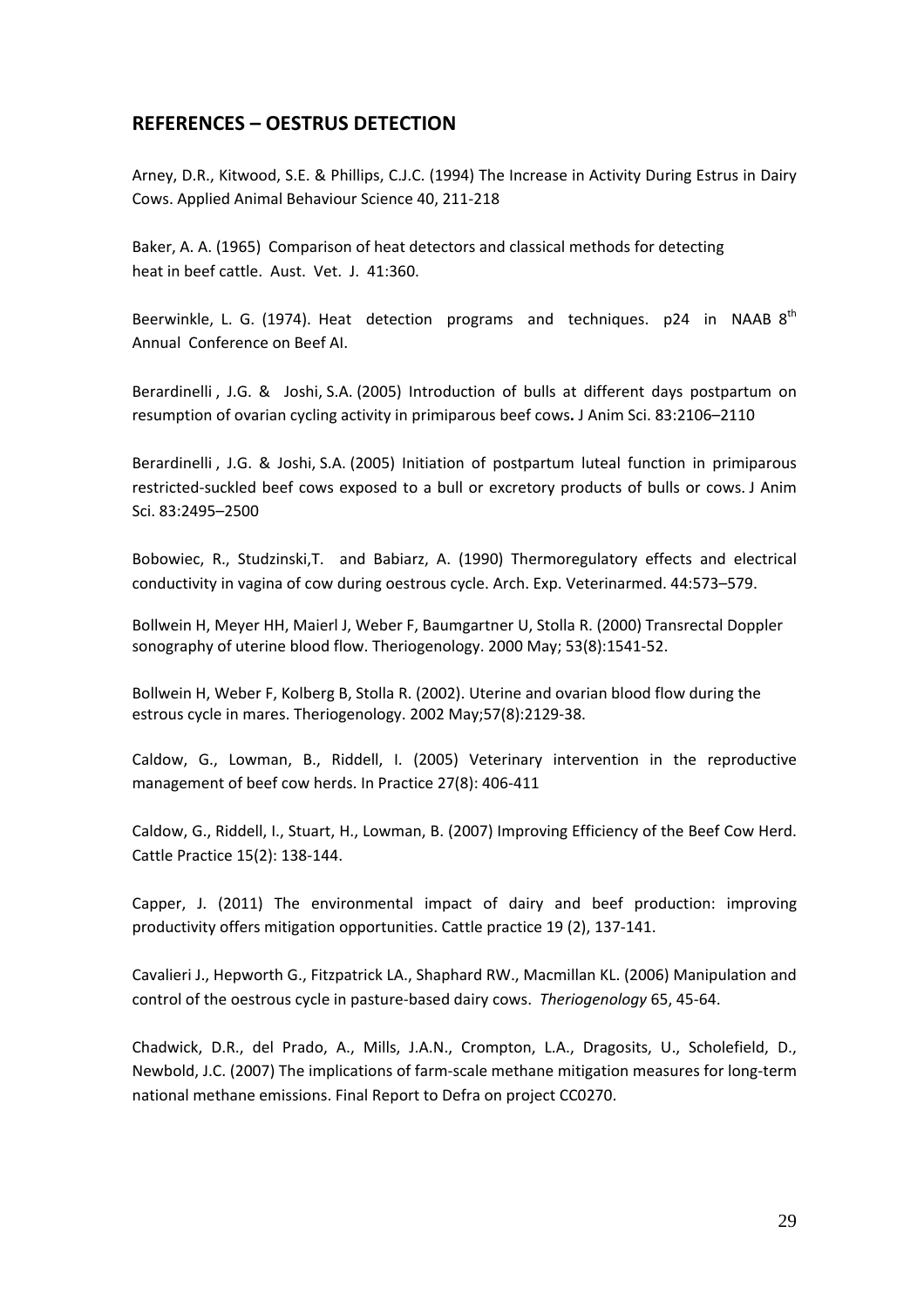Chebel, R.C., Santos, J.E.P., Cerri, R.L.A., Rutigliano, H.M. and Bruno, R.G.S. (2006) Reproduction in Dairy Cows Following Progesterone Insert Presynchronization and Resynchronization Protocols Journal Dairy Science 89, 4205‐4219

Ciccioli, N. H., Wettemann, R.P., Spicer, L.J., Lents, C.A., White, F.J.,and Keisler, D.H. (2003) Influence of body condition at calving and postpartum nutrition on endocrine function and reproductive performance of primiparous beef cows. J. Anim. Sci. 81:3107–3120.

Clapper, J. A., Ottobre, J.S., Ottobre, A.C. and Zartman, D.L. (1990) Estrual rise in body temperature in the bovine I. Temporal relationships with serum patterns of reproductive hormones. Anim. Reprod. Sci. 23:89–98.

Cooper‐Prado, M. J., Long, N. M., Wright, E. C., Goad, C. L and Wettemann, R. P. (2010) Relationship of ruminal temperature with parturition and estrus of beef cows. J Anim Sci:3434

Custer, E.E., J.G. Berardinelli, R.E. Short, M. Wehrman and R. Adair. (1990) Postpartum interval to estrus and patterns of LH and progesterone in first-calf suckled beef cows exposed to mature bulls. Journal of Animal Science 68:1370.

Dobson, H., Ghuman, S., Prabhakar, S. & Smith, R. (2003) A conceptual model of the influence of stress on female reproduction. Reproduction 125: 151‐163

Dransfield, M.B.G., Nebel, R.L., Pearson, R.E., Warnick, L.D. (1998) Timing of insemination for dairy cows identified in oestrus by a radiotelemetric estrus detection system. Journal of Dairy Science, 81:1874‐1882.

Ealy A. D., Arechiga C.F., Bray. D.R., Risco, C.A., and Hansen, P.J. (1994) Effectiveness of Short‐ Term Cooling and Vitamin E for Alleviation of Infertility Induced by Heat Stress in Dairy Cows. J Dairy Sci 77:3601‐3607

Fenwick, M.A., Llewellyn, S., Fitzpatrick, R. Negative energy balance in dairy cows is associated with specific changes in IGF-binding protein expression in the oviduct. Reproduction. 2008 Jan;135(1): 63‐75.

Fernandez, D., Berardinelli, J.G., Short, R.E. and Adair, R. (1993) Temporal requirement for the presence of mature bulls to alter the postpartum period to resumption of ovarian cycling activity and reproductive performance in first-calf suckled beef cows. Theriogenology 39: 411– 419.

Fike, K. E., Bergfeld, E.G., Cupp, A.S., Kojima, F.N., Mariscal, V., Sanchez, T.S., Wehrman, M.E. and Kinder, J.E. (1996) Influence of fenceline bull exposure on duration of anoestrus and pregnancy rate in beef cows. Anim. Reprod. Sci. 41:161–167.

Firk, R., Stamer, E., Junge, W. & Krieter, J. (2002) Automation of oestrus detection in dairy cows: a review. Livestock Production Science 75, 219‐232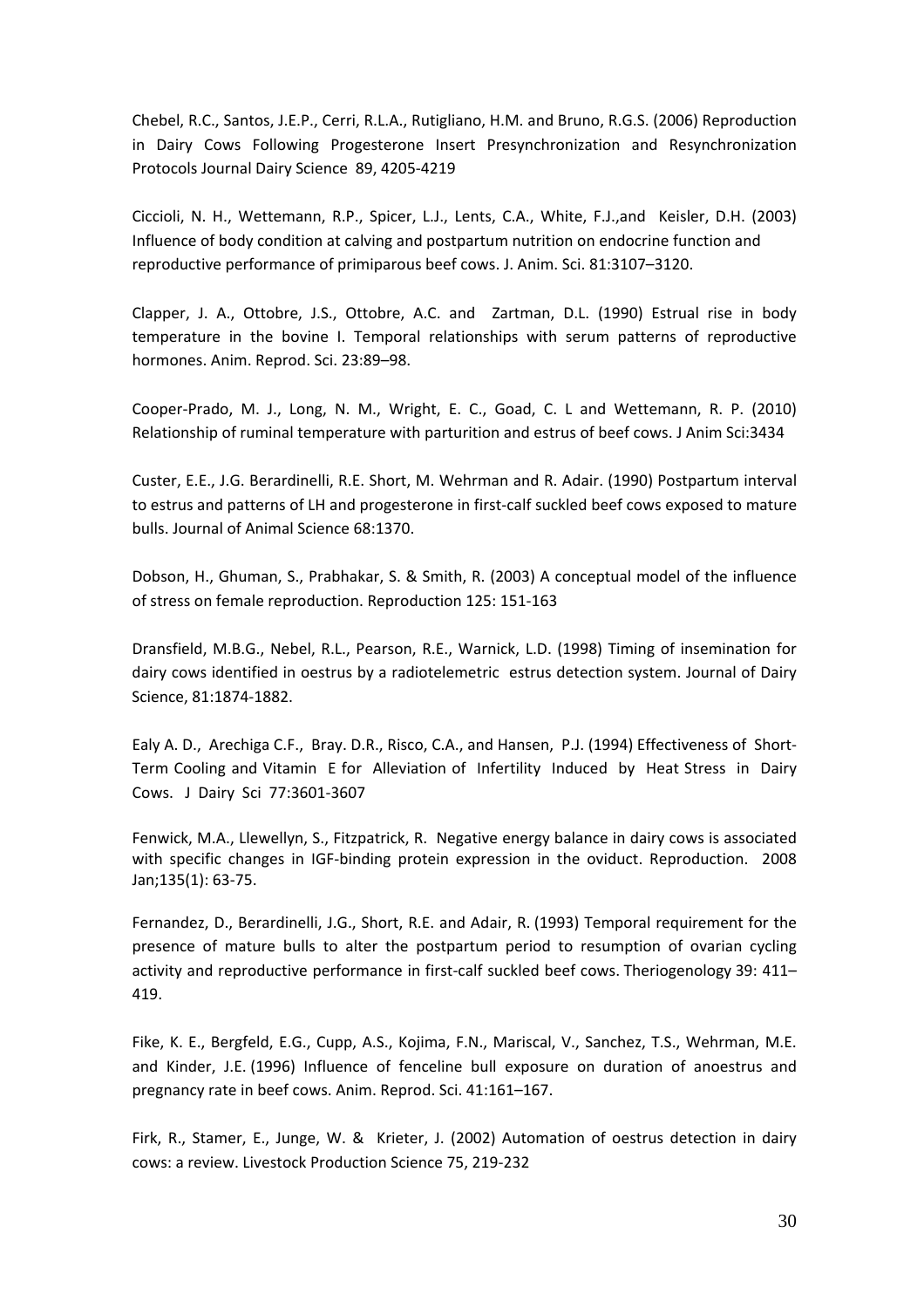Firk, R., Stamer, E., Junge, W. & Krieter, J. (2003) Improving oestrus detection by combination of activity measurements with information about previous oestrus cases. Livestock Production Science 82, 97‐103

Fisher, A. D., Morton, R., Dempsey, J.M., Henshall, J.M. and Hill, J.R. (2008) Evaluation of a new approach for the estimation of the time of the LH surge in dairy cows using vaginal temperature and electrodeless conductivity measurements. Theriogenology 70:1065–1074.

Fischer-tenhagen, C., Tenhagen Alois B and Heuwieser, W. (2012) Oestrus detection in saliva of cows with special trained dogs. Proc. World Buiatrics Congress, Lisbon pp.61‐62.

Freret, S., Grimard, B., Ponter,A., Joly,C., Ponsart, C., Humblot, P. (2006) Reduction of body‐ weight gain enhances in vitro embryo production in overfed superovulated dairy heifers. Reproduction 131, 783‐794

Garnsworthy, P.C. (2004) The environmental impact of fertility in dairy cows: A modelling approach to predict methane and ammonia emissions. Animal Feed Science and Technology 112, 211‐223

Garnsworthy, P.C., Sinclair, K.D. and Webb, R. (2008) Integration of physiological mechanisms that influence fertility in dairy cows. Animal 2, 1144‐1152

Gordon, P. (2006) A Study on the Use of Vasectomised Bulls as an Aid to Heat Detection in 5 Dairy Herds. Cattle Practice 14 (1).

Grimard, B., Freret , S., Chevallier , A., Pinto , A., Ponsart , C., Humblot, P. (2006) Genetic and environmental factors influencing first service conception rate and late embryonic/foetal mortality in low fertility dairy herds. Animal Reproduction Science 91 (1); 31‐44

Hawk, H.W. (1987) Transport and fate of spermatozoa after insemination in cattle. Journal of Dairy Science 70, 1487‐1503

Heres, L., Dieleman, S.J., Vab Eerdenbury, F.J. (2000) Validation of a new method of visual oestrus detection on farm. Department of Health care of farm animals, Faculty of veterinary medicine, Utrecht University. Jan;22(1):50‐5.

Holdsworth, R.J., & Markillie, N.A. (1982) Evaluation of pedometers for oestrus detection in dairy cows. Veterinary Record 111, 16

Holman, [A.](http://veterinaryrecord.bmj.com/search?author1=A.+Holman&sortspec=date&submit=Submit), Thompson, J., Routly, J.E., Cameron, J., Jones, D.N., Grove‐White, R.F., Smith R.F., Dobson, H. (2011) Comparison of oestrus detection methods in dairy cattle *Veterinary Record*;169:47 doi:10.1136/vr.d2344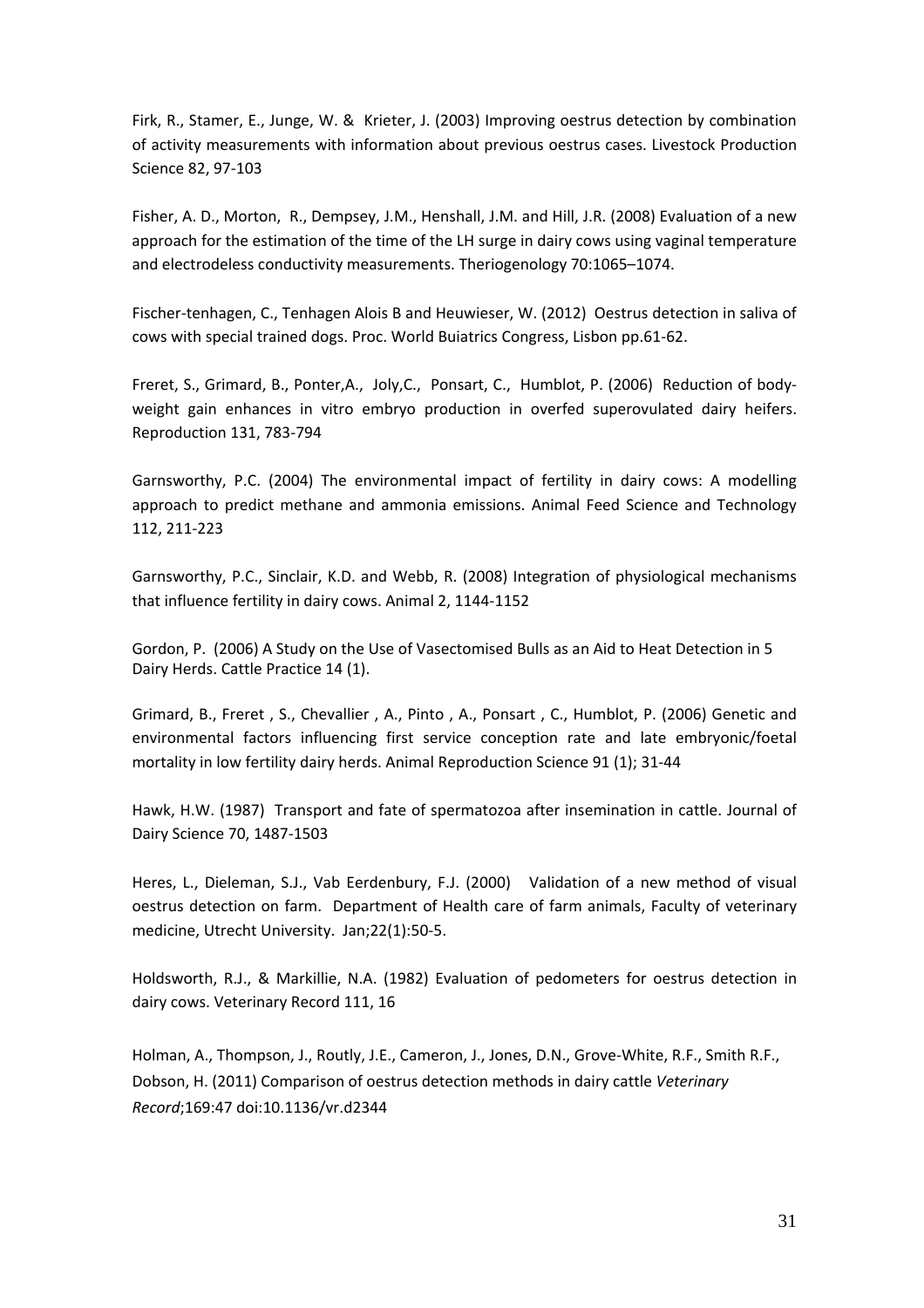Humblot, P. (2001) Use of pregnancy specific proteins & progesterone assays to monitor pregnancy & determine the timing, frequency & sources of embryonic mortality in ruminants. Theriogenology 56, 1417‐1433.

Hunter, R.H.F., Greve, T. (1997) Could artificial insemination of cattle be more fruitful? Penalties associated with ageing eggs. Reproduction of Domestic Animals 32, 137‐141

Kerbrat, S. & Disenhaus, C. (2004) A proposition for an updated behavioural characterisation of the oestrus period in dairy cows. Applied Animal Behaviour Science 87, 223‐238

Kiddy, C.A. (1997) Variation in physical activity as an indication of oestrus in dairy cows. Journal of Dairy Science 60, 235‐243

Kilkenny, J.B. (1978) Reproductive performance of beef cows. World Review of Animal Production 14 pp 65‐74.

Koelsch, R. K., Aneshansley, D. J. & Butler, W. R. (1994) Analysis of Activity Measurement for Accurate Estrus Detection in Dairy‐Cattle. Journal of Agricultural Engineering Research 58, 107‐ 114

Kyle, B. L., Kennedy, A.D. and Small, J.A. (1998) Measurement of vaginal temperature by radiotelemetry for the prediction of estrus in beef cows. Theriogenology 49:1437–1449.

Landaeta-Hernández, A.J., Yelich, J.V., Lemaster, J.W., Fields, M.J., Tran, T., Chase, C.C., Rae, D.O., Chenoweth, P.J (2002) Environmental, genetic and social factors affecting the expression of estrus in beef cows. Theriogenology, [Volume](http://www.theriojournal.com/issues?issue_key=S0093-691X(00)X0088-X) 57, Issue 4 , Pages 1357‐1370,

Landaeta-Hernández, A.J., Giangreco, M., Meléndez, P., Bartolomé, J., Bennet, F., Rae, D.O., (2004) Effect of biostimulation on uterine involution, early ovarian activity and first postpartum estrous cycle in beef cows. Theriogenology; 61:1521–1532

Lents, C. A., White, F.J., Ciccioli, N.H., Wettemann, R.P., Spicer, L.J. and Lalman, D.L.. (2008) Effects of body condition score at parturition and postpartum protein supplementation on estrous behavior and size of the dominant follicle in beef cows. J. Anim. Sci. 86:2549–2556.

Lopez‐Gatius, F., Santolaria, P., Mundet, I. & Yaniz, J. L. (2005) Walking activity at estrus and subsequent fertility in dairy cows. Theriogenology 63, 1419‐1429

Lyimo, Z. C., Nielen, M., Ouweltjes, W., Kruip, T. A. M. & van Eerdenburg, F. J. C. M. (2000) Relationship among estradiol, cortisol and intensity of estrous behavior in dairy cattle. Theriogenology 53, 1783‐1795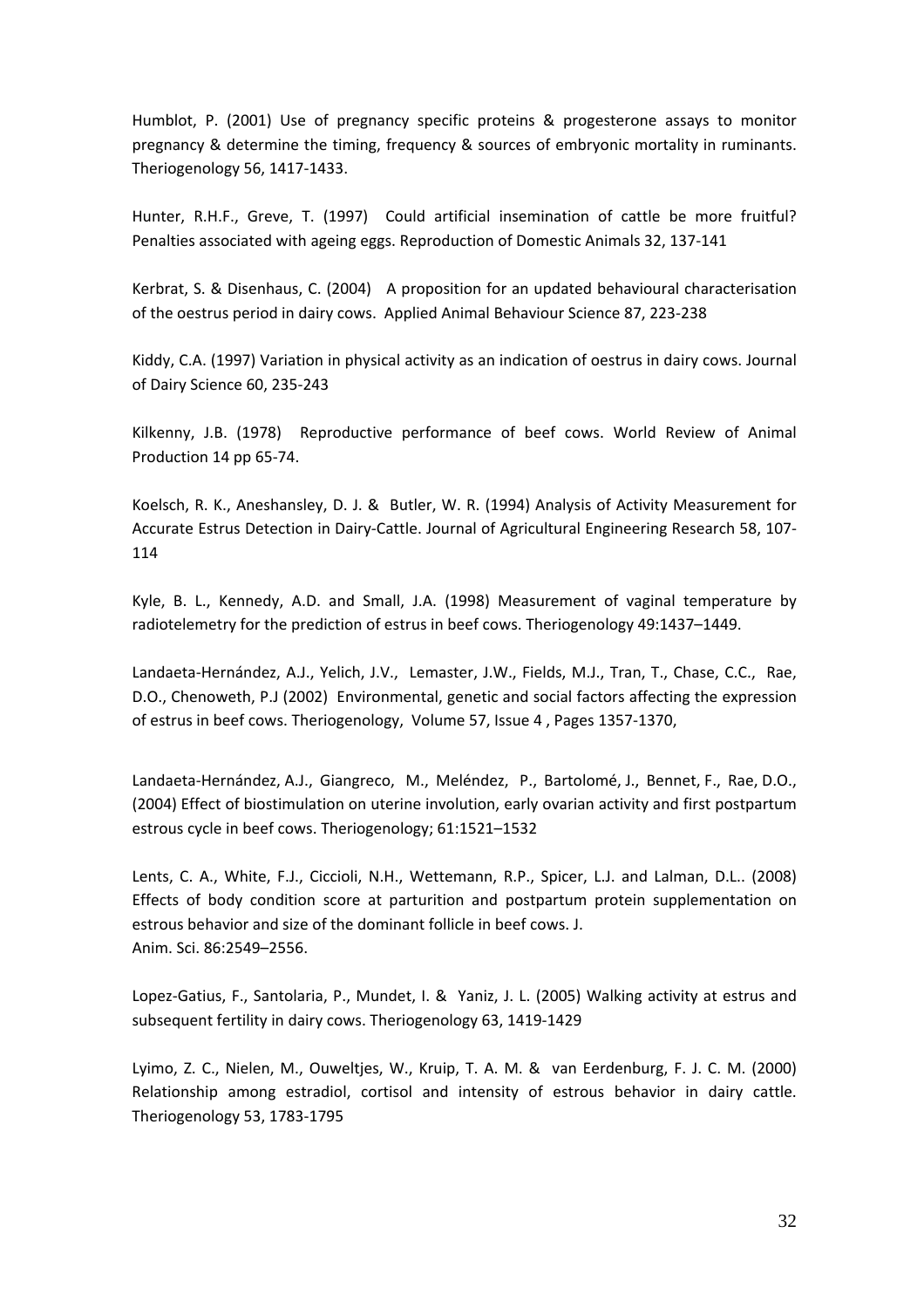Maatje, K., Loeffler, S.H. & Engel, B (1997) Predicting optimal time of insemination in cows that show visual signs of estrus by estimating onset of estrus with pedometers. Journal of Dairy Science 86, 1098‐1105

[McCaughey](http://veterinaryrecord.bmj.com/search?author1=WJ+McCaughey&sortspec=date&submit=Submit), W.J. and [Martin](http://veterinaryrecord.bmj.com/search?author1=JB+Martin&sortspec=date&submit=Submit) , J.B. Preparation and use of teaser bulls (1980) Veterinary Record ;106:119‐121

McLeod, B.J., Foulkes, J.A., Williams, M.E. and Weller, R.F. (1991) Predicting the time of ovulation in dairy cows using on‐farm progesterone kits. Animal Production, 52 , pp 1‐9

Michel, A., Ponsart, C., Freret, S., Humblot, P. (2003) Influence de la conduite de la reproduction sur les résultats à l'insémination en période de pâturage. Rencontres Recherches Ruminants, 10:131.

Mihm, M., Baguisi, A., Boland, M.P. & Roche, J. (1994) Association between the duration of the dominance of the ovulatory follicle &pregnancy rate in beef heifers. Journal of Reproduction & Fertility 102, 123‐130.

Miller, V. And Ungerfeld, R. (2008) Weekly bull exchange shortens postpartum anestrus in suckled beef cows Theriogenology Vol. 69, Issue 8, Pages 913‐917

Monje, A., Alberio, R., Schiersmann, G., Chedrese, J., Carou, N. & Callejas, S.S.(1992). Male effect on the postpartum sexual activity of cows maintained on two nutritional levels. *Animal Reproduction Science* 29(1‐2), 145‐156.

Moore, A.S. & Spahr, S.L. (1991) Activity Monitoring and an Enzyme‐Immunoassay for Milk Progesterone to Aid in the Detection of Estrus. Journal of Dairy Science 74, 3857‐3862

Morgan, G.L. and Dawson, L.J. (2008) Development of Teaser Bulls Under Field Conditions Veterinary Clinics of North America: Food Animal Practice, 2008 Volume 24, Issue 3, Pages 443‐ 453

Mosher, M. D., Ottobre, J.S., Haibel, G.K. and Zartman, D.L. (1990) Estrual rise in body temperature in the bovine II. The temporal relationship with ovulation. Anim. Reprod. Sci. 23:99–107.

Nebel, R.L., Walker, W.L., Kosek, C.L., Pandolfi, S.M. (1995) Integration of an electronic pressure sensing system for the detection of oestrus into daily reproductive management, J. Dairy Sci. 78 (Suppl. 1) 225.

Norton, C. 2008: Canterbury teaser bull study. *Proceedings of the Society of Dairy Cattle Veterinarians*. Pp. 143‐149.

Norton, C. (2008) Canterbury teaser bull study. Proceedings of the Society of Dairy Cattle Veterinarians. Pp. 143‐149.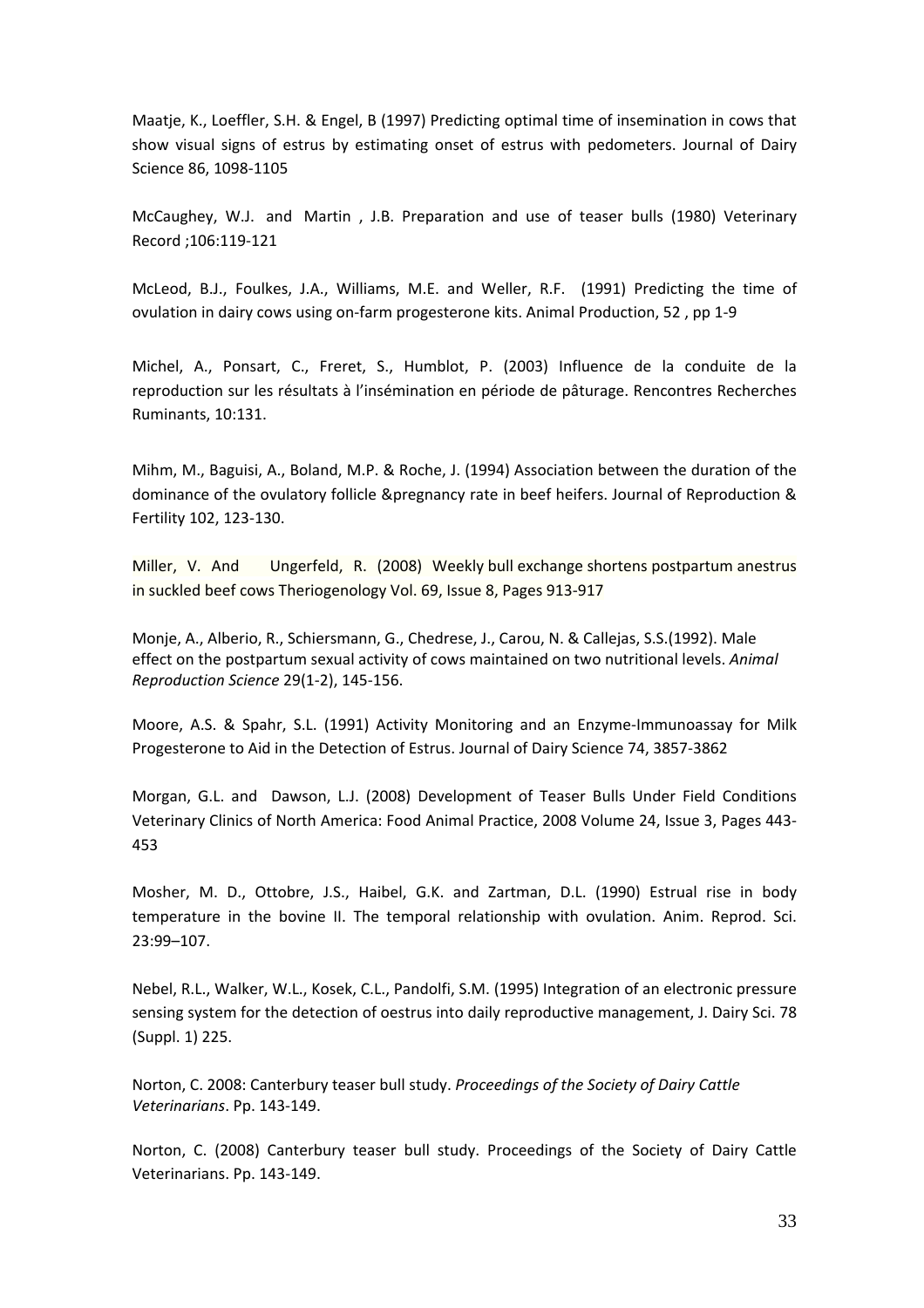Nebel, R.L., Whittier, W.D., Cassell, B.G. & Britt, J.H. (1987) Comparison of on‐farm and laboratory milk progesterone assays for identifying errors in detection of oestrus and diagnosis of pregnancy. Journal of Dairy Science 70, 1471‐1476

Pennington, J.A., Albright, J.L. & Callahan, C.J. (1986) Relationships of sexual activities in estrous cows to different frequencies of observation and pedometer measurements. Journal of Dairy Science 69, 2925‐2934

Penny, C.D. (2005) Mating Beef Cows without Natural Service‐A Triple Synchronisation System. Proc. British Cattle Breeders Club 2005: 7‐9.

Peter, A.T. & Bosu, W.T. (1986) Postpartum ovarian activity in dairy cows: Correlation between behavioral estrus, pedometer measurements and ovulations. Theriogenology 26, 111‐115

Petrie, A. & Watson, P. (2006) Statistics for Veterinary and Animal Science. Oxford, Blackwell Publishing

Pfeiffer K.E., Binversie, J.A., Rhinehart, J.D. and Larson, J.E. (2011) Exposure of Beef Females to the Biostimulatory Effects of Bulls Prior to AI. Mississippi State University Animal and Dairy Sciences Department Report 2011

Ponsart, C., Freret, S., Seegers, H., Paccard, P. & Humblot, P. (2008) Epidemiological approach of nutritional factors influencing dairy cow fertility during the dry and postpartum periods. World Buiatrics Proceedings.

Redden, K.D., Kennedy, A.D., Ingallis, J.R. & Gilson, T.L. (1993) Detection of estrus by radiotelemetric monitoring of vaginal and ear skin temperature and pedometer measurements of activity. Journal of Dairy Science 76, 713‐721

Roche, J. (2010) Hormonal Regulation of Reproduction in Beef Cows Suckling Calves. Cattle Association of Veterinary Ireland Proceedings

Roelofs, J.B., van Eerdenburg, F.J.C.M., Soede, N.M. & Kemp, B. (2003) Possibilities to predict time of ovulation in cattle. Proceedings of  $19<sup>th</sup>$  Meeting Association Europeenne de Transfert Embryonnaire (AETE), 83‐91.

Roelofs, J.B., van Eerdenburg, F.J.C.M., Soede, N.M. & Kemp, B. (2005) Pedometer readings for estrous detection and as predictor for time of ovulation in dairy cattle. Theriogenology 64:1690‐1703

J. Roelofs, J., López‐Gatius, F., Hunter, R.H.F., van Eerdenburg, F.J.C.M. and Hanzen, C. (2010) When is a cow in estrus? Clinical and practical aspects Theriogenology 74 (2010) 327–344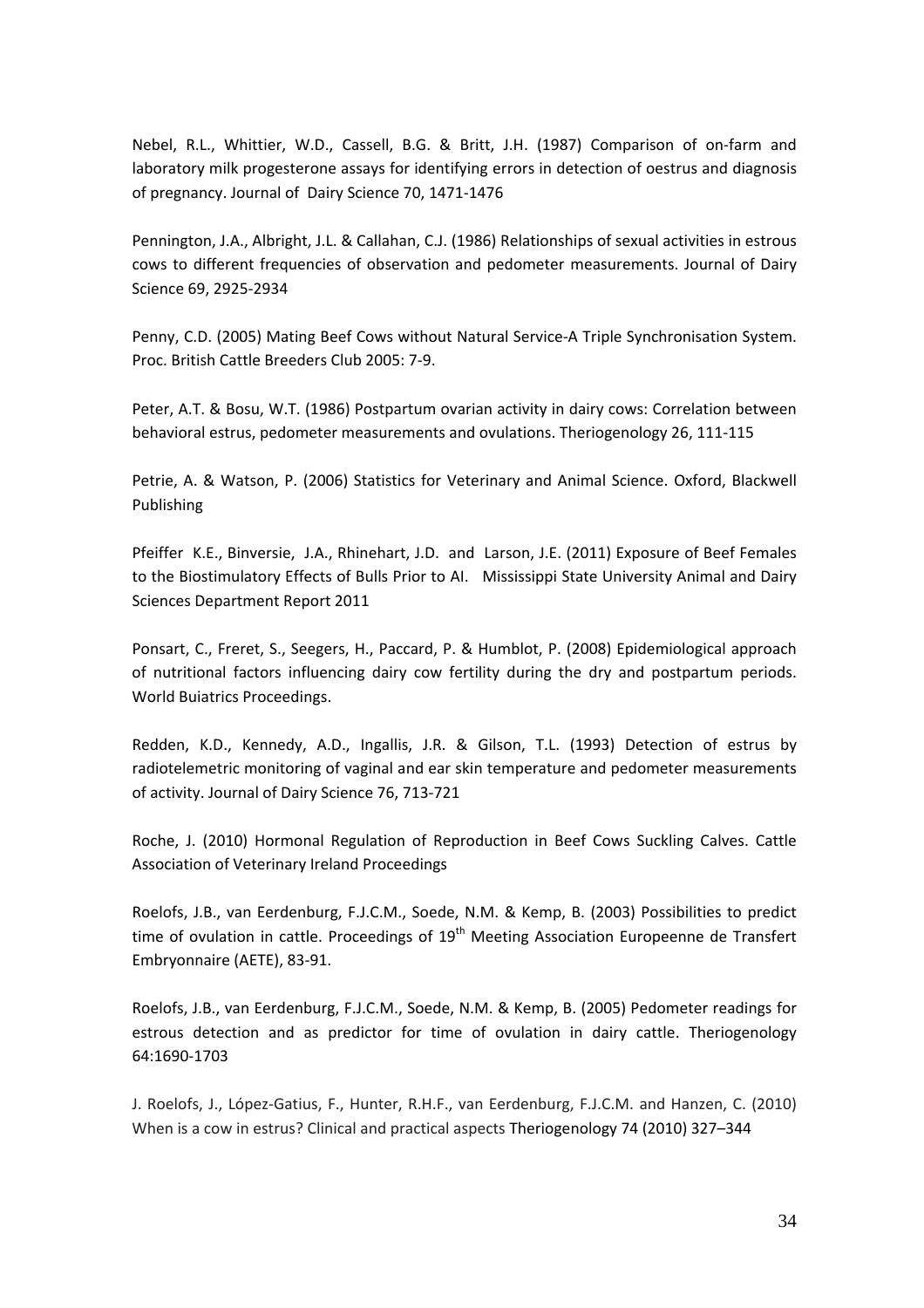Roman‐Ponce, H., W. W. Thatcher, D. Caton, D. H. Barron, and C. J. Wilcox. (1978). Thermal stress effects on uterine blood flow in dairy cows. J. Anim. Sci. 46:175–180.

Roman‐Ponce, H., D. Caton, W. W. Thatcher, and R. Lehrer. (1983).Uterine blood flow in relation to endogenous hormones during estrous cycle and early pregnancy. Am. J. Physiol. 245:R843–R849.

Rorie, R.W., Bilby, T.R. & Lester, T.D. (2002) Application of electronic estrus detection technologies to reproductive management of cattle. Theriogenology 57, 137‐148

Sankar, R. & Archunan, G. (2008). Identification of putative pheromones in bovine (Bos taurus) faeces in relation to estrus detection. *Animal Reproduction Science* 103(1‐2), 149‐ 153.

Schofield, S.A., Phillips, C.J.C. & Owens, A.R. (1991) Variation in the Milk‐Production, Activity Rate and Electrical‐Impedance of Cervical‐Mucus over the Estrous Period of Dairy‐Cows. Animal Reproduction Science 24, 231‐248

Senger P.L. (1994) The Estrus detection problem: New concepts, Technologies and Possibilities, Journal of Dairy Science 77, 2745‐2753

Sheldon, I.M. (2003). Cattle fertility‐oestrus detection problems in cattle. UK Vet 8(6),49‐53

Stevenson, J.S., Lamb, G.C., Kobayashi ,Y., Hoffman, D.P. (1996) Luteolysis during two stages of the estrous cycle: Subsequent endocrine profiles associated with radiotelemetrically detected oestrus in heifers, J. Dairy Sci. 81 2897–2903

Stevenson, J.S. (2000) A review of oestrous behaviour and detection in dairy cows, in: Diskin M.G.(Ed.), Proc. BSAS Occasional Meeting: Fertilityin the High‐Producing Dairy Cow

Sturman, H., Oltenacu, E.A.B. & Foote, R.H. (2000) Importance of inseminating only cows in oestrus. Theriogenology 53: 1657‐1667

Townson D.H., Tsang P.C.W., Butler W.R., Frajblat M., Griel Jr, L.C., Johnson C.J., Milvae R.A., Niksic G.M. and Pate J.L. (2002) Relationship of fertility to ovarian follicular waves before breeding in dairy cows. J. Anim. Sci., 80:1053‐1058.

Trimberger, G.W. (1948) Breeding efficiency in dairy cattle from artificial insemination at various intervals before and after ovulation. Nebraska Agricultural Experiment Station Research Bulletin, 153.

Van Asseldonk, M.A.P.M., Huirne, R.B.M. & Dijkhuizen, A.A. (1998) Quantifying characteristics of information‐technology applications based on expert knowledge for detection of oestrus and mastitis in dairy cows. Preventive Veterinary Medicine 36, 273‐286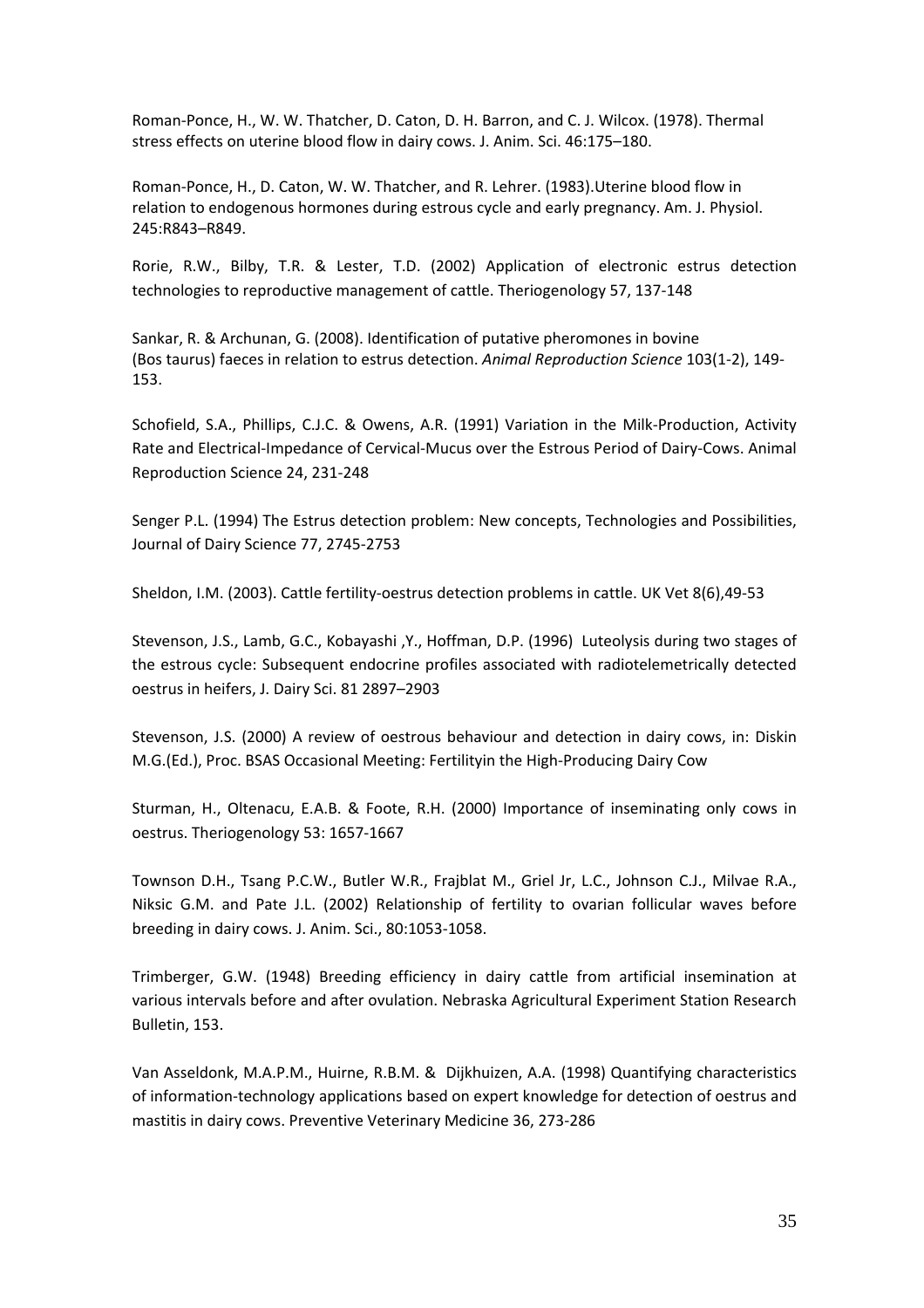Van Eerdenburg, F.J.C.M. (2006) Estrus detection in dairy cattle: How to beat the bull. Vlaams Diergeneeskundig Tijdschrift 75, 61‐69

Van Vliet, J.H. & van Eerdenburg, F.J.C.M. (1996) Sexual activities and oestrus detection in lactating Holstein cows. Applied Animal Behaviour Science 50, 57‐69

Walker, W.L., Nebel, R.L. & McGilliard, M.L. (1996) Time of ovulation relative to mounting activity in dairy cattle. Journal of Dairy Science 79, 1555‐1561

Wathes, D.C., Fenwick, M.A., Cheng, Z., Bourne, N., Llewellyn, S., Morris, D.G. Kenny, A., Murphy, J.J., Fitzpatrick, R. (2007) Influence of negative energy balance on cyclicity and fertility in the high producing dairy cow. Theriogenology 68 (1): S232‐S241

Weaver, L.D., Daley, C.A. & Borelli, C.L. (1989) Effect on pregnancy rate on nonoestrus insemination in previously inseminated dairy cows. Theriogenology 32: 603‐606

White, F. J., Wettemann, R.P., Looper, M.L., Prado, T.M. and Morgan, G.L. (2002) Seasonal effects on estrous behavior and time of ovulation in nonlactating beef cows. J. Anim. Sci. 80:3053–3059.

Williams, W.F., Yver, D.R. & Gross, T.S. (1981) Comparison of estrus detection techniques in dairy heifers. Journal of Dairy Science 64, 1738‐1741

Williamson N. B., Morris, R.S., Blood, D.C. and Cannon, C.M. (1972) A study of oestrous behaviour and oestrus detection methods in a large commercial dairy herd. I. The relative efficiency of methods of oestrus detection. Vet. Rec. 91:50

Wrenn, T. R., Bitman, J. and Sykes, J.F. (1958) Body temperature variations in dairy cattle during the estrous cycle and pregnancy. J. Dairy Sci. 41:1071–1076.

Xu, Z.Z., McKnight, D.J., Vishwanath, R., Pitt, C.J. and Burton, L.J. (1997) Oestrus detection using radiotelemetry or visual observation and tail painting for dairy cows on pasture, J. Dairy Sci. 81 (1997) 2890–2896.

Yaniz, J., Santolaria, P. & Lopez‐Gatius, F. (2003) Relationship between fertility and the walking activity of cows at oestrus. Veterinary Record 152, 239‐240

Yaniz, J.L., Santolaria, P., Giribet, A. & Lopez‐Gatius, F. (2006) Factors affecting walking activity at estrus during postpartum period and subsequent fertility in dairy cows. Theriogenology

Zalesky, D.D., Day , M.L., García‐Winder, M., Imakawa, K., Kittok. R.J. and D'Occhio, M.J., (1984) Influence of exposure to bulls on resumption of estrous cycles following parturition in beef cows. J Anim Sci 59:1135–1139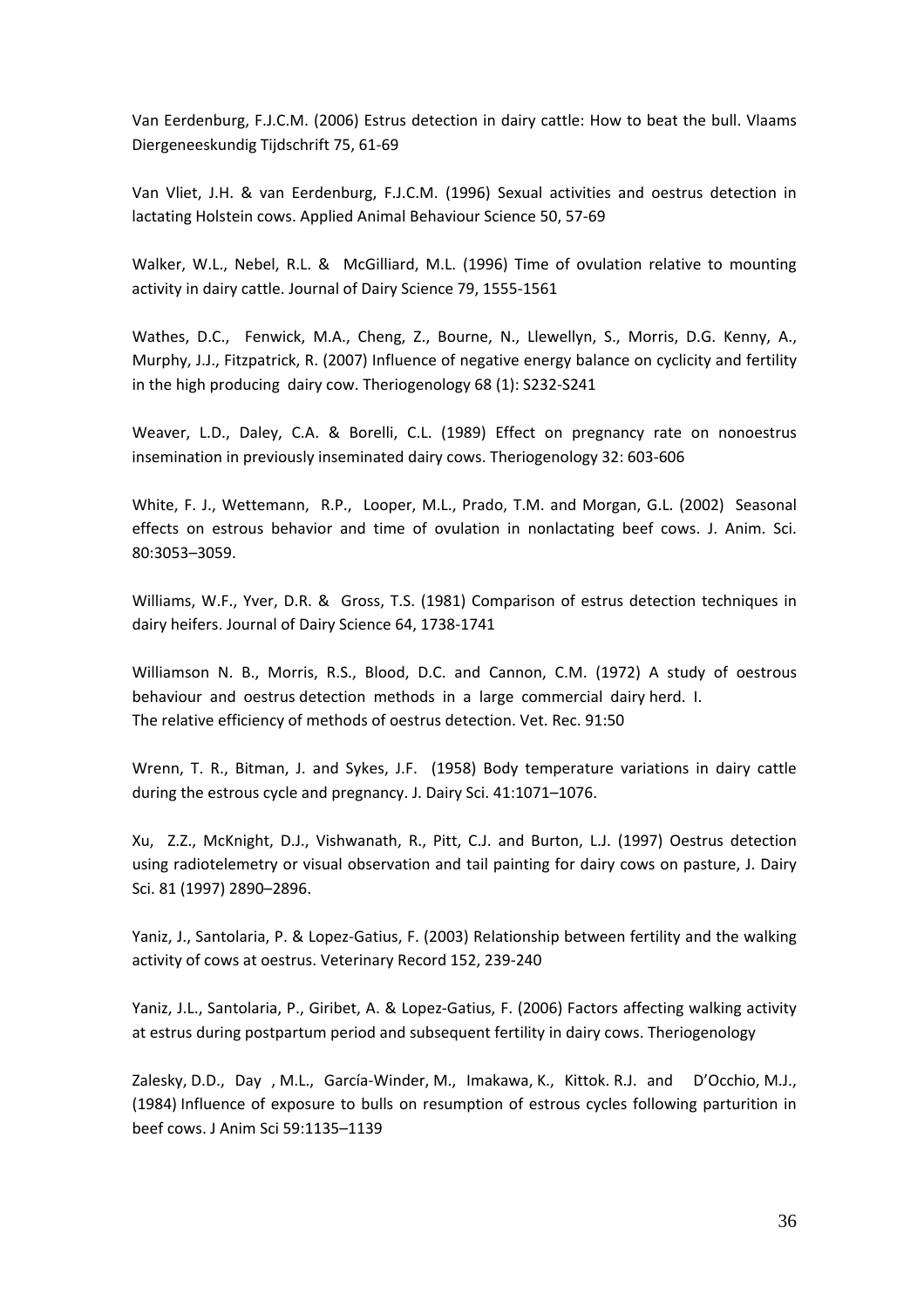#### **REFERENCES – PARTURITION DETECTION**

Aoki, M., Kimura, K. and Suzuki, O. (2005) Predicting time of parturition from changing vaginal temperature measured by data‐logging apparatus in beef cows with twin fetuses. Anim Reprod Sci 2005, 86, 1‐12.

Bellows, R. A., Patterson, D.J., Burfening, P.J. and Phelps, D.A. (1987) Occurrence of neonatal and postnatal mortality in range beef cattle. II. Factors contributing to calf death. Theriogenology 28:573‐586.

Berglund, B., Philipsson, J. And Danell, Ö. (1987) External Signs of Preparation for Calving and Course of Parturition in Swedish Dairy Cattle Breeds. Anim Reprod Sci 1987, 15, 61‐79.

Birgel, E. H., Grunert, J.E. and Soares, J. (1994) The preparatory phase of delivery in cattle, under consideration of the external signs of delivery and changes in progesterone to predicting the calving time. Dtsch. Tieraerztl. Wochenschr. 101:355–359.

Burfeind, O., Suthar, V.S., Voigtsberger, R., Bonk, S. and Heuwieser, W. (2011) Validity of prepartum changes in vaginal and rectal temperature to predict calving in dairy cows J. Dairy Sci. 94 :5053–5061:

Caldow, G., Riddell, I., Stuart, H. and Lowman,B. (2007) Improving Efficiency of the Beef Cow Herd. Cattle Practice 15(2): 138‐144.

Caldow, G., Lowman, B. and Riddell, I. (2005) Veterinary intervention in the reproductive management of beef cow herds. In Practice 27(8): 406‐411

Cooper‐Prado, M.J., Long, N.M., Wright,E.C., Goad,C.L. and Wettemann, R.P. (2011) J Anim Sci 89:1020‐1027.

Dufty, J.H. (1971) Determination of the onset of parturition in Hereford cattle. Aust Vet J 1971, 47, 77‐82.

Ewbank, R. (1963) Predicting the time of parturition in the normal cow. Vet. Rec. 75:367–370.

Fisher, A. D., Morton, R., Dempsey, J. M., Henshall, J.M. and Hill, J.R. (2008) Evaluation of a new approach for the estimation of the time of the LH surge in dairy cows using vaginal temperature and electrodeless conductivity measurements. Theriogenology 70:1065–1074.

Fujimoto, Y., Kimura, E., Sawada, T., Ishikawa, M., Matsunaga, H., Mori, J., 1988. Changes in rectal temperature and heart and respiration rate of dairy cows before parturition. Jpn. J. Zootech. Sci. 59, 301–305 (in Japanese with English abstract).

Gordon, I., Williams, G., Edwards, J., 1962. The use of serum gonadotrophin (P.M.S.) in the induction of twin‐pregnancy in the cow. J. Agric. Sci. 59, 143–198.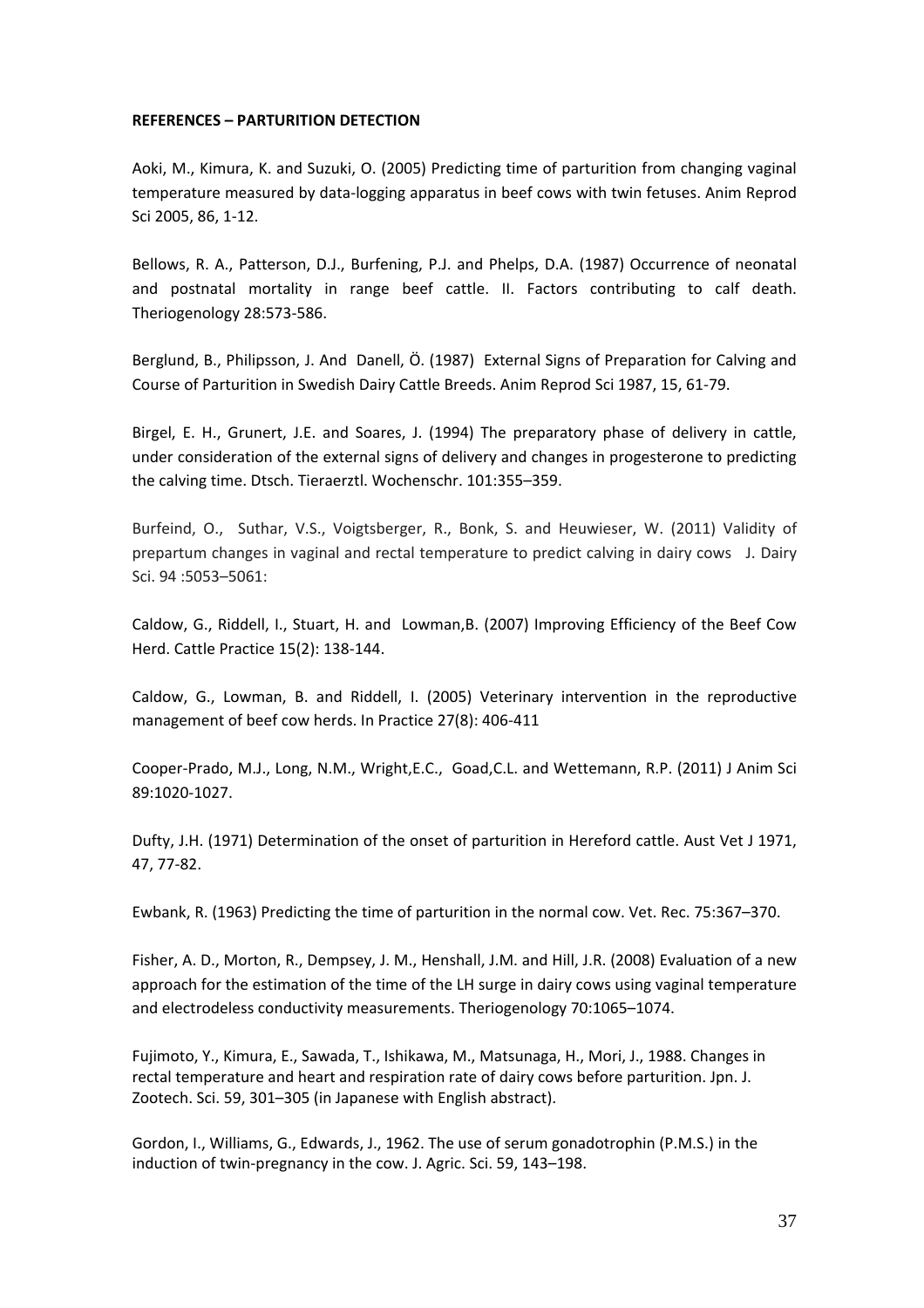Graf, G.C., Petersen, W.E., 1953. Changes in respiration and heart rates, body temperatures, plasma lactic acid levels and plasma creatinine levels caused by stress in daily cattle. J. Dairy Sci. 36, 1036–1048.

Guerra‐Martinez, P., Dickerson, G.E., Anderson, G.B., Green, R.D., 1990. Embryo‐transfer twinning and performance efficiency in beef production. J. Anim. Sci. 68, 3 133–3 144.

Iketaki, T., Yamaguchi, K., Ishiguro, T., Suzuki, S., 1982. On the predicting the time of parturition from body temperature in dairy cows. Research Bulletin of Obihiro University, vol. 13, Hokkaido, Japan, p. 18 (in Japanese with English abstract).

Kyle, B. L., Kennedy, A.D. and Small, J.A. (1998) Measurement of vaginal temperature by radiotelemetry for the prediction of estrus in beef cows. Theriogenology 49:1437–1449.

Lammoglia, M.A., Bellows, R.A., Short, R.E., Bellows, S.E., Bighorn, E.G., Stevenson, J.S. and Randel, R.D. (1997) Body temperature and endocrine interactions before and after calving in beef cows. J Anim Sci 1997, 75, 2526‐2534.

Matsas, D.J., Nebel, R.L. and Pelzer, K.D. (1992) Evaluation of an on‐farm blood progesterone test for predicting the day of parturition in cattle. Theriogenology 1992, 37, 859‐868.

McGuirk, B.J., Forsyth, R. and Dobson, H. (2007) Economic cost of difficult calvings in the United Kingdom dairy herd. Vet Rec 161, 685‐687.

Mee, J.F. (2004) Managing the dairy cow at calving time. Vet Clin North Am Food Anim Pract 20, 521‐546.

Hanna M. Miedema, Michael S. Cockram, Cathy M. Dwyer, Alastair I. Macrae (2011) Behavioural predictors of the start of normal and dystocic calving in dairy cows and heifers Applied Animal Behaviour Science 132 14–19

Redden, K.D., Kennedy, A.D., Ingallis, J.R. & Gilson, T.L. (1993) Detection of estrus by radiotelemetric monitoring of vaginal and ear skin temperature and pedometer measurements of activity. Journal of Dairy Science 76, 713‐721

Shah, K.D., Nakaoa, T., Kubota , H. (2006) 'Plasma estrone sulphate (E1S) and estradiol‐17\_ (E2\_) profiles during pregnancy and their relationship with the relaxation of sacrosciatic ligament, and prediction of calving time in Holstein–Friesian cattle'. Animal Reproduction Science 95; 38–53

Streyl, D., Sauter-Louis, C., Braunert, A., Lange, D., Weber, F., Zerbe, H. (2011) Establishment of a standard operating procedure for predicting the time of calving in cattle J. Vet. Sci. (2011), 12(2), 177‐185

Suzuki, O., Aoki, M., Kirnura, K., 1998. Twin production by embryo transfer in Japanese Black‐ Holstein crossbred cows. Jpn. Agric. Res. Quart. 32, 131–138 (English abstract).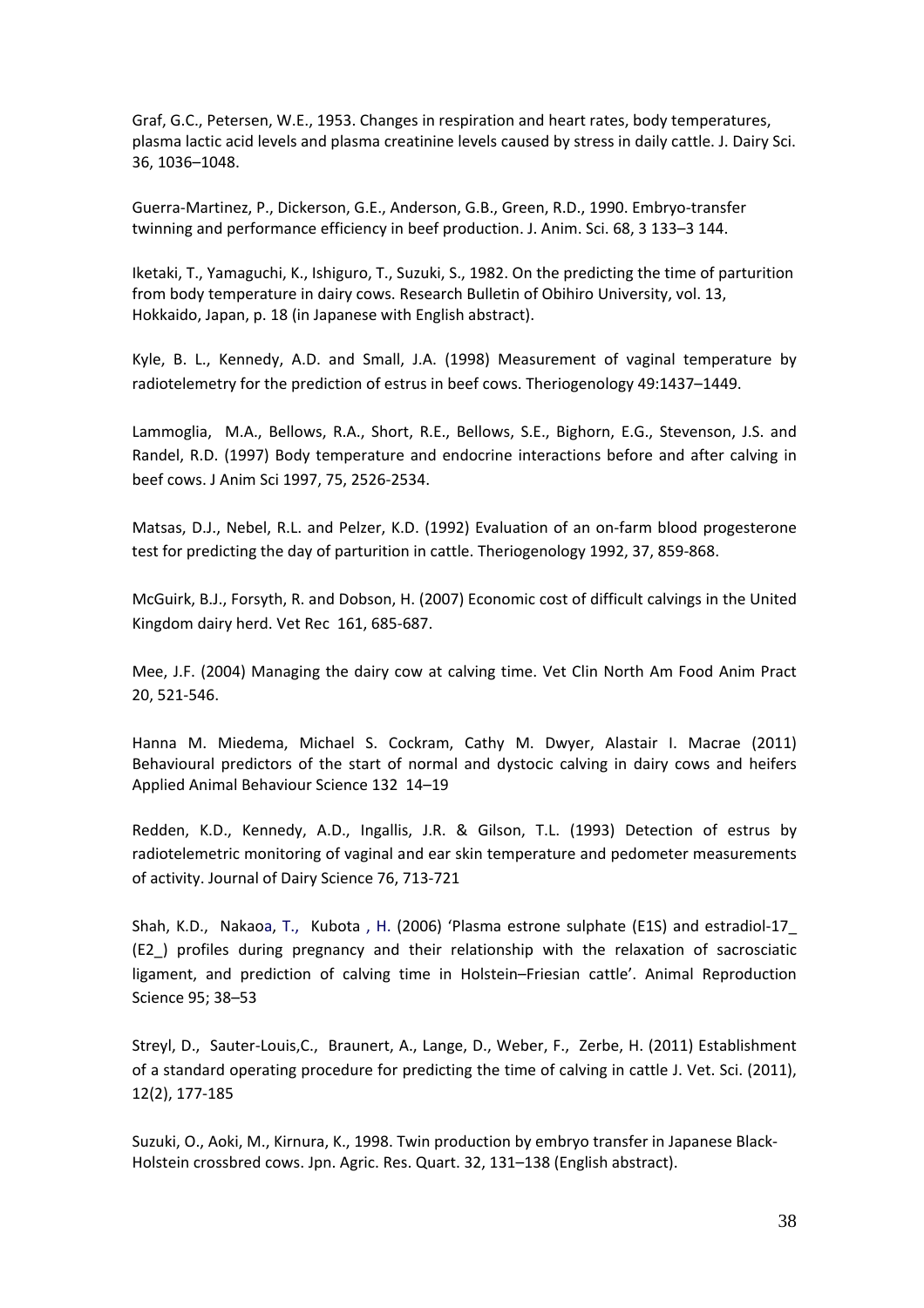Troxel, T.R. and Gadberry, M.S. (2011) Relationships of barometric pressure and environmental temperature with incidence J Anim Sci (published online) December 6, 2011

Walton J.S., King G.J., (1986) Indicators of estrus in Holstein cows housed in tie stalls. J. Dairy Sci. 69 (11): 2966‐73

Welch R.A., Newling P, Anderson D. (1979) Induction of parturition in cattle with corticosteroids: an analysis of field trials. N Z Vet J. 40(3):425–429.

Watanabe, T., Sakurai, A., Kitazaki, K. (2008) Dairy cattle monitoring using wireless acceleration‐sensor networks. Sensors (IEEE**)** 26‐29 October, p 526‐529

Wrenn, T.R., Bitman, J. and Sykes, J.F. (1958) Body temperature variations in dairy cattle during the estrous cycle and pregnancy. J. Dairy Sci. 41:1071–1076.